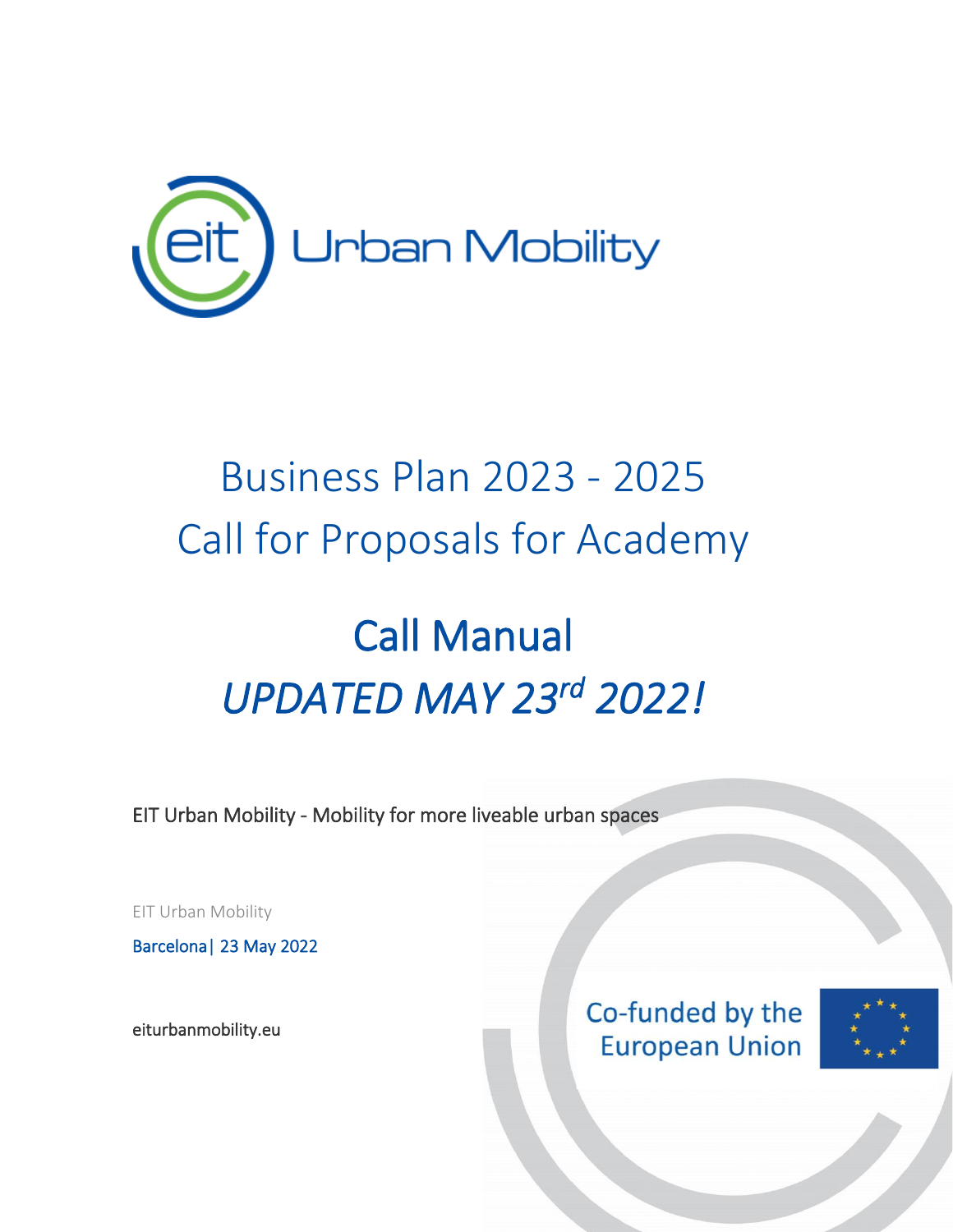



#### HISTORY OF CHANGES

<span id="page-1-0"></span>

| <b>Version</b> | <b>Date</b>   | <b>Changes</b>                                                                                            |
|----------------|---------------|-----------------------------------------------------------------------------------------------------------|
| 1.0            | 28 April 2022 |                                                                                                           |
| 2.0            | 23 May 2022   | <b>Call Summary</b><br>3.2.1 Scope of the Activities<br>3.4.1 Budget and funding<br>3.4.2 Co-funding rate |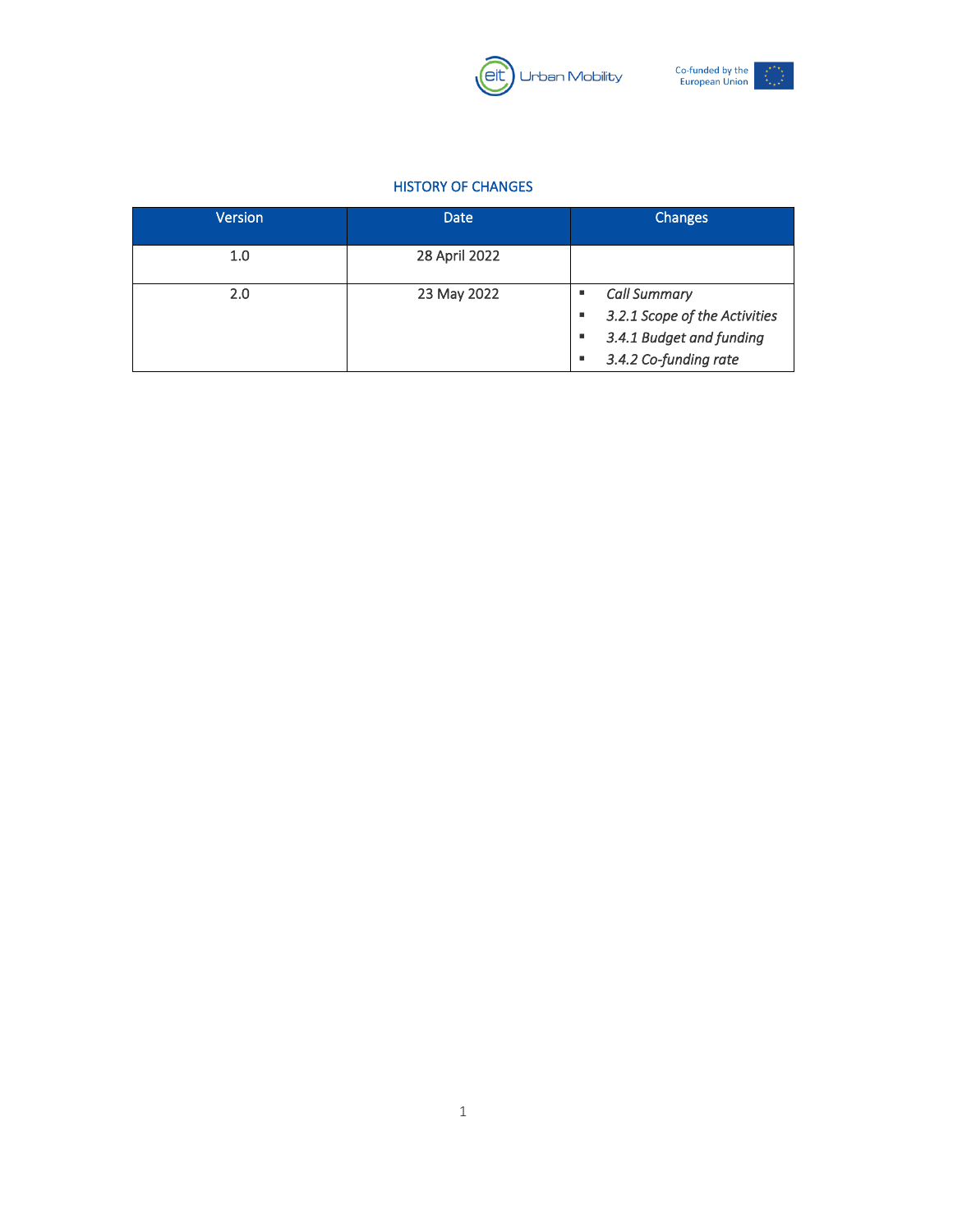



#### CALL UPDATED INFORMATION

<span id="page-2-0"></span>

| Date       | Update                                                                                                                                                                                                                                                                                                                                                                                                                                                  |  |  |
|------------|---------------------------------------------------------------------------------------------------------------------------------------------------------------------------------------------------------------------------------------------------------------------------------------------------------------------------------------------------------------------------------------------------------------------------------------------------------|--|--|
| 23.05.2022 | <b>OLD TEXT</b>                                                                                                                                                                                                                                                                                                                                                                                                                                         |  |  |
|            | 3.4.2 Co-funding rate                                                                                                                                                                                                                                                                                                                                                                                                                                   |  |  |
|            | All proposals must have a minimum co-funding rate of 15%. Co-funding above<br>this rate will be positively assessed during the portfolio selection. The minimum<br>co-funding rate refers to the total project budget.                                                                                                                                                                                                                                  |  |  |
|            | The co-funding rate for Academy activities will be gradually increased in the<br>following years. Applicants should take this into account when elaborating their<br>high-level plans (see section 3.3), including provisional budget requests for<br>2024 and/or 2025. The expected minimum co-funding rate is as follows:                                                                                                                             |  |  |
|            | 2023 (15% co-funding), 2024 (20% co-funding) and 2025 (25% co-<br>funding)<br>By co-funding we mean financial contribution other than EIT Urban Mobility<br>funding allocation or partners own resources.                                                                                                                                                                                                                                               |  |  |
|            | <b>NEW TEXT</b>                                                                                                                                                                                                                                                                                                                                                                                                                                         |  |  |
|            | 3.4.2 Co-funding rate                                                                                                                                                                                                                                                                                                                                                                                                                                   |  |  |
|            | All proposals must have a minimum co-funding rate of 15%. Co-funding above<br>this rate will be positively assessed during the portfolio selection. The minimum<br>co-funding rate refers to the total project budget.                                                                                                                                                                                                                                  |  |  |
|            | The co-funding rate for Academy activities will be gradually increased in the<br>following years. Applicants should take this into account when elaborating their<br>high-level plans (see section 3.3), including provisional budget requests for<br>2024 and/or 2025. The expected minimum co-funding rate is as follows:                                                                                                                             |  |  |
|            | For EIT Label courses and programmes (including courses and<br>programmes that aim to be labelled) - 2023 (15% co-funding), 2024<br>(20% co-funding) and 2025 (25% co-funding)<br>For courses and programmes that do not aim to be labelled $-2023$<br>(15% co-funding), 2024 (30% co-funding) and 2025 (30% co-funding)<br>By co-funding we mean financial contribution other than EIT Urban Mobility<br>funding allocation or partners own resources. |  |  |
| 23.05.2022 | OLD TEXT                                                                                                                                                                                                                                                                                                                                                                                                                                                |  |  |
|            | 3.2.1 Scope of the Activities                                                                                                                                                                                                                                                                                                                                                                                                                           |  |  |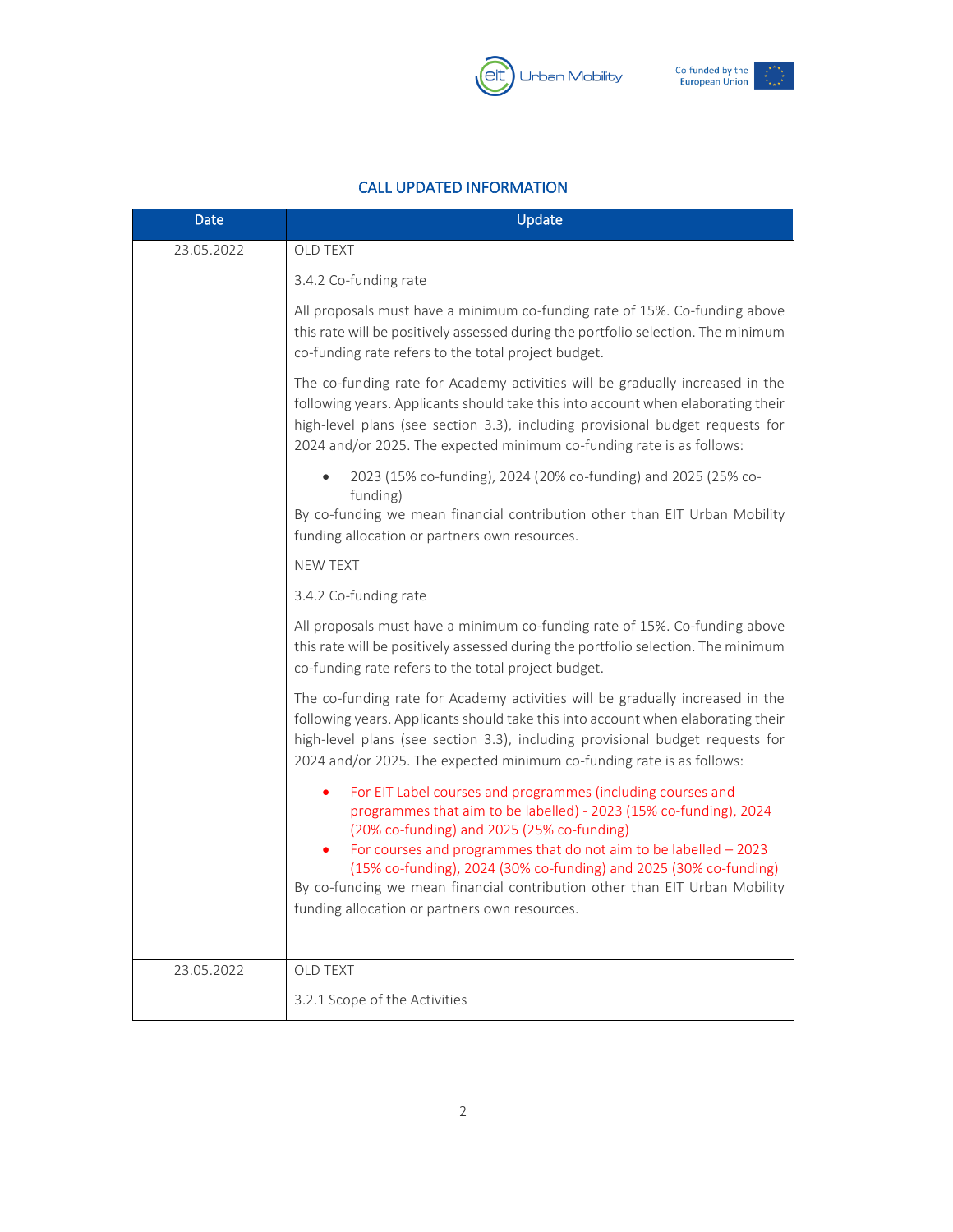



| Date       | Update                                                                                                                                                                                                                                                                                          |  |  |
|------------|-------------------------------------------------------------------------------------------------------------------------------------------------------------------------------------------------------------------------------------------------------------------------------------------------|--|--|
|            | For activities to be implemented as part of BP2023-2025, we are looking for<br>proposals introducing new education formats and methodologies, content, and<br>business models, in line with our ambitions regarding the Master School, the<br>Doctoral Training Network and the Competence Hub. |  |  |
|            | The number of proposals selected will depend on the evaluation and total<br>budget available. We may need to exclude one or various activity topic(s) if<br>there are no proposals deemed as good enough or due to portfolio assessment<br>criteria.                                            |  |  |
|            | The Academy Call for Proposals is exclusively welcoming proposals covering the<br>following activity topics:                                                                                                                                                                                    |  |  |
|            | <b>NEW TEXT</b>                                                                                                                                                                                                                                                                                 |  |  |
|            | 3.2.1 Scope of the Activities                                                                                                                                                                                                                                                                   |  |  |
|            | For activities to be implemented as part of BP2023-2025, we are looking for<br>proposals introducing new education formats and methodologies, content, and<br>business models, in line with our ambitions regarding the Master School, the<br>Doctoral Training Network and the Competence Hub. |  |  |
|            | The number of proposals selected will depend on the evaluation and total<br>budget available. We may need to exclude one or various activity topic(s) if<br>there are no proposals deemed as good enough or due to portfolio assessment<br>criteria.                                            |  |  |
|            | Competence Hub activities implemented in the BP 2023-2025 may have to<br>follow a new EIT Label Certification process. The process is presently under<br>https://eit.europa.eu/sites/default/files/2021-<br>development,<br>see<br>11 20210317-gb66-11 label framework.pdf                      |  |  |
|            | The Academy Call for Proposals is exclusively welcoming proposals covering the<br>following activity topics:                                                                                                                                                                                    |  |  |
| 23.05.2022 | OLD TEXT                                                                                                                                                                                                                                                                                        |  |  |
|            | 1. Call Summary                                                                                                                                                                                                                                                                                 |  |  |
|            | $\cdots$                                                                                                                                                                                                                                                                                        |  |  |
|            | Total budget allocated to this call                                                                                                                                                                                                                                                             |  |  |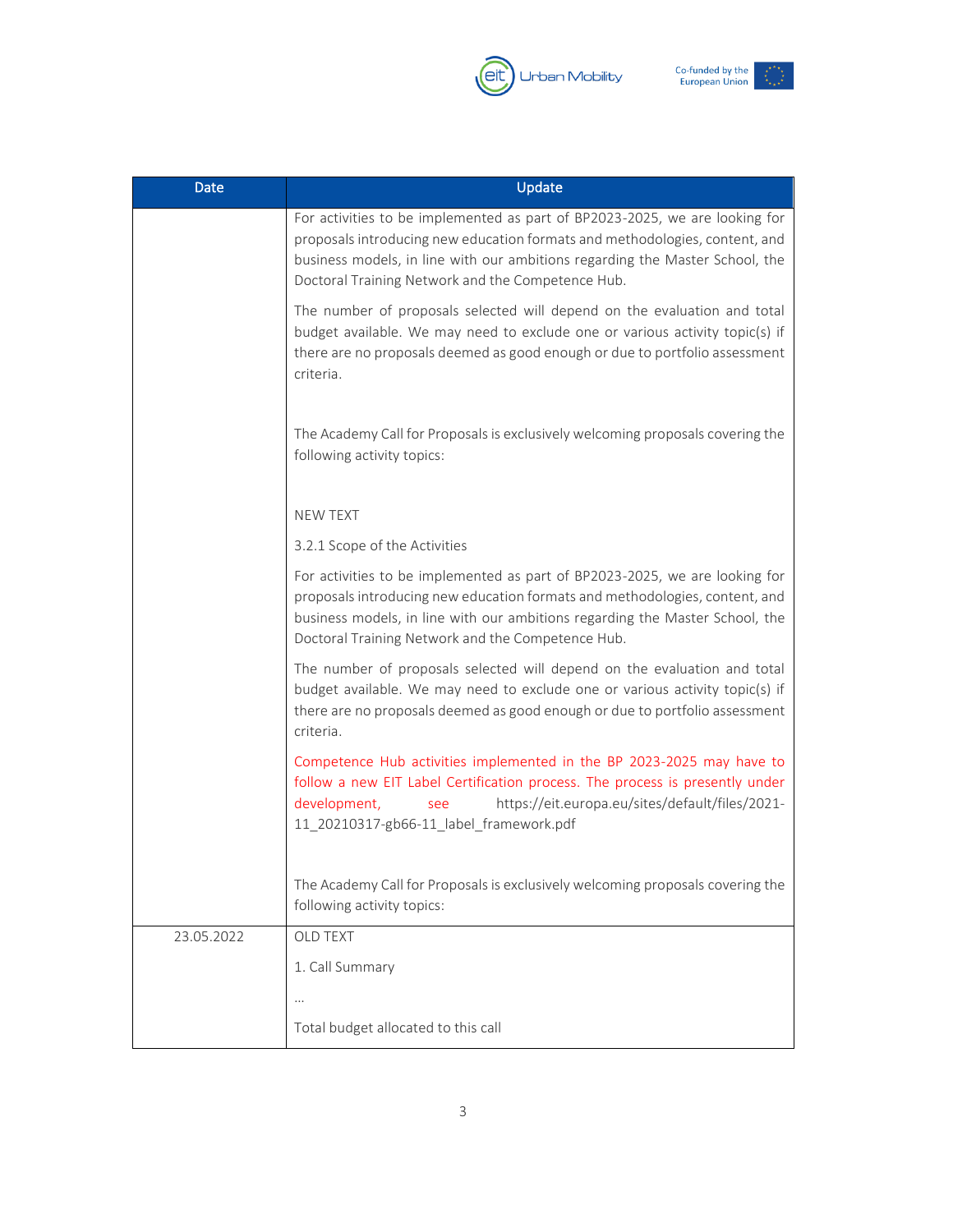



| <b>Date</b> | Update                                                                     |
|-------------|----------------------------------------------------------------------------|
|             | Up to approximately 1.5 million EUR                                        |
|             | $\cdots$                                                                   |
|             | <b>NEW TEXT</b>                                                            |
|             | $\cdots$                                                                   |
|             | Total budget allocated to this call                                        |
|             | From approximately 1.0 million EUR and up to approximately 1.5 million EUR |
|             | $\cdots$                                                                   |
|             |                                                                            |
| 23.05.2022  | <b>OLD TEXT</b>                                                            |
|             | 3.4.1 Budget and funding                                                   |
|             | $\cdots$                                                                   |
|             | Competence Hub 800,000 EUR 5-7 proposals                                   |
|             | $\cdots$                                                                   |
|             | <b>NEW TEX</b>                                                             |
|             | $\cdots$                                                                   |
|             | Competence Hub 300,000 to 800,000 EUR 2 -7 proposals                       |
|             | $\cdots$                                                                   |
|             |                                                                            |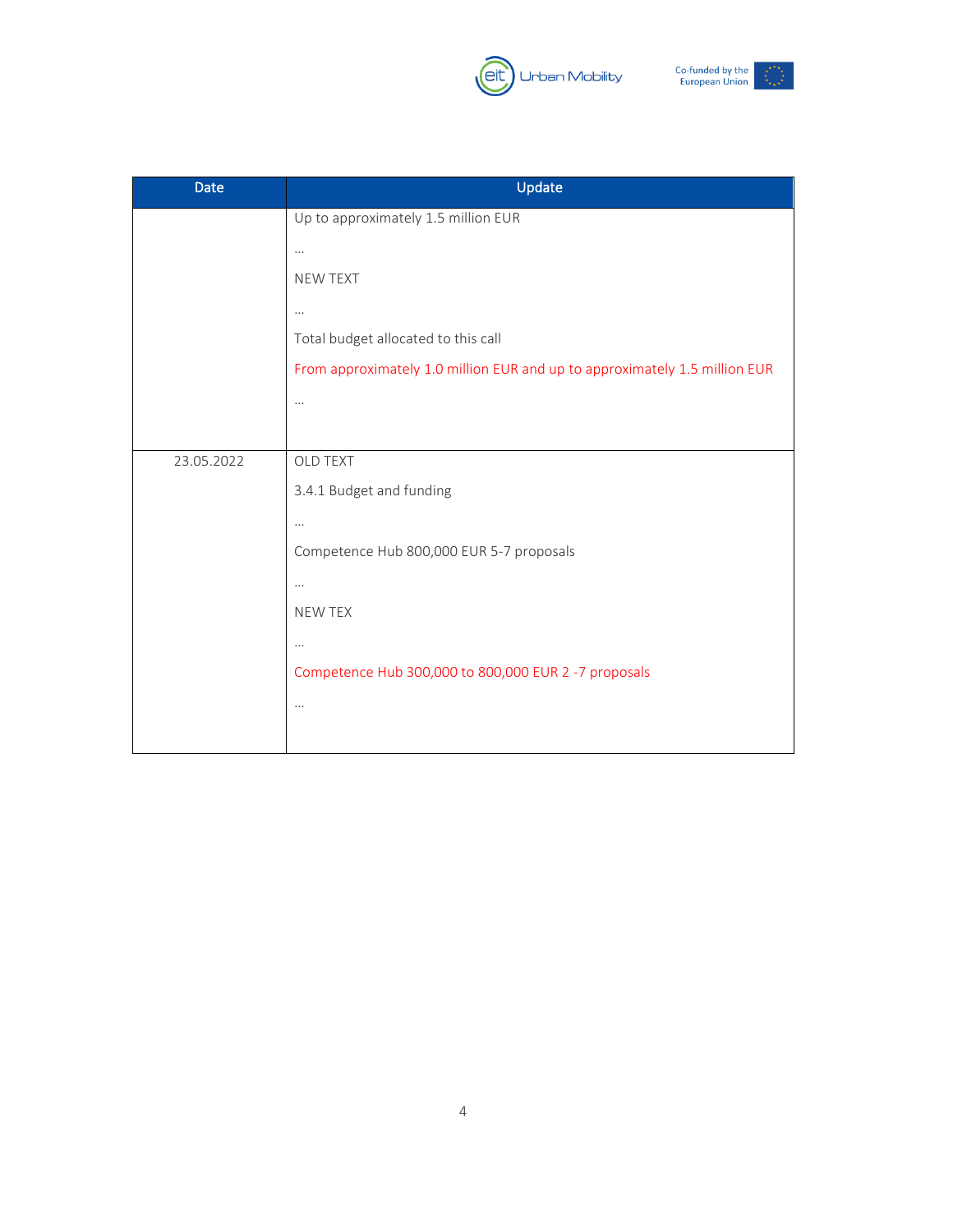



## Contents

| 1.  |  |  |  |  |
|-----|--|--|--|--|
| 2.  |  |  |  |  |
| 2.1 |  |  |  |  |
|     |  |  |  |  |
|     |  |  |  |  |
| 2.2 |  |  |  |  |
|     |  |  |  |  |
|     |  |  |  |  |
| 2.3 |  |  |  |  |
| 2.4 |  |  |  |  |
|     |  |  |  |  |
| 3.1 |  |  |  |  |
| 3.2 |  |  |  |  |
|     |  |  |  |  |
| 3.3 |  |  |  |  |
|     |  |  |  |  |
|     |  |  |  |  |
|     |  |  |  |  |
|     |  |  |  |  |
|     |  |  |  |  |
| 3.5 |  |  |  |  |
| 4.  |  |  |  |  |
| 4.1 |  |  |  |  |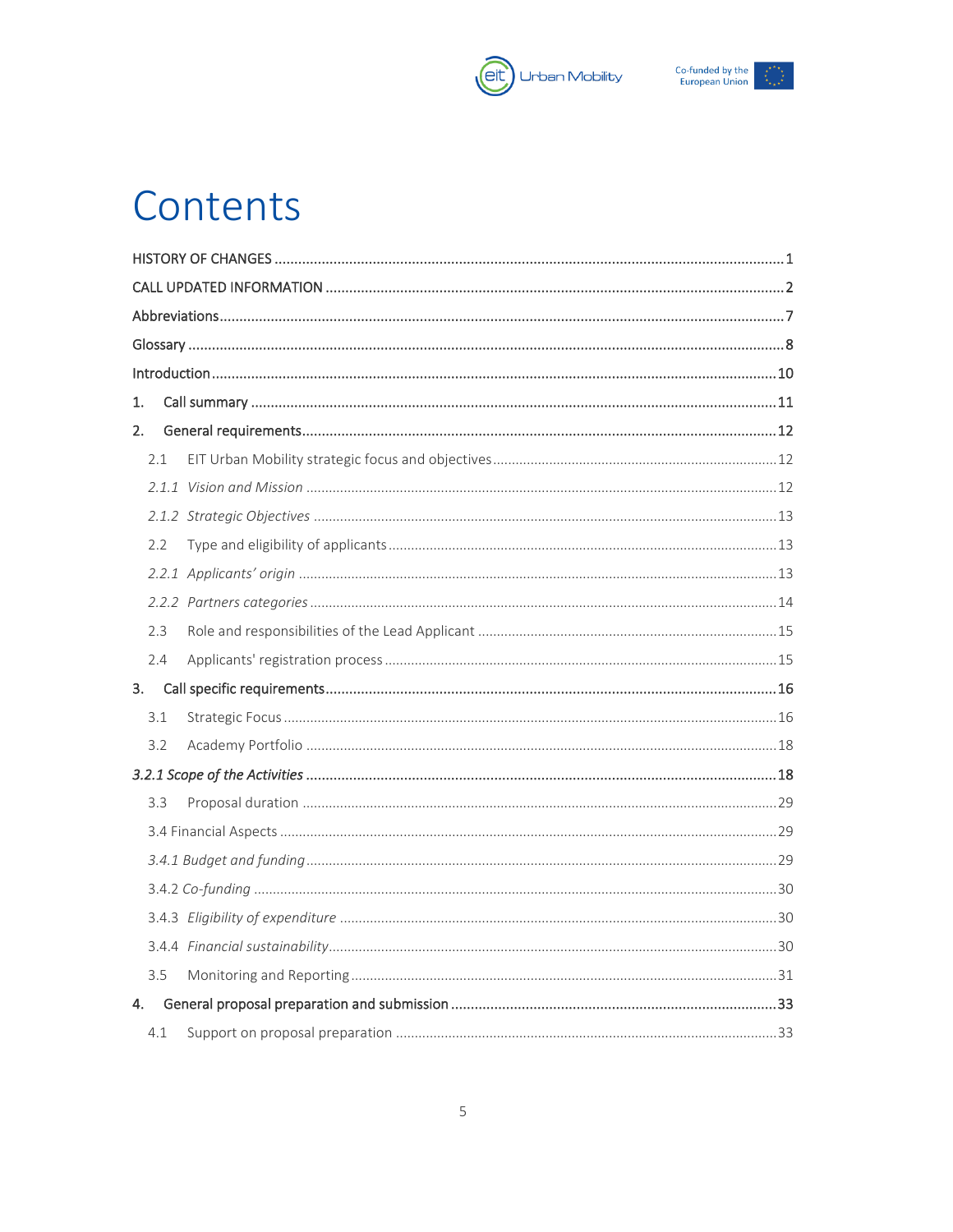



| 4.2   |  |
|-------|--|
|       |  |
|       |  |
| 5.1   |  |
| 5.2   |  |
| 5.2.1 |  |
| 5.2.2 |  |
| 5.3   |  |
| 5.4   |  |
|       |  |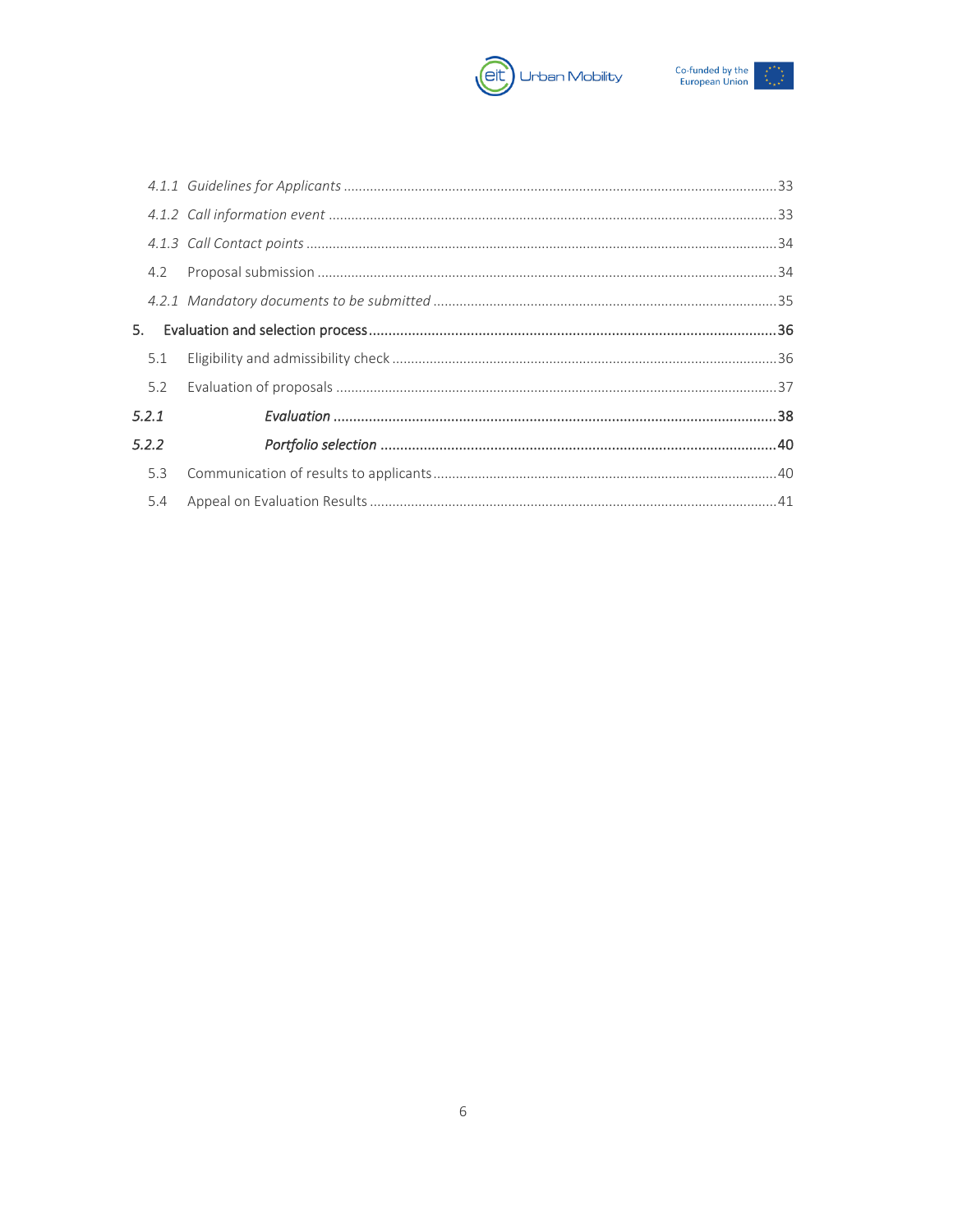



## <span id="page-7-0"></span>Abbreviations

| <b>BP</b>      | <b>Business Plan</b>               |
|----------------|------------------------------------|
| <b>CfP</b>     | Call for Proposals                 |
| <b>DTN</b>     | <b>Doctoral Training Network</b>   |
| EEE            | External Expert Evaluator          |
| FS             | Financial Sustainability           |
| <b>I&amp;E</b> | Innovation and Entrepreneurship    |
| <b>IER</b>     | Individual Evaluation Report       |
| <b>KAVA</b>    | KIC Added Value Activity           |
| <b>KIC</b>     | Knowledge and Innovation Community |
| <b>KPI</b>     | Key Performance Indicator          |
| <b>MGA</b>     | Model Grant Agreement              |
| <b>PMO</b>     | Programme Management Office        |
| <b>RIS</b>     | Regional Innovation Scheme         |
| <b>SA</b>      | Strategic Agenda                   |
| <b>SER</b>     | <b>Summary Evaluation Report</b>   |
| SO.            | Strategic Objective                |
| TA             | Thematic Area                      |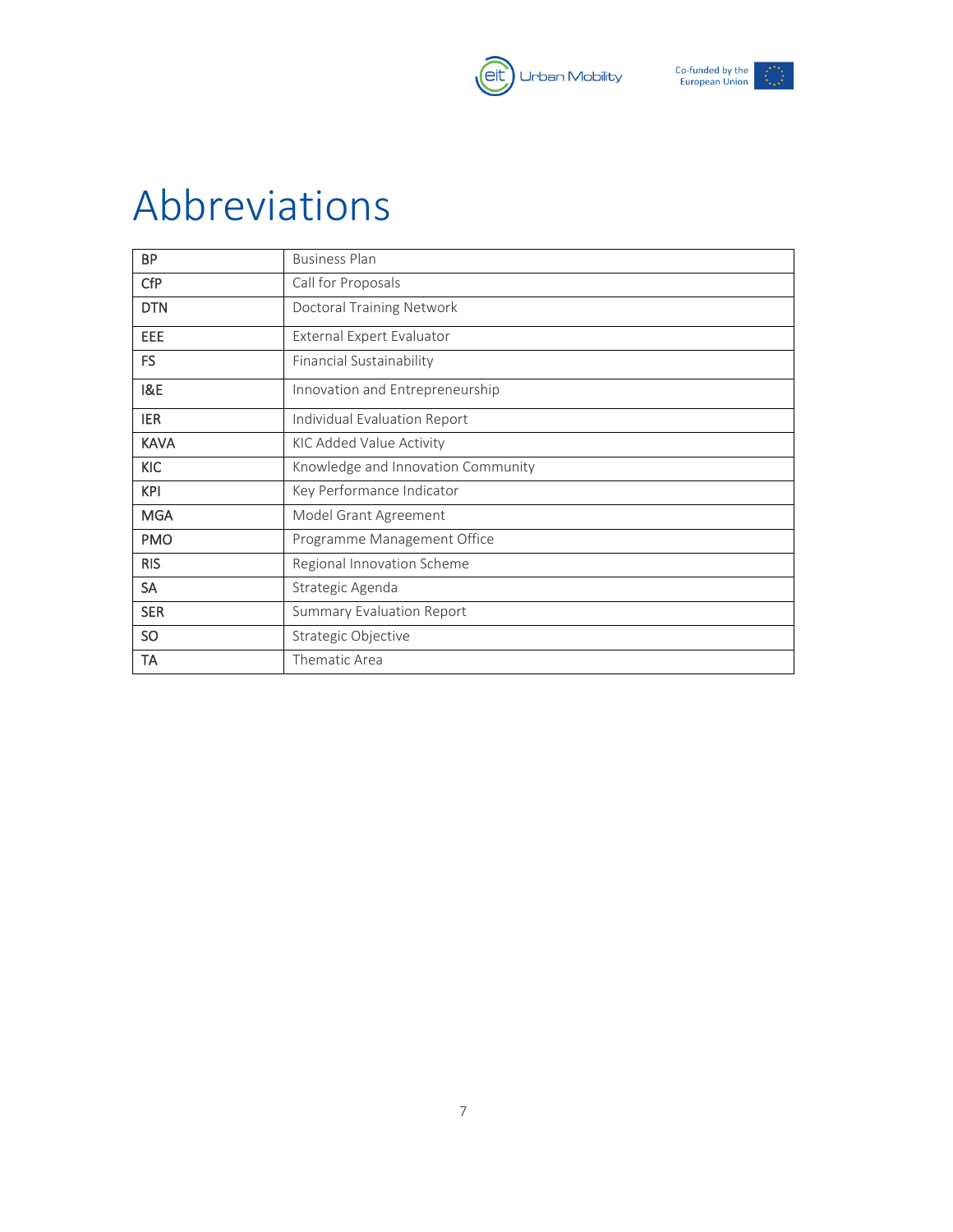



## <span id="page-8-0"></span>Glossary

| <b>Activity Leader</b> | The Activity Leader is the person nominated for each project as the main contact point      |
|------------------------|---------------------------------------------------------------------------------------------|
|                        | between the entities involved in the project and EIT Urban Mobility. This person is         |
|                        | affiliated with the Lead Applicant of the project.                                          |
|                        | The Activity Leader can nominate contacts from the entities involved in the project.        |
| Call                   | The call coordinator is the person responsible for the coordination of the call process. In |
| Coordinator            | the case of multi-area BP calls, the call coordinator is the Head of the PMO. In the case   |
|                        | of small/specific calls for the implementation of the BP at an area level, the Thematic     |
|                        | Lead of the specific area is the call coordinator.                                          |
| Call for               | The call is the instrument used to allocate grant funding by EIT Urban Mobility to          |
| Proposals              | individuals, consortia and third parties to support the deployment and development of       |
|                        | the Strategic Agenda through activities. EIT Urban Mobility uses two types of calls: (1)    |
|                        | general call aligned with the corresponding Business Plan (BP). This type of call involves  |
|                        | all Thematic Areas of EIT Urban Mobility (before the year of BP implementation), (2)        |
|                        | small or specific call, normally involving only one Thematic Area, which aims to complete   |
|                        | or balance the portfolio outlined in the respective BP, through the allocation of the non-  |
|                        | committed budget of the BP (placeholders) or the allocation of additional funding not       |
|                        | initially included in the respective BP (during the BP implementation).                     |
| Call Report            | Document prepared by the call coordinator, summarising the results of the call and its      |
|                        | most important outputs, including the evaluation results list.                              |
| Deliverable            | Deliverables mean documents encapsulating the outputs created by a KAVA.<br>For             |
|                        | example, deliverables may include comparative studies, market analysis reports,             |
|                        | software release notes, design documents or handbooks. The deliverables specified           |
|                        | need to fully demonstrate the achievements of the activity and must be produced during      |
|                        | the project lifecycle.                                                                      |
| Evaluation             | A report is written covering all proposals and processes from individual evaluation         |
| Report                 | reports and from committee discussion (an evaluation panel comprising EEEs and a            |
|                        | rapporteur) that is forwarded to the Selection Committee.                                   |
| Evaluation             | List of proposals in order of scoring, based on the evaluation process results.             |
| results list           |                                                                                             |
| Knowledge              | EIT Urban Mobility aims to bring together organisations from business, education, and       |
| triangle               | research, the so-called 'knowledge triangle', and also involve cities, to form dynamic      |
| integration            | cross-border partnerships which collaborate in the implementation of methodologies          |
|                        | and activities.                                                                             |
|                        | The Lead Applicant is the lead entity which has final responsibility for creating and       |
| <b>Lead Applicant</b>  | submitting the project proposal, and who is the main contact point for EIT Urban            |
|                        | Mobility for a particular grant.                                                            |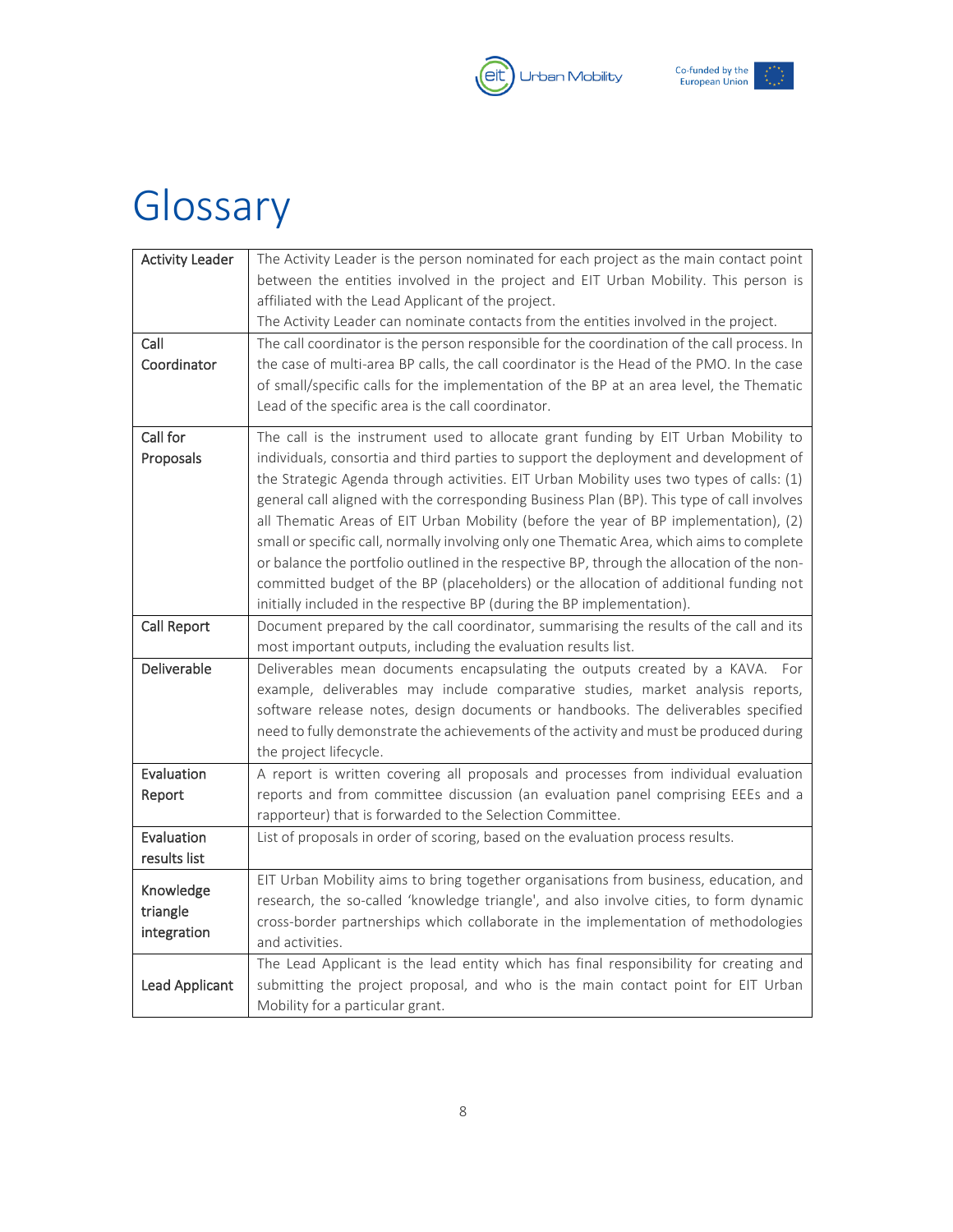



| Milestone            | Control points to chart progress. They may correspond to the completion of a key             |  |  |  |
|----------------------|----------------------------------------------------------------------------------------------|--|--|--|
|                      | deliverable that allows the next phase of work to begin.                                     |  |  |  |
| <b>Model Grant</b>   | Model Grant Agreement is used in Horizon Europe and is replacing the specific grant          |  |  |  |
| Agreement            | agreement used in H2020.                                                                     |  |  |  |
| Output               | Results produced by the KAVA that contribute to the achievement of the overall KAVA          |  |  |  |
|                      | outcome.                                                                                     |  |  |  |
| Selection            | The Selection Committee is responsible for the selection of shortlisted proposals and the    |  |  |  |
| Committee            | definition of requirements for the inclusion of selected proposals in the final portfolio of |  |  |  |
|                      | projects/KAVAs. The Selection Committee is composed of the CEO, the COO and at least         |  |  |  |
|                      | three Thematic Leads. The Selection Committee bases its discussion and debate around         |  |  |  |
|                      | the SERs provided with the Call Report.                                                      |  |  |  |
| Single-point-of-     | A person serving as the focal point who may raise key issues directly with EIT Urban         |  |  |  |
| contact              | Mobility. All organisations registering in the e-Submission system PLAZA must name a         |  |  |  |
|                      | Single-point-of-contact.                                                                     |  |  |  |
| Summary              | All the written external evaluations are discussed in a consensus meeting where the          |  |  |  |
| Evaluation           | points of scoring, convergence and divergence are discussed and debated. Thereafter, a       |  |  |  |
| Report               | single and final Summary Evaluation Report is made, summarising the strengths,               |  |  |  |
|                      | weaknesses, risks, and commercial and social value of a proposal.                            |  |  |  |
| Ranking list         | Ranking of proposals selected for funding by the EIT Urban Mobility Selection                |  |  |  |
|                      | Committee.                                                                                   |  |  |  |
| Rapporteur           | Member of the evaluation panel who shall report on a proposal during the evaluation          |  |  |  |
|                      | procedure.                                                                                   |  |  |  |
| <b>Thematic Lead</b> | Director and/or relevant Head of any of the following areas: Academy, Innovation,            |  |  |  |
|                      | Business Creation, City Club, Factory and RIS.                                               |  |  |  |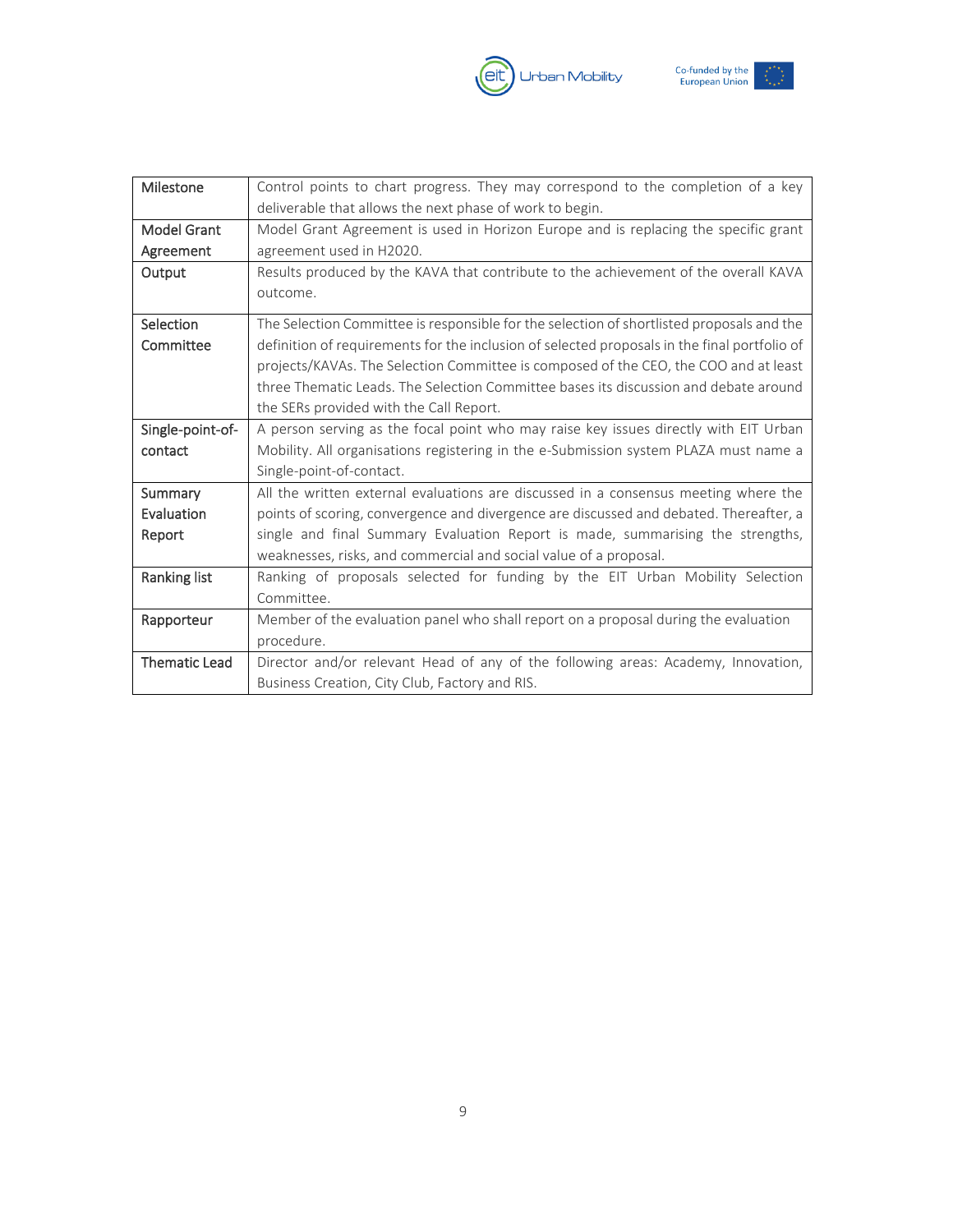



## <span id="page-10-0"></span>Introduction

Urban mobility faces several challenges. We need solutions that accelerate the transformation towards a sustainable mobility ecosystem, with a focus on securing and developing liveable urban spaces. This requires a systemic approach involving all key stakeholder groups and calls for change regarding what we do and how it is done.

A key element to manage this transformation is to close the knowledge gap within the area of urban mobility. We need to make sure that the required capabilities and capacity are available to plan for and handle the transformation and to be relevant in a new context, a new urban mobility paradigm. These education and training needs can be summarised as the ability to implement and leverage on new technology, innovation and entrepreneurship, and system transformation and change.

The need for urban mobility transformation and change in general is an ongoing process. We will now further develop our portfolio of education and training offerings for master and doctoral students, as well as for professionals, and take the EIT Urban Mobility Academy to the next level. We have identified several well-defined problems and needs to address. We look for proposals to support us in creating a relevant and widely applied education and training portfolio, in line with our strategic ambitions and targeted impact.

We look forward to receiving your applications for inclusion in the Business Plan 2023-2025.

Maria Tsavachidis CEO EIT Urban Mobility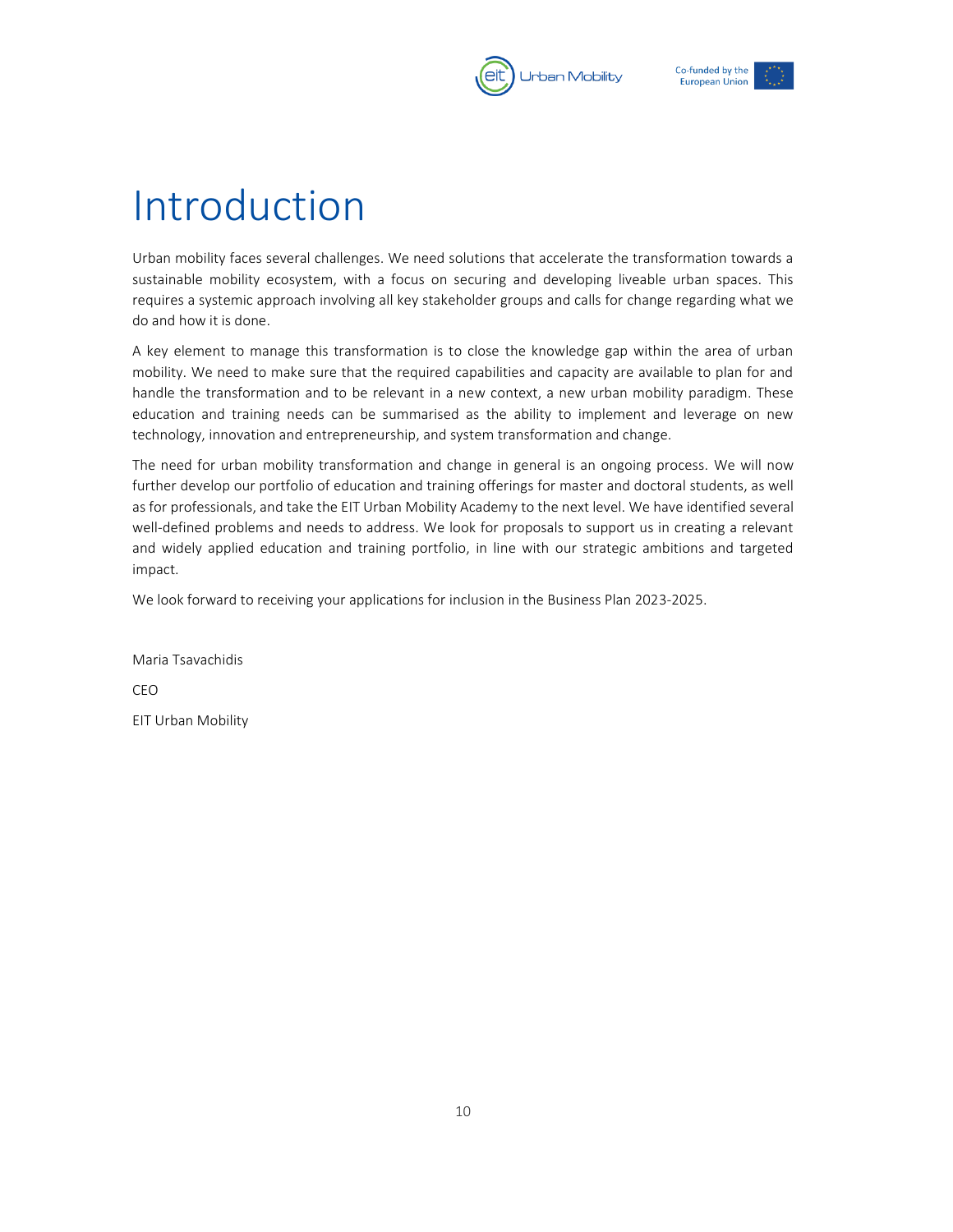



## <span id="page-11-0"></span>1. Call summary

Disclaimer: this document provides applicants with detailed information on the first Call for Proposals for Academy for the EIT Urban Mobility Business Plan 2023-2025. More Academy Call for Proposals will be launched for the Business Plan 2023-2025. We plan to launch two Calls per year during this period to cover both calendar and academic years.

The information given is subject to revision, according to new potential rules or requirements provided by EIT and/or by the EC.

| Call for Proposals for Academy Main Features    |                                                                                                                                                                                                                                                                                                                                                                                                                                                                       |  |  |  |
|-------------------------------------------------|-----------------------------------------------------------------------------------------------------------------------------------------------------------------------------------------------------------------------------------------------------------------------------------------------------------------------------------------------------------------------------------------------------------------------------------------------------------------------|--|--|--|
| Dates                                           | Call opening: 28 April 2022<br>$\bullet$<br>Call closing: 28 June 2022 at 17:00 CET<br>٠<br>Eligibility and admissibility check: End of June 2022<br>$\bullet$<br>Evaluation of proposals: July 2022<br>$\bullet$<br>Communication of results: First half of September 2022                                                                                                                                                                                           |  |  |  |
| Total budget allocated to<br>this call          | From approximately 1.0 million EUR and up to approximately 1.5 million EUR                                                                                                                                                                                                                                                                                                                                                                                            |  |  |  |
| Link to the submission<br>portal                | The PLAZA platform will be available as of the first week of May 2022                                                                                                                                                                                                                                                                                                                                                                                                 |  |  |  |
| List of documents to be<br>submitted            | Application form available on the PLAZA platform<br>$\bullet$                                                                                                                                                                                                                                                                                                                                                                                                         |  |  |  |
| List of documents to take<br>into consideration | Call Manual: Business Plan 2023-2025 Call for Academy<br>$\bullet$<br>EIT Urban Mobility Strategic Agenda 2021-2027<br>٠<br>List of KPIs<br>٠<br><b>Guidelines for Applicants</b><br>$\bullet$<br>Eligibility of expenditure<br>٠<br>Appeal procedure<br>٠<br>Horizon Europe Model Grant Agreement (especially Art. 16 and 17)                                                                                                                                        |  |  |  |
| Short summary of the<br>topics to be addressed  | Master School:<br>A number of specified activity areas to meet the EIT Urban Mobility Master<br>School targets, including summer schools, awareness raising activities<br>and/or courses, and innovative teaching methodologies with a Knowledge<br>Triangle perspective.<br><b>Doctoral Training Network:</b><br>A number of specified activity areas to meet the EIT Urban Mobility Doctoral<br>Training Network targets, including innovation and entrepreneurship |  |  |  |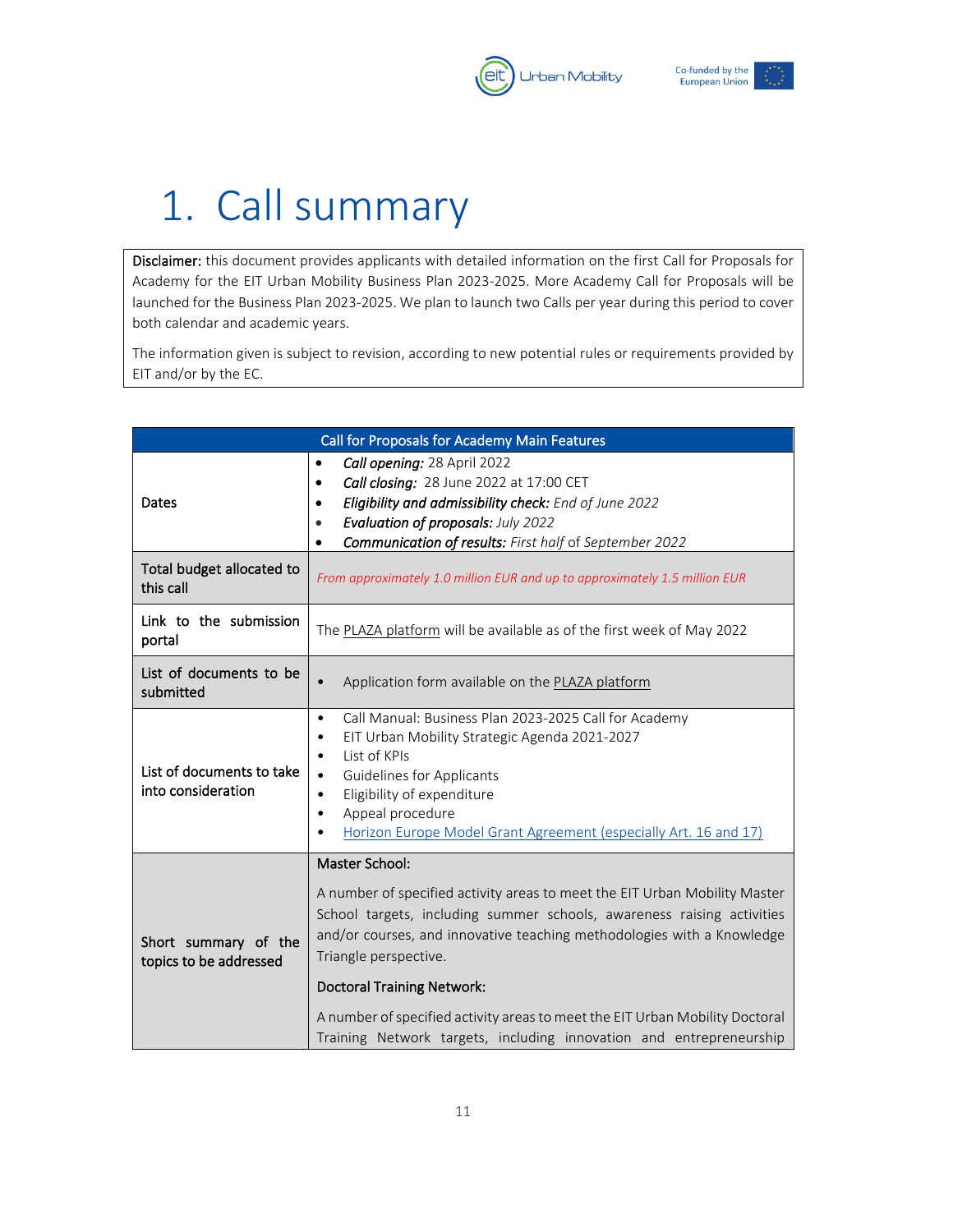



|                     | curricula and teaching methodology for PhD candidates with a Knowledge<br>Triangle perspective and PhD candidates' start-up activities.<br>Competence Hub:                                                                                                                                                                                                                                         |  |  |
|---------------------|----------------------------------------------------------------------------------------------------------------------------------------------------------------------------------------------------------------------------------------------------------------------------------------------------------------------------------------------------------------------------------------------------|--|--|
|                     | A number of specified activity areas to meet the EIT Urban Mobility<br>Competence Hub targets, including synchronous blended and face-to-face<br>courses with significant revenue potential, latest learning methodologies<br>and technologies, course formats based on existing trade fairs and<br>conferences, community engagement and inter-sectorial collaboration<br>courses and networking. |  |  |
|                     | Proposals will be evaluated based on the criteria listed below, as stated in<br>section 5 Evaluation and selection process.<br><b>Evaluation criteria:</b>                                                                                                                                                                                                                                         |  |  |
| Evaluation criteria | Strategic fit<br>٠                                                                                                                                                                                                                                                                                                                                                                                 |  |  |
|                     | Excellence and novelty<br>$\bullet$<br>Impact and social, economic, financial, and general sustainability<br>٠                                                                                                                                                                                                                                                                                     |  |  |
|                     | Quality and efficiency of the implementation                                                                                                                                                                                                                                                                                                                                                       |  |  |

## <span id="page-12-0"></span>2. General requirements

## <span id="page-12-1"></span>2.1 EIT Urban Mobility strategic focus and objectives

Proposals must support EIT Urban Mobility's vision and mission and substantially contribute to tackling our strategic objectives (SOs). Proposals need to demonstrate how the activity will contribute to specific SOs, as stated in the EIT Urban Mobility Strategic Agenda 2021-2027 (SA). The evaluation and selection of the submitted proposals will be highly dependent on their contribution to the strategic elements as outlined below.

## <span id="page-12-2"></span>*2.1.1 Vision and Mission*

EIT Urban Mobility encourages the integration of innovative solutions and services at all levels to accelerate change towards a more sustainable modes of urban mobility. It aims to develop and deploy solutions for the mobility needs of people and businesses, including goods delivery, waste collection and transport; that can solve air quality and congestion problems, and create a longstanding impact on cities and urban quality of life. We strive for an affordable, clean, safe, efficient and healthier form of mobility of people and goods,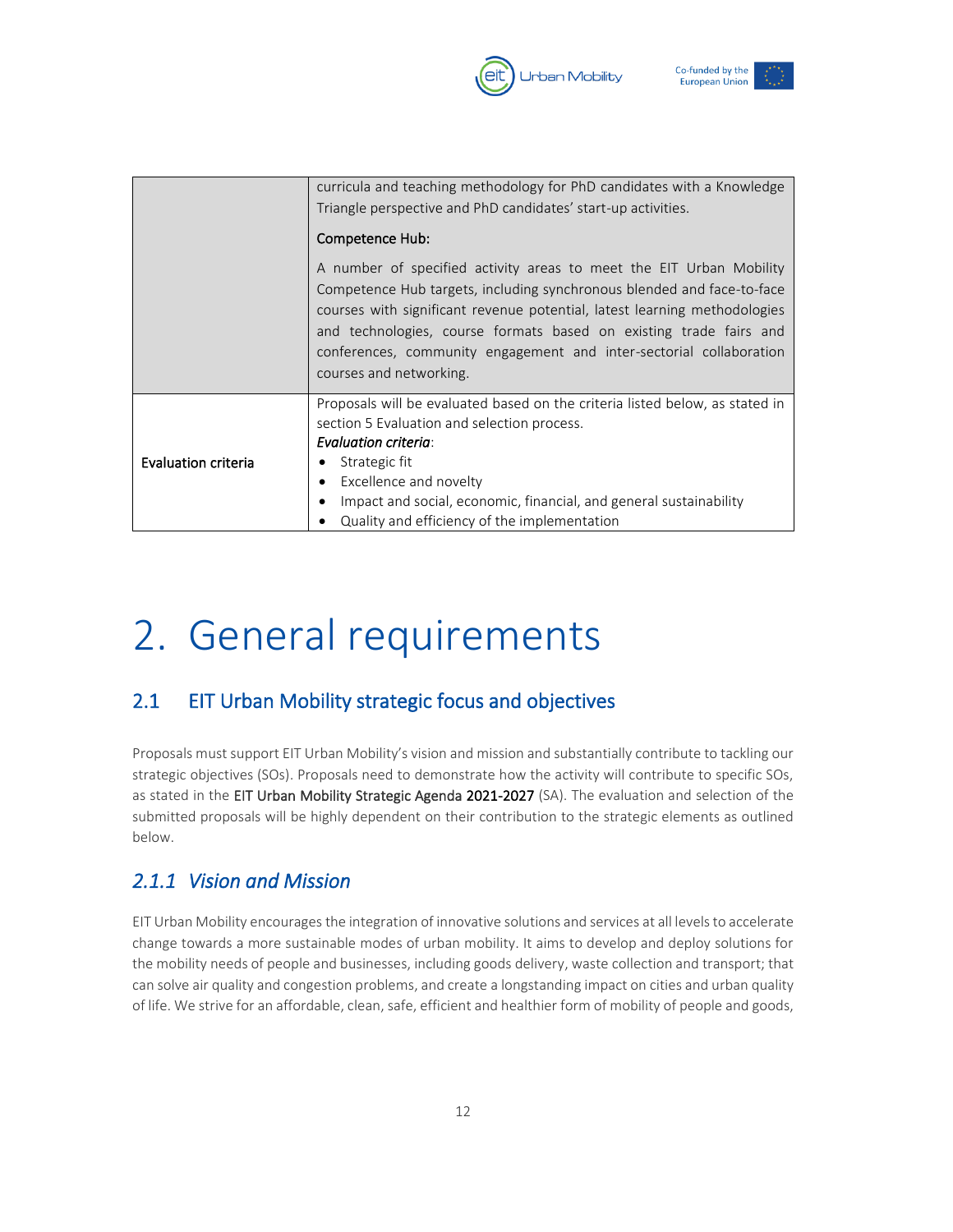



and at the same time enable cities to reclaim public space from cars by creating liveable urban spaces that support the wellbeing of local communities, where people want to live, work, meet up and play.

All activities of EIT Urban Mobility serve the purpose of achieving three societal impact goals:

- Improved quality of life in cities,
- Mitigation of climate change,
- Creation of jobs and strengthening the European urban mobility sector.

Further details on the strategic focus of the Academy Thematic Area are given in Section 3.

### <span id="page-13-0"></span>*2.1.2 Strategic Objectives*

Five strategic objectives (SOs), as set out in the EIT Urban Mobility Strategic Agenda 2021-2027, steer our activities and ambitions, and will lead us to achieve our goals for urban mobility and eventually societal impact:

- SO1 Create liveable urban spaces
- SO2 Close the knowledge gap
- SO3 Deploy and scale green, safe, and inclusive mobility solutions for people and goods
- SO4 Accelerate market opportunities
- SO5 Promote effective policies and behavioural change

## <span id="page-13-1"></span>2.2 Type and eligibility of applicants

The EIT creates ecosystems. The KICs are anchored in regional and local communities via their Co-location Centres (called Innovation Hubs within EIT Urban Mobility). The EIT is the mechanism to link the knowledge triangle components of education, research, and businesses across Europe and into the wider world.

At EIT Urban Mobility, we integrate the knowledge triangle components and extend them by an additional group: cities. Accordingly, EIT Urban Mobility currently brings together around 135 partners from 26 countries and four sectors: academia, research, industry, and cities.

## <span id="page-13-2"></span>*2.2.1 Applicants' origin*

This Call for Proposals (CfP) is open to organisations from the Member States (MS) of the European Union (EU), and Horizon Europe Associate Countries. As a minimum requirement, all proposals must be composed of at least two applicants from two different countries from the EU o[r Third countries associated to Horizon](https://ec.europa.eu/info/funding-tenders/opportunities/docs/2021-2027/common/guidance/list-3rd-country-participation_horizon-euratom_en.pdf)   $Europe<sup>1</sup>$  $Europe<sup>1</sup>$ .

<sup>1</sup> https://ec.europa.eu/info/funding-tenders/opportunities/docs/2021-2027/common/guidance/list-3rd-countryparticipation horizon-euratom en.pdf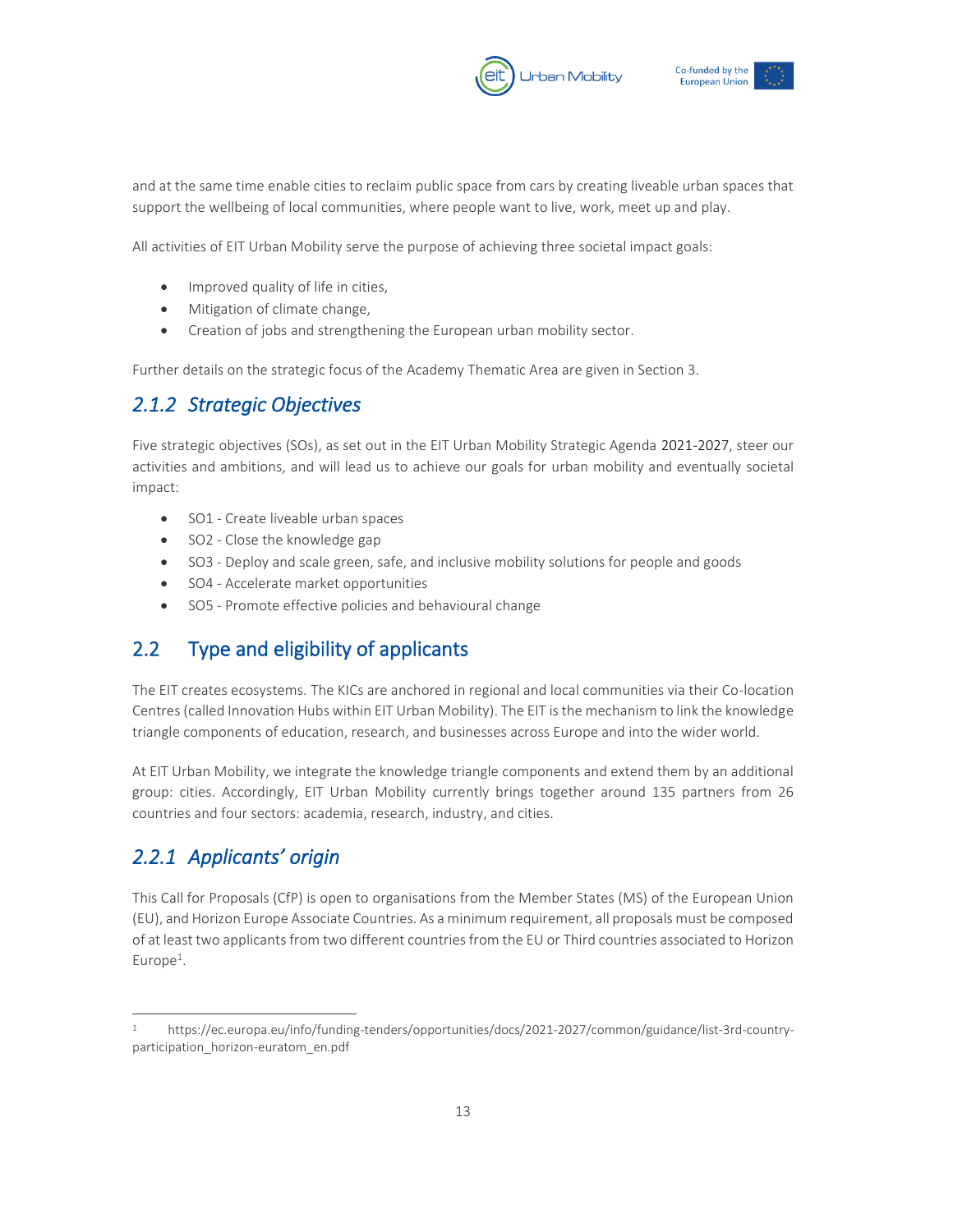



## <span id="page-14-0"></span>*2.2.2 Partners categories*

To stimulate dynamic partnerships and to leverage EIT Urban Mobility's impact, different, non-overlapping partner categories are offered. The overall partner category structure intrinsically foresees and stimulates a graduated engagement process for EIT Urban Mobility partners. We offer a partnership model, in terms of rights and obligations, as well as a financial contribution, that rewards long-term, strategic engagement of partners.

All new EIT Urban Mobility applicants of selected proposals, will be asked to choose - during the onboarding process - one of the following partnership categories:

- Gold partners: pay an annual fee of 30,000 EUR and have full access to all benefit packages offered by EIT Urban Mobility
- Silver partners: pay an annual fee of 10,000 EUR and have limited access to all benefit packages offered by EIT Urban Mobility

Cities are offered a special partnership package:

Leading cities: with an annual fee of 10,000 EUR, they have full access to the gold partnership package and additional city-specific services

A detailed description of all packages and related benefits, as well as the registration and conditions for partnership, are outlined on our website[: https://www.eiturbanmobility.eu/become-a-partner/.](https://www.eiturbanmobility.eu/become-a-partner/) 

EIT Urban Mobility partners in the Higher Education Institution Initiative (HEI),<sup>2</sup> who are part of a selected proposal, will be asked to pay an annual fee based on their chosen partnership category.

Applicants from RIS countries who are already an EIT Urban Mobility partner will be asked to pay an annual fee based on their partnership category.

Applicants from RIS countries who are new to EIT Urban Mobility (excluding large companies<sup>3</sup>), will have their fee waived for the first calendar year of the project implementation. The silver partner category will then automatically apply to them.

 $^2$  The EIT's HEI Initiative: Innovation Capacity Building for Higher Education is a joint EIT Community activity coordinated by EIT RawMaterials. The initiative is a key objective for the European Institute of Innovation and Technology (EIT) as part of its new strategy, the EIT Strategic Innovation Agenda 2021−2027. The initiative aims to support higher education institutions with expertise and coaching, access to the EIT innovation ecosystem, and funding, enabling them to develop innovation action plans complementing the needs of individual higher education institutions. For more information check https://eit-hei.eu/about/about-eit-hei-initiative/

<sup>&</sup>lt;sup>3</sup> Companies with more than 250 employees and/or an annual turnover that exceeds EUR 50 million or an annual balance sheet exceeding EUR 43 million.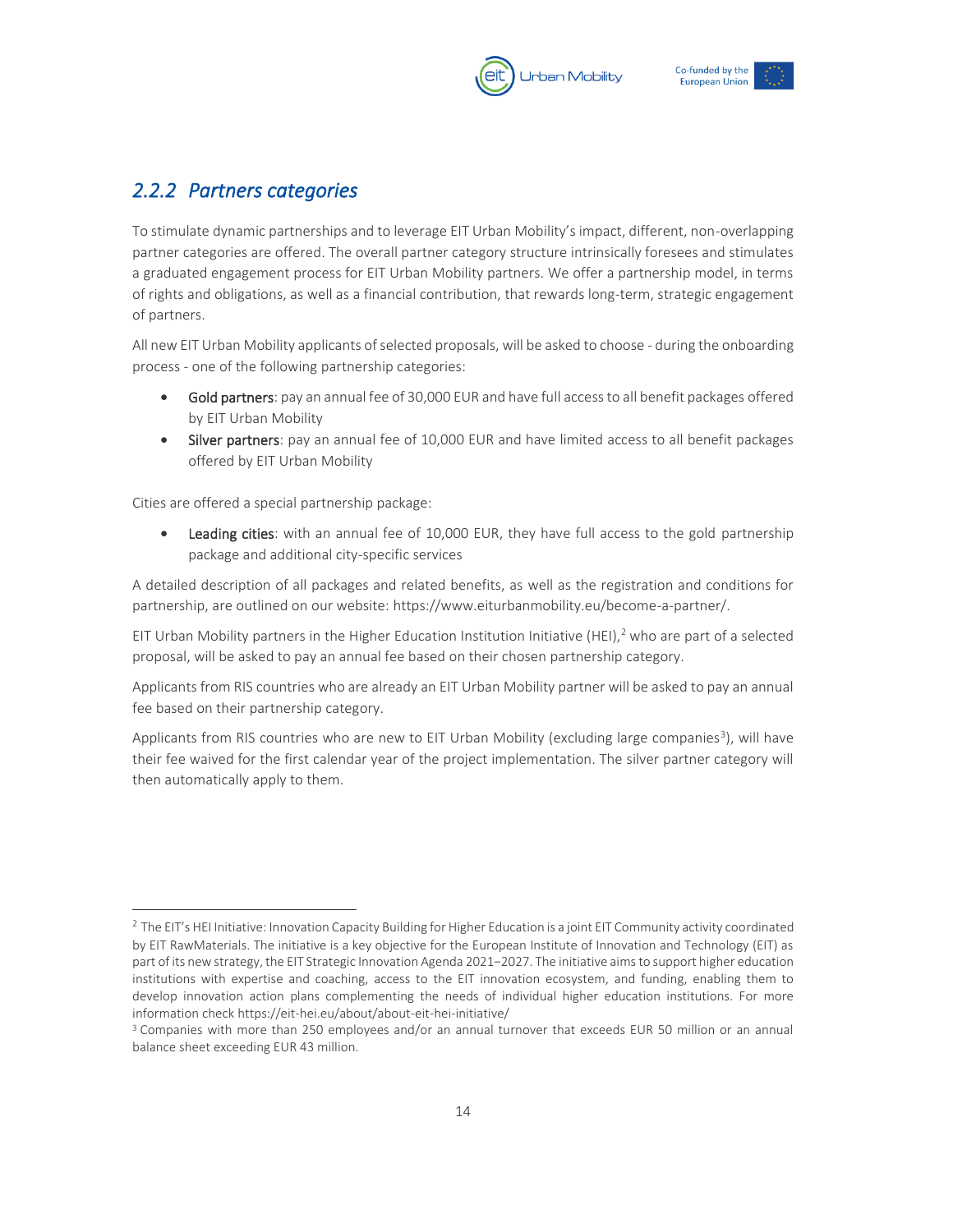



## <span id="page-15-0"></span>2.3 Role and responsibilities of the Lead Applicant

The Lead Applicant is the entity that will be the central contact point for EIT Urban Mobility. The Lead Applicant of a selected proposal will take overall responsibility for the proper implementation of the project and, in particular, will be responsible for:

- Assigning an Activity Leader who will be the single point of contact for all communications between the beneficiaries involved in the project and EIT Urban Mobility.
- Monitoring and controlling the project's work plan and ensuring the project is implemented properly.
- Communicating changes from the project's work plan to EIT Urban Mobility.
- Arranging meetings with the project's stakeholders.
- Implementing quality procedures for the project implementation and reporting (deliverables, KPIs and outputs).
- Gathering, monitoring, and consolidating financial and technical content for project reporting.
- Meeting all legal, financial, and administrative requirements for proper project implementation (legal agreements, project amendments, etc.).
- Communicating to EIT Urban Mobility the commercial partner identified by the consortium.

In the Academy Call for Proposals, any member of the consortium can be the Lead Applicant.

## <span id="page-15-1"></span>2.4 Applicants' registration process

Before submitting a proposal, all applicants (lead applicants and consortium applicants) must register on the EU Participant Portal and at the PLAZA submission tool<sup>4</sup>.

<sup>4</sup> The registration process is outlined in the *Guidelines for Applicants.*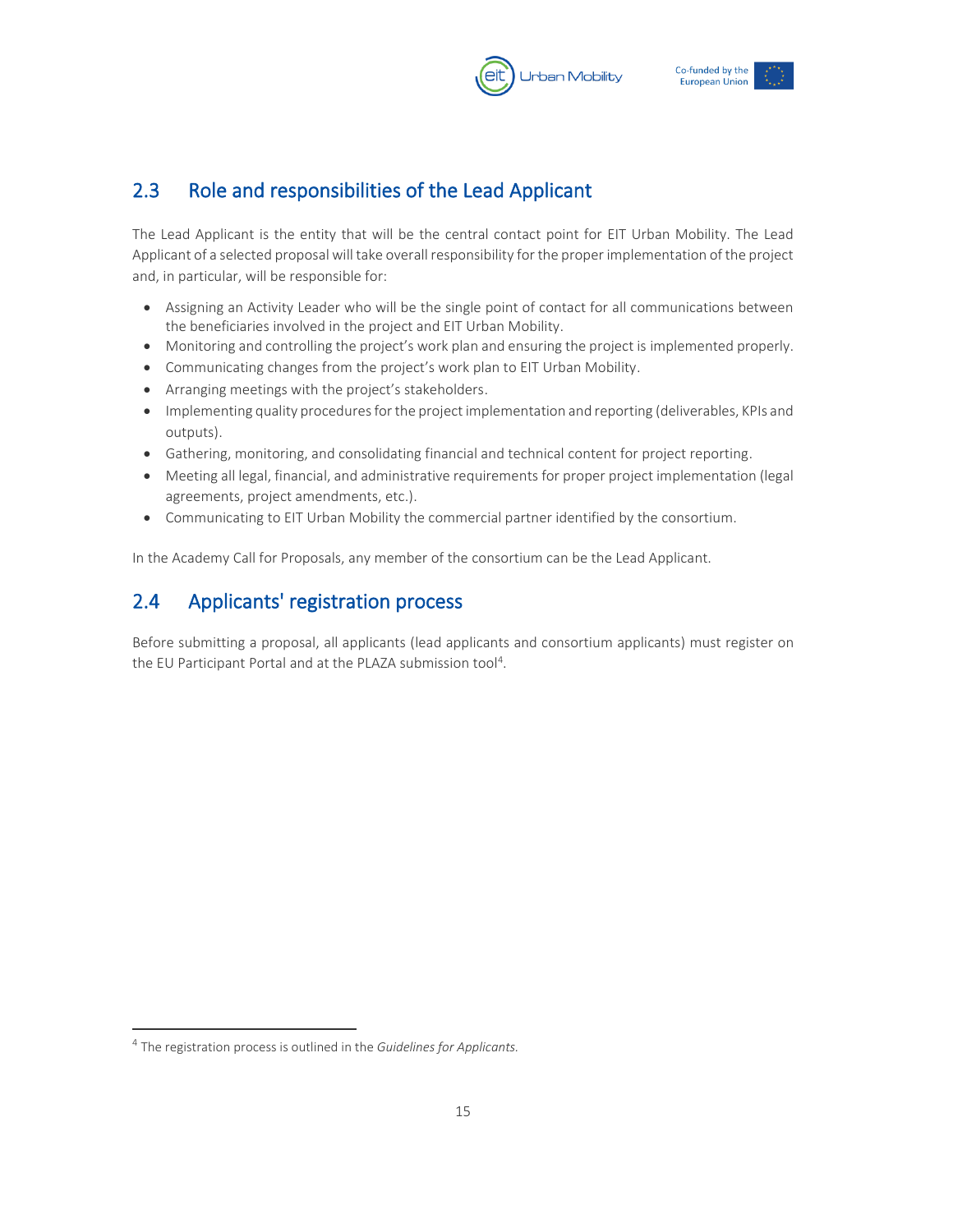



## <span id="page-16-0"></span>3. Call specific requirements

## <span id="page-16-1"></span>3.1 Strategic Focus

The overall purpose of the Academy area is to close the knowledge gap within urban mobility, enabling the development of mobility for liveable urban spaces. This includes fostering innovation and entrepreneurship skills in a lifelong learning perspective. The EIT Urban Mobility Academy consists of three main areas: The Master School, the Doctoral Training Network and the Competence Hub, our professional school targeting lifelong learning.

|                                            | <b>Main activities</b>                                                            | Primary target group                                                                            | Annual long-term<br>target (2027) |
|--------------------------------------------|-----------------------------------------------------------------------------------|-------------------------------------------------------------------------------------------------|-----------------------------------|
| <b>Master School</b>                       | Double degree EIT<br>Labelled Master<br>programmes<br>Summer Schools              | FU and non-FU Master<br>School Students                                                         | 500*                              |
| <b>Doctoral Training</b><br><b>Network</b> | FIT Labelled Innovation<br>& Entrepreneurship<br>course programme<br>Annual Forum | PhD candidates within<br>core partner<br>universities within<br>urban mobility related<br>areas | $50*$                             |
| Competence Hub                             | Web-TV channel<br>Online courses<br>F <sub>2</sub> F courses                      | Professionals within all<br>concerned<br>organizations, cities<br>and industries                | 50 000**<br>500 000 ***           |

#### EIT Urban Mobility Academy main areas

\* Graduates \*\* Course participants \*\*\* Online unique visitors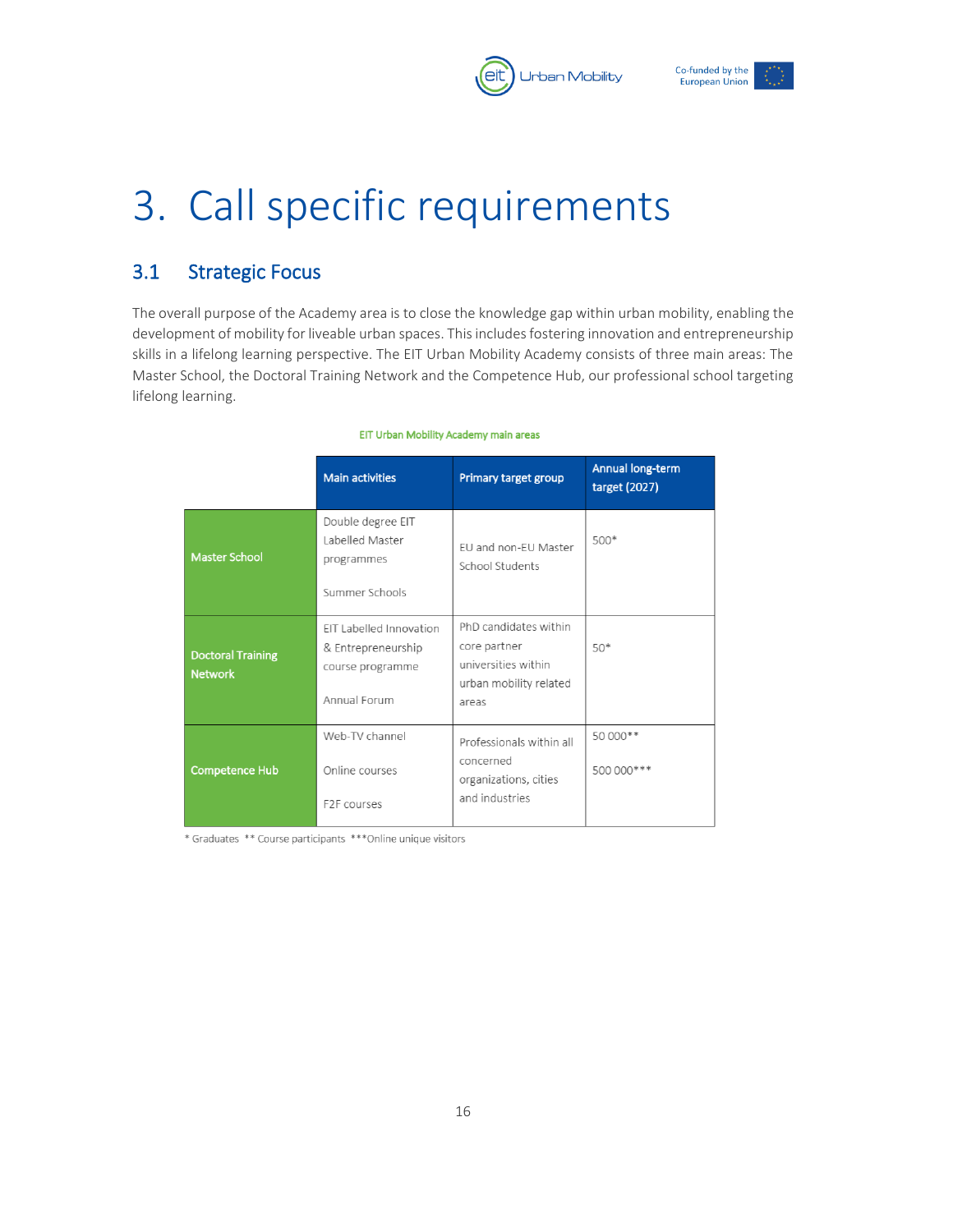





### Call and non-call activities of the Academy



There is a constant need to develop methods, content and business models to improve running operations. We need to have an experimental approach and test new ideas, that when shown to work, may be repeated and scaled up. We need to build capabilities to be able to offer and produce relevant content quickly and efficiently that differentiates us from what is already available. It is imperative that EIT Urban Mobility offers high quality education (content and methodology including supporting EIT-labelled programmes), reach a large audience and market, and gain recognition efficiently with a lasting effect. Furthermore, activities need to create new, additional lasting value, as well as leverage value catalysed by EIT funding, for the ecosystem and all relevant stakeholders.

For all three areas, but especially for the Competence Hub, activities and experiments need to demonstrate that in the short term they can become financially sustainable, and this should be proven in the proposals (to the extent possible). The standard financial sustainability mechanism for Academy activities is revenue sharing. The common model is that EIT Urban Mobility gets a 100% revenue share during the duration of the activity funding period and from 20% to 80% of the revenues after that, negotiated on a case-by-case basis. EIT Urban Mobility also requires a non-exclusive right to all foreground IP generated (such as video material etc.).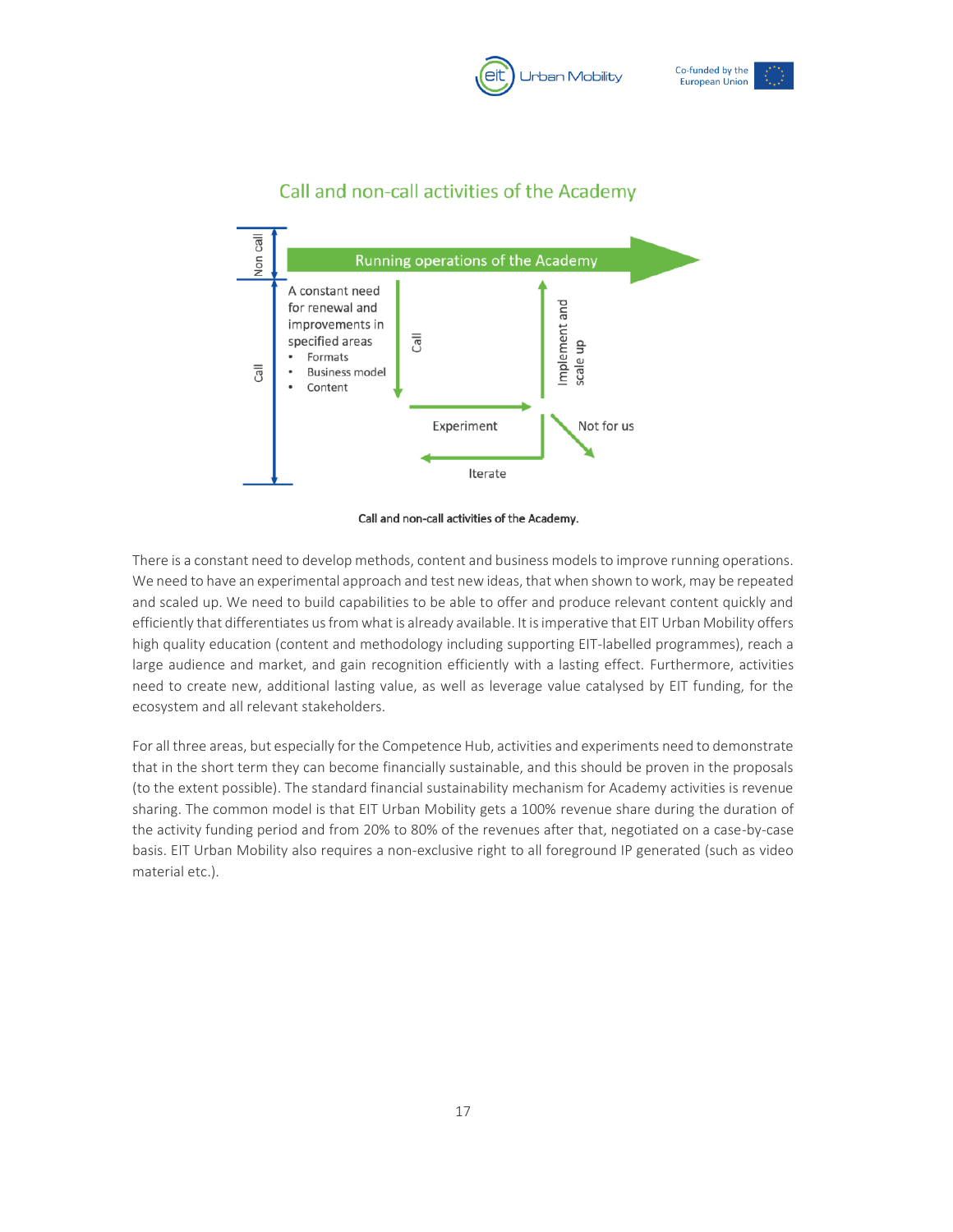



## <span id="page-18-0"></span>3.2 Academy Portfolio

### *Segments*

The design of the Academy Call for Proposals for BP 2023-2025 is based on the input received during the "ideation to call process" and the present development and status of the Academy segments (Master School, Doctoral Training Network and Competence Hub). As a result of the input and analysis, we have chosen to include all three segments in this call: the Master School, the Doctoral Training Network and the Competence Hub.

#### Master School

Activities related to the EIT Urban Mobility Master School, see <https://www.eiturbanmobility.eu/masterschool/>

#### Doctoral Training Network

Activities related to the EIT Urban Mobility Doctoral Training Network, see https://www.eiturbanmobility.eu/doctoral-training-network/

#### Competence Hub

Activities related to the EIT Urban Mobility Competence Hub, our professional lifelong learning activities, see https://www.eiturbanmobility.eu/competence-hub/

## <span id="page-18-1"></span>*3.2.1 Scope of the Activities*

For activities to be implemented as part of BP2023-2025, we are looking for proposals introducing new education formats and methodologies, content, and business models, in line with our ambitions regarding the Master School, the Doctoral Training Network and the Competence Hub.

The number of proposals selected will depend on the evaluation and total budget available. We may need to exclude one or various activity topic(s) if there are no proposals deemed as good enough or due to portfolio assessment criteria.

*Competence Hub activities implemented in the BP 2023-2025 may have to follow a new EIT Label Certification process. The process is presently under development, see [https://eit.europa.eu/sites/default/files/2021-11\\_20210317-gb66-11\\_label\\_framework.pdf](https://eit.europa.eu/sites/default/files/2021-11_20210317-gb66-11_label_framework.pdf)*

The Academy Call for Proposals is exclusively welcoming proposals covering the following activity topics:

### *Master School*

Summer schools (MSA1)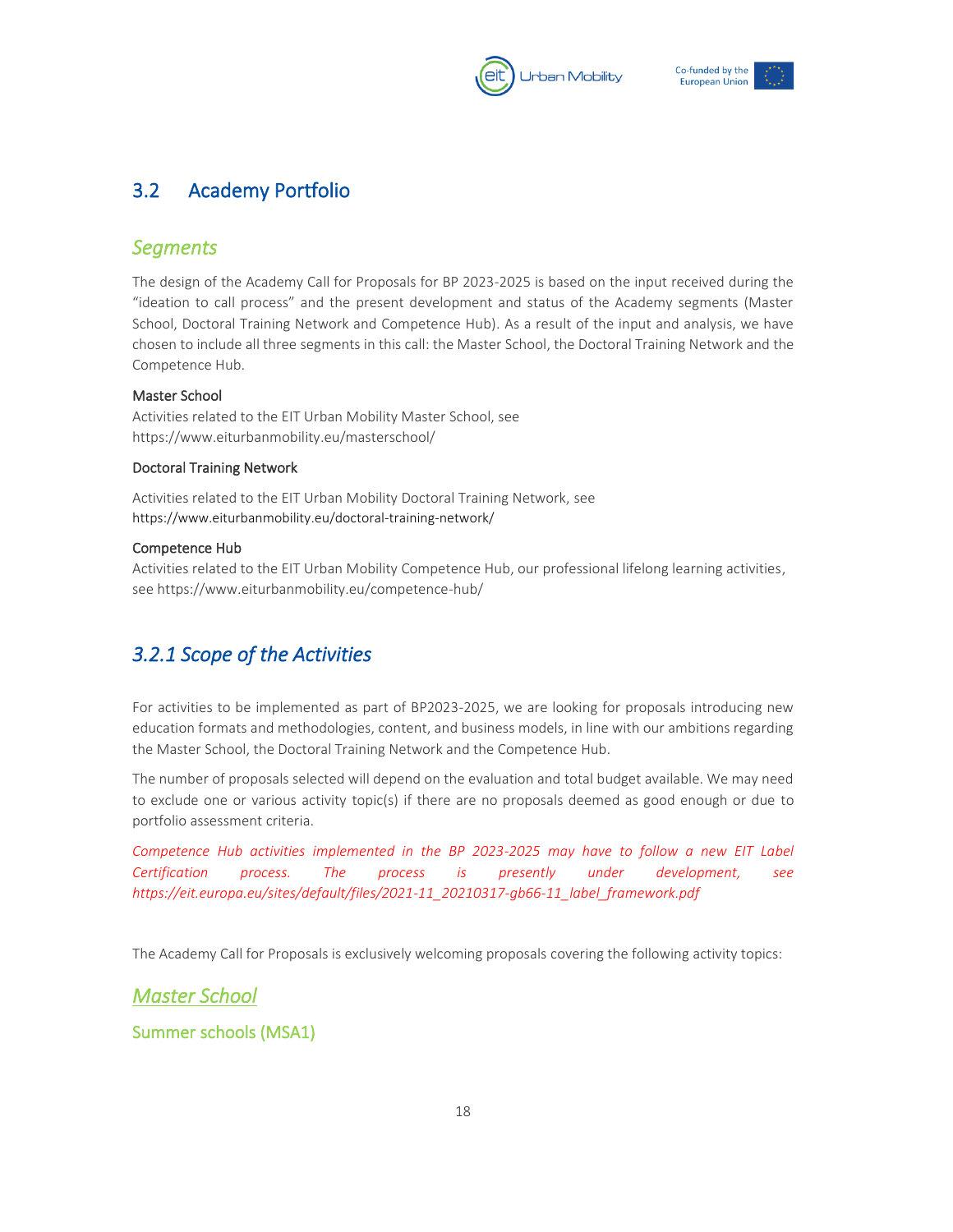



Scope: The summer school is a combination of a challenge-based course and a study trip, focusing on entrepreneurship and business creation. Over a period of approximately two weeks, the students visit two cities located in two different countries. The first week in one city focuses on problem analysis and the second week in another city focuses on potential solutions that should be possible to develop into a startup and be pitched to an investor jury. The two cities and the travel arrangements should take into account the need to minimise air travel for participating master students, for example by situating the locales within bus/train travel range of each other. Summer schools are targeted to our own Master School students but will also be open to any paying students within Urban Mobility related studies, as well as young professionals. There will also be scholarships for students from RIS regions to participate (handled by RIS). The summer schools should follow the set summer school model. Students should produce an output that can form the basis of academic examination by the master school partner universities based on the summer school intended learning outcomes, found in the Master School Legal Agreement, Annex B. Each summer school should aim to accommodate up to a maximum of 50 participants, including the Master School students and a minimum of 15 external participants. The number of Master School students will be confirmed during the fall as we do not yet know the number of students enrolling in cohort 2022. Summer schools must be delivered during dates that are compatible with the Master School partner universities' calendars of ordinary instruction. Hence, the exact dates of the summer school(s) will be determined in conversation with the master school leadership.

Financial Sustainability: Revenues to EIT Urban Mobility from paying participants: minimum EUR 4,000. Potential: To include up to 50 students per summer school. Possible to repeat in 2024 at 80% of the cost compared to 2023 (as less development is required), and with a revenue of EUR 8,000 in 2024.

Other: Budget should include all costs, including accommodations for EIT Urban Mobility Master School students and travel, both between master school partner universities and the summer school sites, and transit between the sites (externals cover these costs by themselves).

| <b>KPI</b> | Short title             |  |  | Target 2023                                                                                        |
|------------|-------------------------|--|--|----------------------------------------------------------------------------------------------------|
| EITHEO8.1  | training                |  |  | Participants in (non-degree) education and Minimum 15 (on top<br>of the Master School<br>students) |
| KONHE01    | Companies<br>programmes |  |  | involved in EIT labelled Minimum 4                                                                 |

#### Mandatory KPIs:

#### Awareness raising activities and/or courses (MSA2)

Scope: Student activities at Bachelor level to raise awareness of urban mobility as a topic. These can be courses (online or blended), undergraduate summer schools or other activities. It may also be an integrated part of the master school admission process. The purpose is to generate interest in all the challenges and opportunities to make a difference, building sustainable urban mobility solutions and liveable urban spaces. Financial Sustainability: Not required.

Potential: The activity should have the potential to attract a large number of students and increase the awareness of the EIT Urban Mobility Master School programmes. The activity needs, over time, to be able to generate "student leads" (students considering the programme as a viable alternative, as submitted e-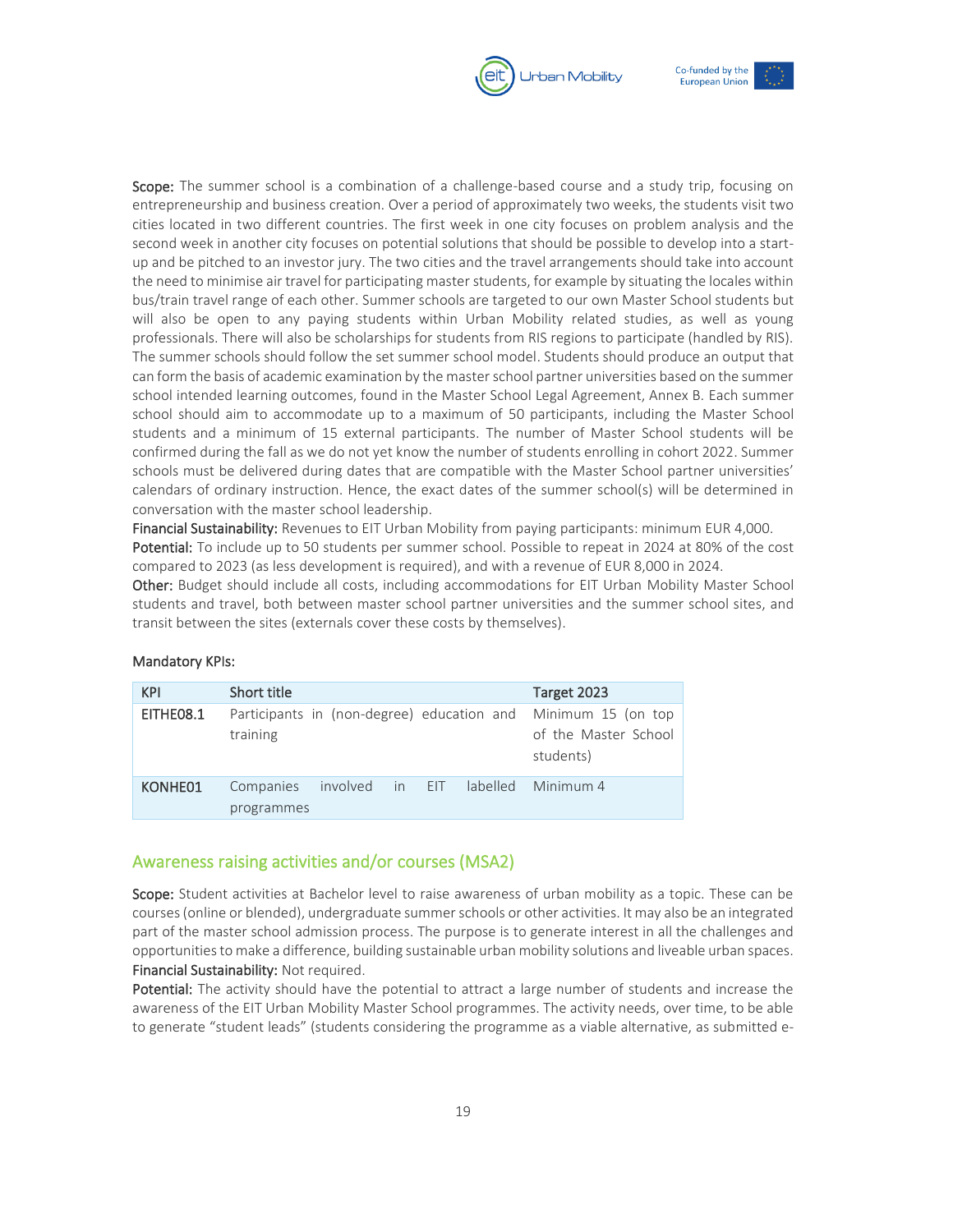



mails requiring additional information) at a cost of less than EUR 50 per lead (total cost of the activity divided by number of generated "student leads").

Other: Proposal should include a plan regarding how the activity may be repeated and scaled after 2023.

#### Mandatory KPIs:

| <b>KPI</b> | Short title                                                                 | Target 2023 |
|------------|-----------------------------------------------------------------------------|-------------|
| EITHEO8.1  | Participants in (non-degree) education and Minimum 20<br>training           |             |
| KONHE02    | Participants in all Academy activities                                      | Minimum 80  |
| KONEHE13   | Annual reach of impressions for EIT Urban Minimum 10000<br>Mobility content |             |

#### Innovative Teaching with a Knowledge Triangle perspective (MSA3)

Scope: Driven by the EIT label ambitions, we look for innovative teaching methodologies fitting the needs within the Master School. This could be in areas such as challenge driven education, learning-by-doing curricula, inter-/transdisciplinary education, systemic innovation, multi-stakeholder management, citizen engagement and co-creation, living lab methodology, knowledge triangle (KT) integration etc. The developed concepts should be possible to directly integrate in existing Master School programmes, but could also prepare the ground for future programmes, for example in urban design/landscape architecture, or in mobility product design/development. Suggested potential new methodologies should include teaching staff from both technology disciplines and innovation and entrepreneurship, safeguarding a bridge between and a commitment for implementation on both sides.

#### Financial Sustainability: Not required.

Potential: The developed concept should have the potential to be implemented in at least half of the programmes/involved universities in the Master School programmes for the academic year 2024/2025. Other: The demand for this programme and its potential for implementation needs to be verified. A highlevel timeline on how to implement the plans from 2023 should be included.

| <b>KPI</b> | Short title                                                       | Target 2023 |
|------------|-------------------------------------------------------------------|-------------|
| EITHEO8.1  | Participants in (non-degree) education and Minimum 10<br>training |             |
| KONHE02    | Participants in all Academy activities                            | Minimum 50  |
| KONHE21    | New courses developed                                             |             |

#### Mandatory KPIs: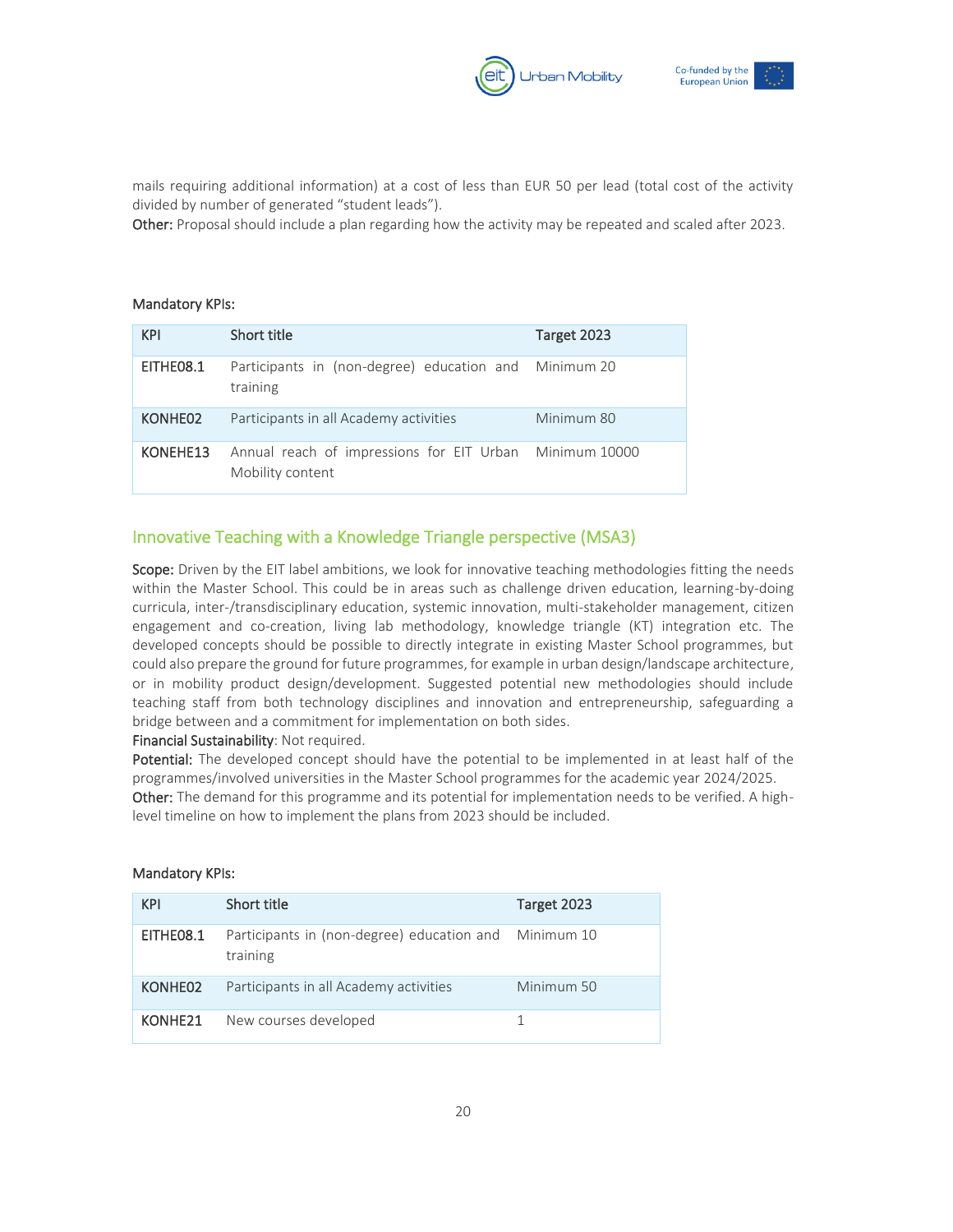



### Challenge-student competition (MSA4)

Scope: A pan-European student competition focused on urban mobility related topics. The competition should attract a large number of student teams as well as sponsors. The competition should address a critical urban mobility challenge, generate significant publicity and in addition, market the EIT Urban Mobility Master School. It needs to focus on a topic that students are passionate about and where concrete tangible outputs are generated.

Financial Sustainability: Revenues (paid sponsorships or corresponding value in form of prices etc.) from sponsors of minimum EUR 4,000.

Potential: The concept should hold the potential to be scaled across Europe, with a cost not exceeding EUR 300 per participant. The proposal should include a credible plan regarding how to increase the revenues per participant over time.

Other: The proposal should include a plan regarding how the challenge may be repeated and scaled after 2023.

| <b>KPI</b>          | Short title                                                                       | Target 2023        |  |  |  |
|---------------------|-----------------------------------------------------------------------------------|--------------------|--|--|--|
| EITHE08.1           | Participants in (non-degree) education and<br>Minimum 20<br>training              |                    |  |  |  |
| KONHE01             | involved in EIT<br>Companies<br>programmes                                        | labelled Minimum 4 |  |  |  |
| KONHE02             | Participants in all Academy activities                                            | Minimum 100        |  |  |  |
| KONHE <sub>13</sub> | Annual reach of impressions for EIT Urban Minimum 4000<br>Mobility online content |                    |  |  |  |

#### Mandatory KPIs:

#### Cross-cutting considerations to all Master School activity topics:

The integration of Innovation and Entrepreneurship (I&E) skills, specifically into urban mobility, needs to be better articulated to applicants and more explicitly addressed in the master programmes as implemented, building on the ongoing work to contextualise the EIT's Overarching Learning Outcomes (OLOs)<sup>5</sup> . Similarly, Knowledge Triangle Integration should permeate not only the implementation of the programmes, but also the design, planning, and strategic direction of the Master School, not least in helping shape the above point on integrating I&E into urban mobility.

A key component in all our funded activities, not least around recruitment, needs to be how gender mainstreaming is integrated. Likewise, geographical coverage should be diversified (e.g. EU, non-EU, RIS).

<sup>5</sup><https://eit.europa.eu/our-activities/education/eit-learning-outcomes>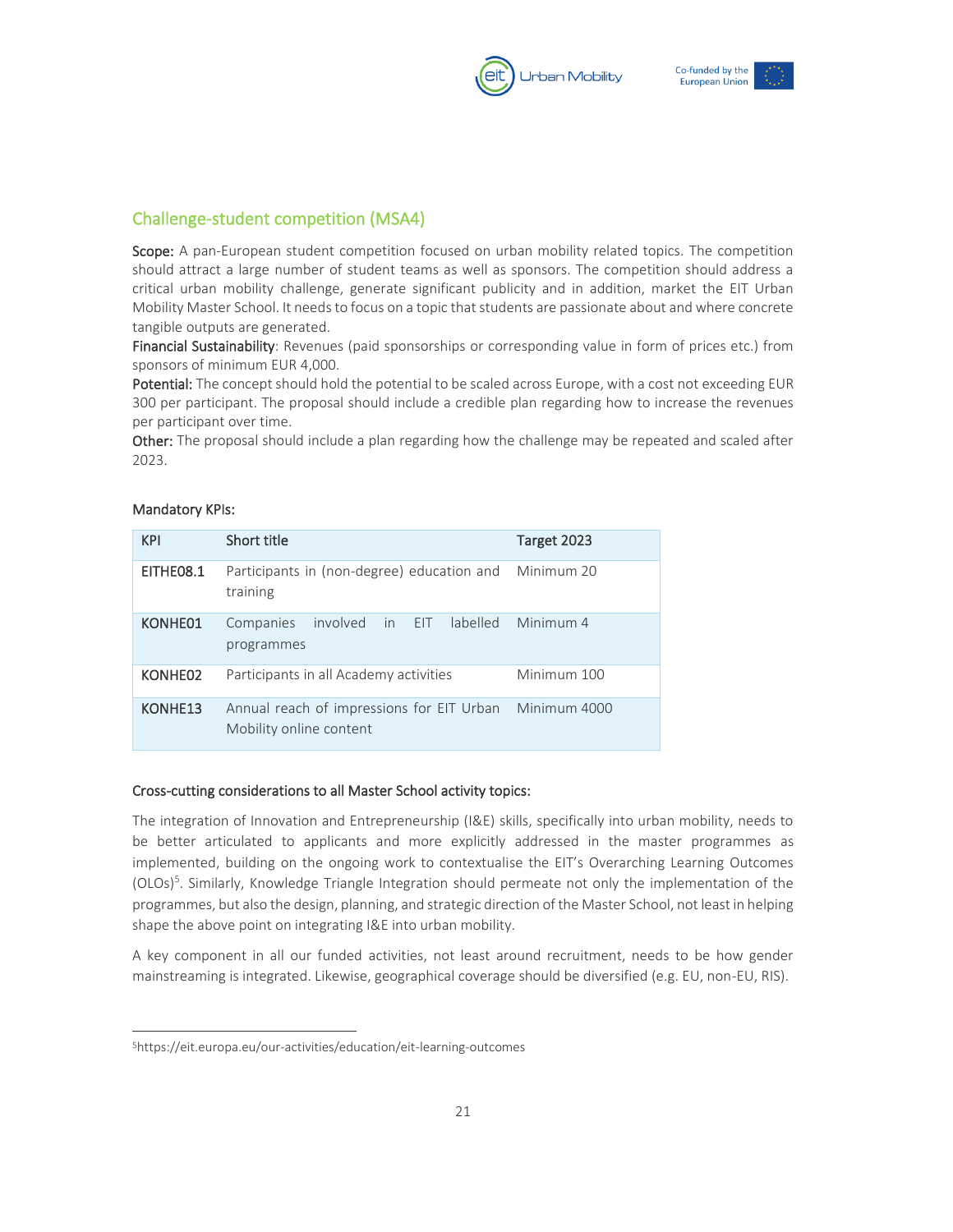



## *Doctoral Training Network*

#### Teaching methodology with a Knowledge Triangle perspective (DTNA1)

Scope: Driven by the EIT label ambitions, we look for new initiatives regarding teaching methodologies fitting the need within the Doctoral Training Network, with a strong focus on innovation and entrepreneurship and knowledge triangle integration. The developed concepts should be possible to directly integrate in the existing Doctoral Training Network innovation and entrepreneurship course package. Suggested potential new methodologies should include teaching staff from both technology disciplines and innovation and entrepreneurship, safeguarding a bridge between and a commitment for implementation on both sides.

Financial Sustainability: Not required.

Potential: The developed concept should have the potential to be implemented in the Doctoral Training Network in the academic year 2024/2025.

Other: A high-level timeline on how to implement the plans from 2023 should be included.

| <b>KPI</b> | Short title                                            | Target 2023 |
|------------|--------------------------------------------------------|-------------|
| EITHEO8.1  | Participants in (non-degree) education and<br>training | Minimum 10  |
| KONHE01    | Companies involved in EIT labelled<br>programmes       | Minimum 4   |
| KONHE02    | Participants in all Academy activities                 | Minimum 50  |

#### Mandatory KPIs:

#### PhD candidate start-up activities (DTNA2)

Scope: Activities that can strengthen the encouragement and support given to PhD candidates interested in creating new ventures. This should help PhD candidates in getting their fledgling business idea off the ground and kick-start their venture. This could be through courses, training and workshops to support with developing skills to set-up a start-up and test business ideas. Activities should also offer networking opportunities to connect with like-minded people and experienced entrepreneurs.

Financial Sustainability: Not required.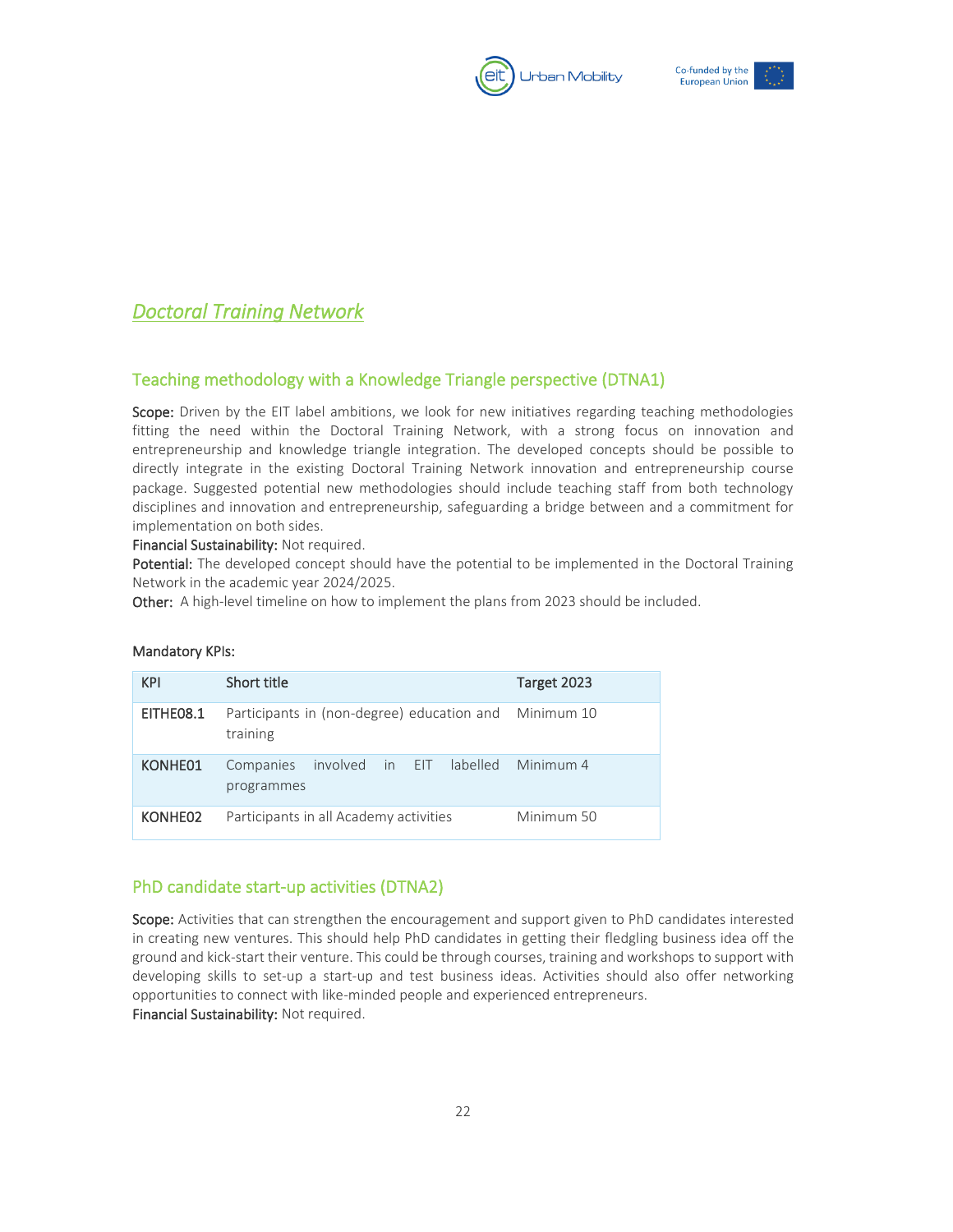



Potential: Activities should have the potential to be replicated and scaled after 2023, possibly to other areas in the Academy as well.

Other: A high-level timeline on how to implement the plans from 2023 should be included.

#### Mandatory KPIs:

| <b>KPI</b> | Short title                                                       | Target 2023 |
|------------|-------------------------------------------------------------------|-------------|
| EITHE08.1  | Participants in (non-degree) education and Minimum 10<br>training |             |
| KONHE01    | Companies involved in EIT labelled Minimum 4<br>programmes        |             |
| KONHE02    | Participants in all Academy activities                            | Minimum 50  |

#### Cross-cutting considerations to all Doctoral Training Network activity topics:

A key component in all our funded activities, not least around recruitment, needs to be how gender mainstreaming is integrated. Likewise, geographical coverage should be diversified (e.g. EU, non-EU, RIS).

### *Competence Hub*

#### Synchronous blended and face-to-face courses with significant revenue potential (CHA1)

Scope: With an initial focus on online asynchronous courses in 2020 and 2021, the Competence Hub now wishes to balance and strengthen its portfolio, especially regarding synchronous learning (blended and onsite courses). We are looking for training initiatives with significant revenue potential, that can be repeated in enough editions/cohorts so to reach breakeven and become profitable without EIT funding, once EIT Urban Mobility has covered the initial investment and development costs. We are particularly keen on blended learning programmes, which leverage asynchronous online, synchronous online and on-site opportunities in terms of efficiency, flexibility and price performance, especially in the post-Covid era. This also includes niche courses meeting very specific unmet needs. Proposal consortia may include professional and executive schools, as well as other organisations targeting professionals, such as large urban mobility conferences, fair organisers, sector/industry associations, digital learning agencies, etc. It should be possible to run various cohorts of a given course during a number of years with no additional funding (or very limited).

Financial Sustainability: Required. The courses should have significant potential to generate revenues to EIT Urban Mobility (the EIT Urban Mobility revenue share part) from 2023 to 2025 and at least corresponding to 30% of the funding in 2023, and without further funding after 2023.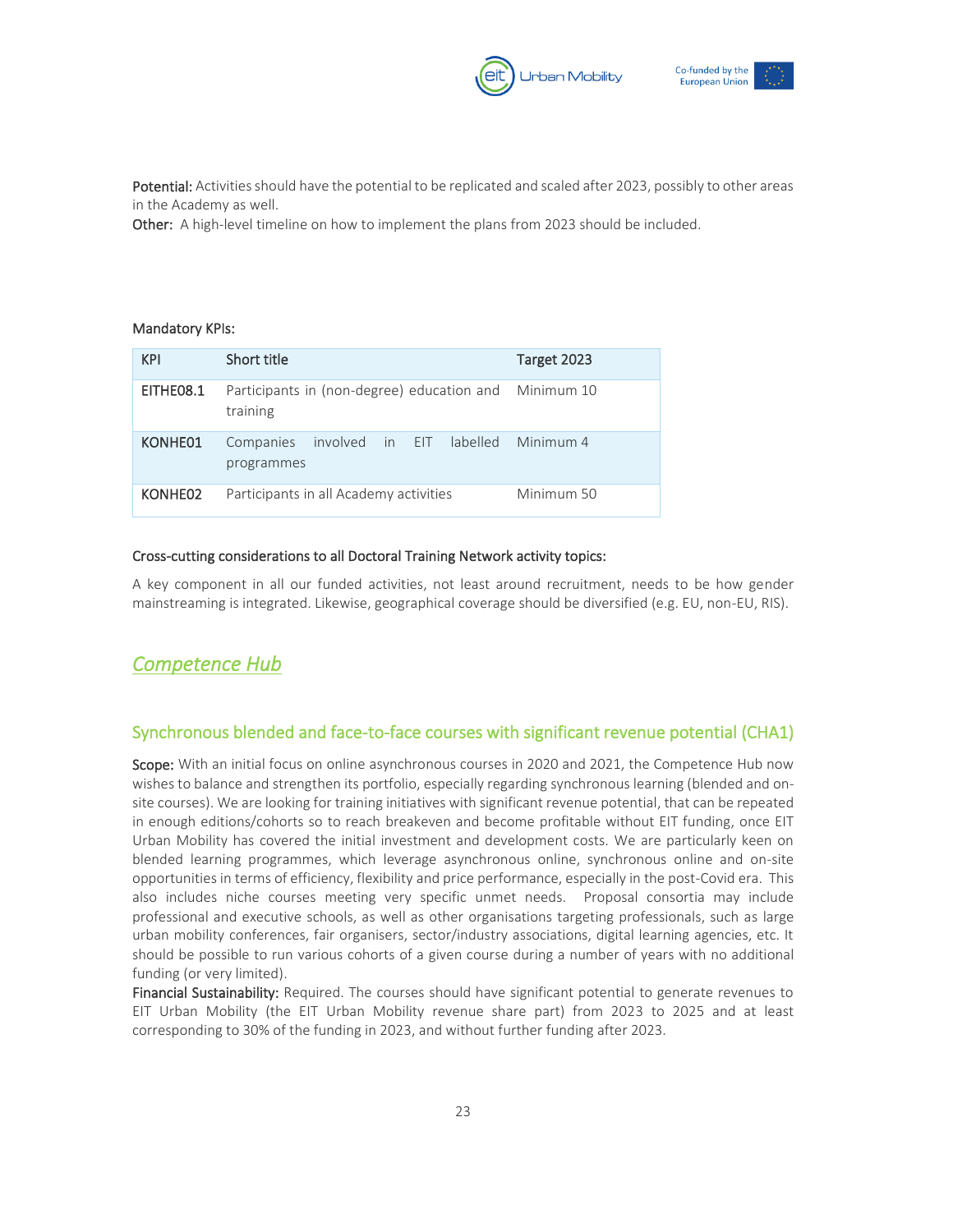



Potential: In addition to the financial sustainability potential stated, it should be possible to run the course until 2027. If the course is successful, a revenue-sharing model should allow for EIT Urban Mobility to receive (over a period of 3-5 years) revenues exceeding the initial funding volume. Other:

- Presented proposals need to define a credible plan and demonstrate experience regarding development, marketing and sales, and the execution of courses aimed for the professional training/learning market.

- Presented proposals must present a clear and detailed financial sustainability / commercialisation plan, including a marketing and sales plan for the different course cohorts and the extent of estimated revenue generation for the KIC, for a period of 3-5 years.

-Presented proposals must offer a competitive advantage over existing offers in the marketplace, including an overview of benchmarking against existing competitors, including, but not limited to, the cost per participant, the cost of developing a course and course cost.

#### Mandatory KPIs:

| <b>KPI</b> | Short title                                                       | Target 2023 |
|------------|-------------------------------------------------------------------|-------------|
| EITHE08.1  | Participants in (non-degree) education and Minimum 15<br>training |             |
| KONHE02    | Participants in all Academy activities                            | Minimum 25  |

#### Latest learning technologies and methodologies (CHA2)

Scope: We look for initiatives regarding the use of new learning technologies and methodologies within the Competence Hub, so we can improve learning impact and/or decrease costs. Examples can be new immersive technologies, such as VR, AR, XR, etc. and new learning methodologies, such as gamification, challenge-based learning, neurosciences/psychology-based learning etc. that enable us to create new, more effective learning experiences. How to leverage, in practice, these new technologies and methodologies within professional/learning courses, should be tested.

Financial Sustainability: Required. The activity should have the potential to generate revenues to EIT Urban Mobility (the EIT Urban Mobility revenue share part) from 2023 to 2025, at least corresponding to 30% of the funding in 2023 and without further funding after 2023.

Potential: In addition to the financial sustainability potential stated, it should be possible to run the course or course package until 2027. If the course is successful, a revenue-sharing model should allow for EIT Urban Mobility to receive (over a period of 3-5 years) revenues exceeding the initial funding volume. Other:

- Presented proposals need to define a credible plan and demonstrate experience regarding development, marketing and sales, and the execution of courses aimed for the professional training/learning market.

- Presented proposals must present a clear and detailed financial sustainability / commercialisation plan, including a high-level marketing and sales plan for the different course cohorts and the extent of estimated revenue generation for the KIC, for a period of 3-5 years.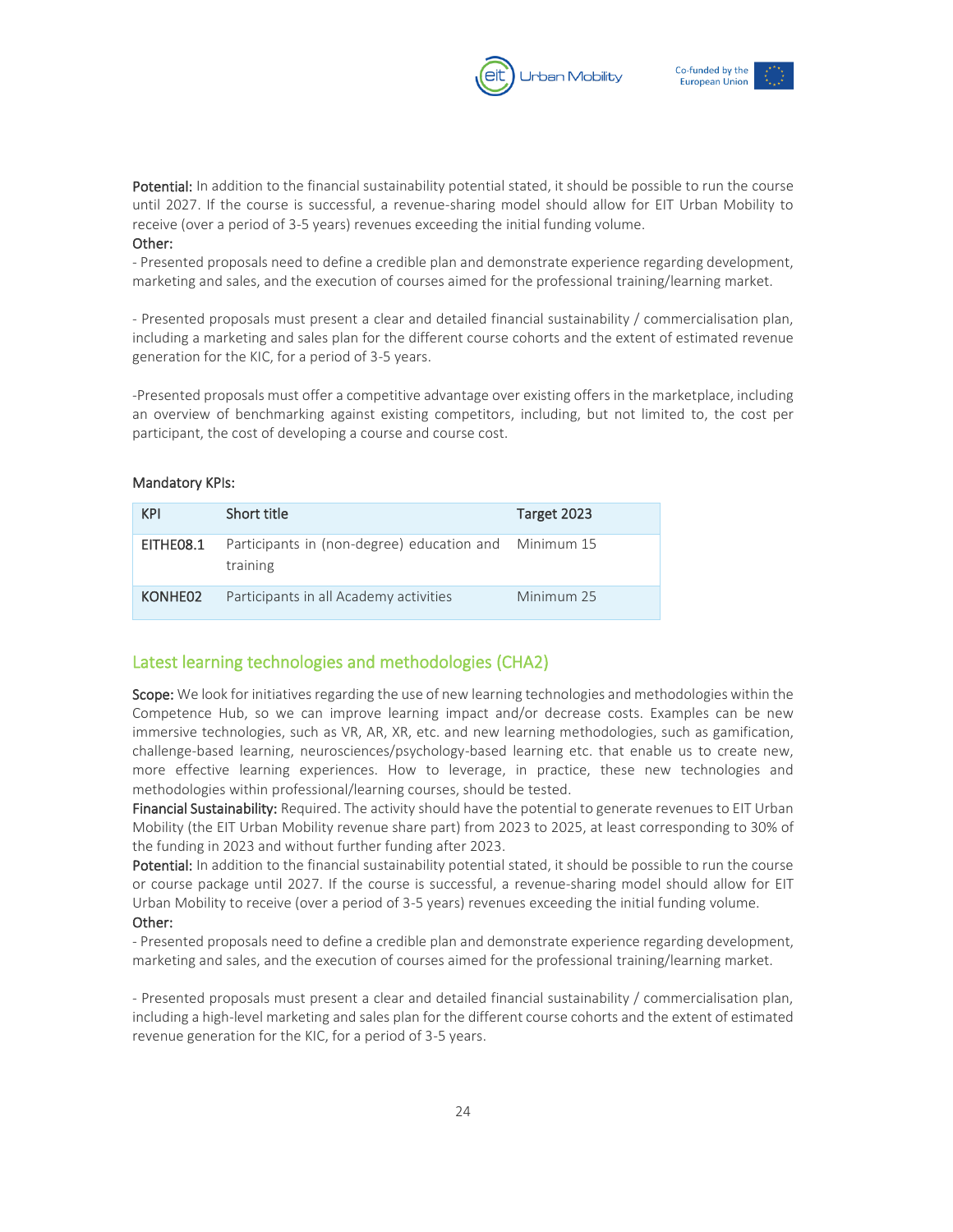



- Presented proposals must offer a competitive advantage over existing offers in the marketplace, including an overview of benchmarking against existing competitors, including, but not limited, to the cost per participant, the cost of developing a course and course cost.

#### Mandatory KPIs:

| <b>KPI</b> | Short title                                                       | Target 2023 |
|------------|-------------------------------------------------------------------|-------------|
| EITHEO8.1  | Participants in (non-degree) education and Minimum 15<br>training |             |
| KONHE02    | Participants in all Academy activities                            | Minimum 25  |

#### Course formats based on existing trade fairs and conferences (CHA3)

Scope: We look for training initiatives and new course formats based on existing trade fairs (such as Tomorrow Mobility [https://www.tomorrowmobility.com/\)](https://www.tomorrowmobility.com/) and conferences, that are able to leverage and exploite potential synergies with existing activities gathering urban mobility professionals at a specific place and time. Exploiting such synergies could be done in different ways and we are open to testing a variety of them, for example, key discoveries/technologies/learning experiences from a given event could be showcased and leveraged for the specific learning purposes of a course. The challenge here is capturing the event in an appropriate media live tweet (Twitter/LinkedIn), vlog (YouTube/LinkedIn) and full courses or entire presentations (YouTube/urbanmobilitycourses.eu) and creating a storyline that makes sense to a digital audience. Conversely, the participants of a given course could be pushed to leverage a specific event as part of their training (presenting/showcasing a case-study, testing interest of a potential solution, "fair safaris" etc.). Ideally, both the course and the event should benefit from and be involved in promoting each other.

Financial Sustainability: Required. The courses should have the potential to generate revenues to EIT Urban Mobility (the EIT Urban Mobility revenue share part) from 2023 to 2025, of at least 30% of the funding in 2023 and without further funding after 2023.

Potential: In addition to the financial sustainability potential stated, it should be possible to run the course or course package until 2027. If the course is successful, a revenue-sharing model should allow for EIT Urban Mobility to receive (over a period of 3-5 years) revenues exceeding the initial funding volume. Other:

- Presented proposals need to define a credible plan and demonstrate experience regarding development, marketing and sales, and the execution of courses aimed for the professional training/learning market.

- Presented proposals must present a clear and detailed financial sustainability / commercialisation plan, including a high-level marketing and sales plan for the different course cohorts and the extent of estimated revenue generation for the KIC.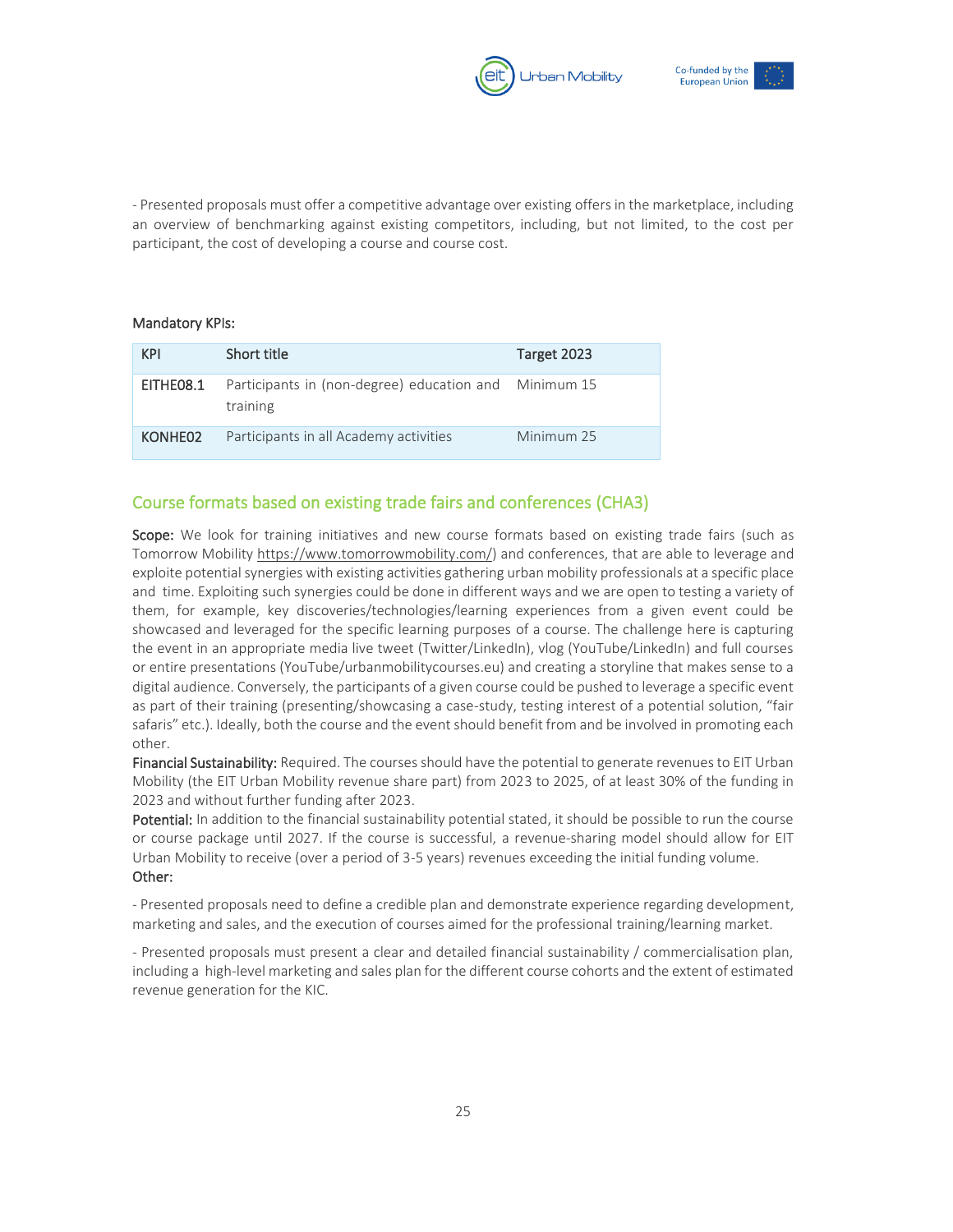



- Presented proposals must offer a competitive advantage over existing offers in the marketplace, including an overview of benchmarking against existing competitors, including, but not limited to, the cost per participant, the cost of developing a course and course cost.

- Presented proposals should, if dependent on approval from the fair/conference organiser, include evidence of such acceptance or approval. Preferably the fair/conference organiser should be part of the proposal consortia to facilitate implementation.

#### Mandatory KPIs:

| <b>KPI</b> | Short title                                                       | Target 2023 |
|------------|-------------------------------------------------------------------|-------------|
| EITHE08.1  | Participants in (non-degree) education and Minimum 15<br>training |             |
| KONHE02    | Participants in all Academy activities                            | Minimum 50  |

#### Community engagement (CHA4)

Scope: Communities can be of many forms and are often a great way of sharing knowledge and best practice, as well as driving change and innovation. We look for new ways to engage with and support existing urban mobility communities, as this can be a fast way to identify, probe and meet training needs by larger groups. This probably calls for blended asynchronous and synchronous online and possibly also face-to-face courses and should offer opportunities in terms of efficiency, flexibility and price performance, also with potential to be repeated in other communities. We can consider a variety of formats, provided that they target specific communities (i.e. women, specific urban mobility professionals from different cities facing similar challenges, etc.). From a financial perspective, the initiatives funded by EIT Urban Mobility in 2020 and 2021 have been quite weak and need to be improved. This can be achieved by working on decreasing costs and at the same time increase external funding and support by alternative funding sources and sponsoring.

Financial Sustainability: Required. Should have the potential to generate revenues to EIT Urban Mobility (the EIT Urban Mobility revenue share part) or corresponding sponsorship amount in 2023 and at least corresponding to 5% of the funding in 2023.

Potential: In addition to the financial sustainability potential stated, the proposal should include a plan regarding how to significantly improve the financial sustainability in 2024 (revenues corresponding to at least 10% of the funding).

#### Other:

- Presented proposals need to define a credible plan and demonstrate experience regarding development, marketing and sales, and the execution of these types of activities.

- Presented proposals must present a clear and detailed financial sustainability / commercialisation plan, including a high-level marketing and sales plan and the extent of estimated revenue generation for the KIC.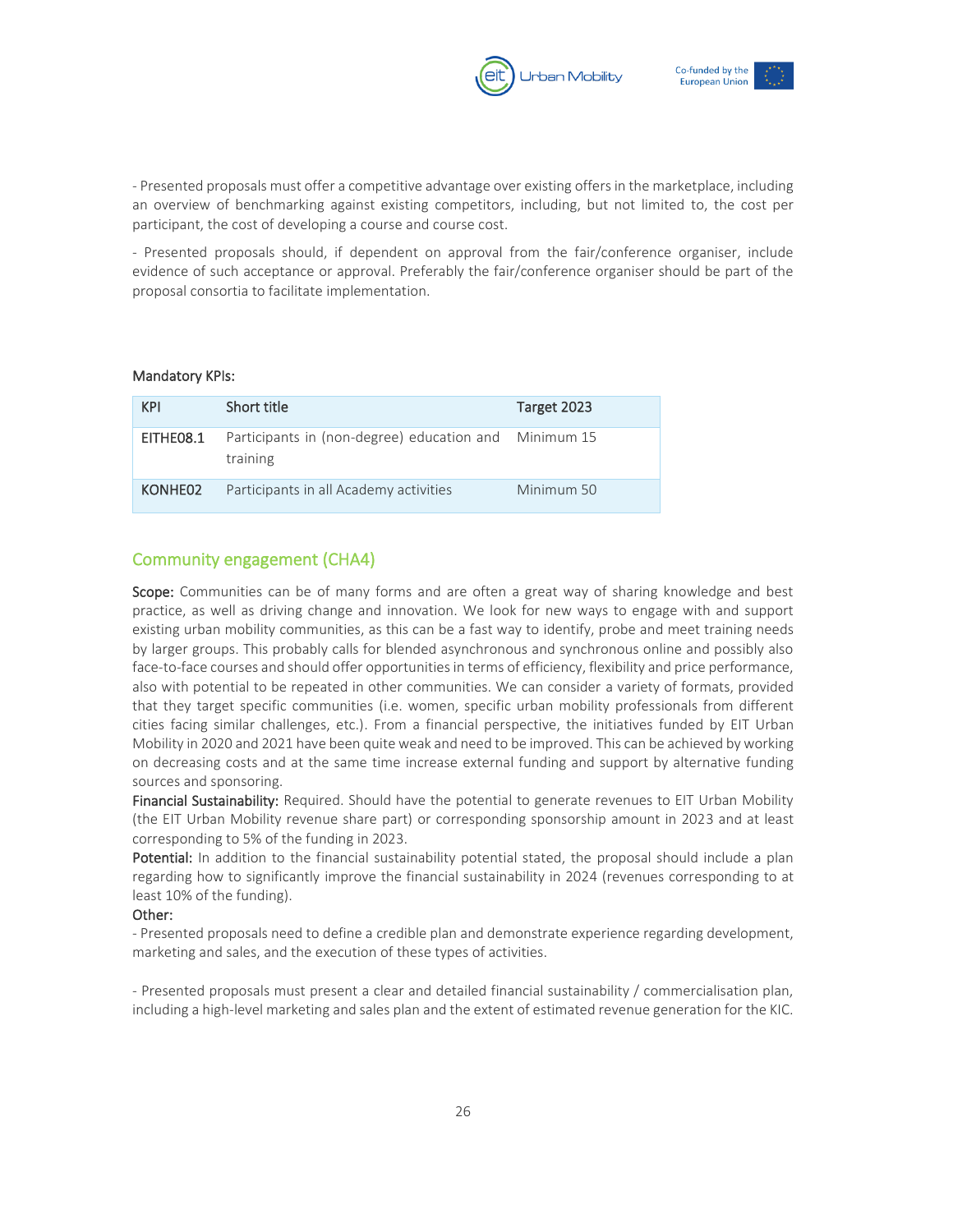



- Presented proposals should, if dependent on approval from the "community owner", include evidence of such acceptance or approval.

#### Mandatory KPIs:

| <b>KPI</b>          | Short title                                                          | Target 2023  |
|---------------------|----------------------------------------------------------------------|--------------|
| EITHEO8.1           | Participants in (non-degree) education and<br>training               | Minimum 40   |
| KONHE02             | Participants in all Academy activities                               | Minimum 80   |
| KONHE <sub>13</sub> | Annual reach of impressions for EIT Urban<br>Mobility online content | Minimum 4000 |

#### Inter-sectorial collaboration courses and networking (CHA5)

Scope: There is a need for different mobility stakeholders to better understand each other as well as to work and learn together. There is a connected need for mobility professionals to develop their network(s) and their networking skills. Often best practice and solution directions exist but making them happen on an organisational or inter-organisational level, is another challenge. We look for initiatives regarding courses, education and training that focused on "breaking the silos", systemic innovation and stakeholder collaboration, which also demonstrate a strong focus on the Knowledge Triangle integration. These activities should also offer networking opportunities for professionals, fostering interaction between participants/learners of the courses and/or boosting their networking skills development. We welcome proposals in this area with strong market and impact potential. Proposal consortia may include professional and executive schools, as well as other organisations targeting professionals, such as large urban mobility conferences, fair organisers, sector/industry associations, digital learning agencies, niche consultancy firms, etc. It should be possible to run various cohorts of a given course during a number of years after 2023 with no or very limited additional funding. The format should be blended asynchronous and synchronous, online and possibly also face-to face. Custom/corporate courses and business models will be preferred.

Financial Sustainability: Required. Should have the potential to generate revenues to EIT Urban Mobility (the EIT Urban Mobility revenue share part) from 2023 to 2025 and at least corresponding to 20% of the funding in 2023 and without further funding after 2023.

Potential: In addition to the financial sustainability potential stated, it should be possible to run the course or course package until 2027. If the course is successful, a revenue-sharing model should allow for EIT Urban Mobility to receive (over a period of 3-5 years) revenues exceeding the initial funding volume. Other:

- Presented proposals need to define a credible plan and demonstrate experience regarding development, marketing and sales, and the execution of courses aimed for the professional training/learning market.

- Presented proposals must present a clear and detailed financial sustainability / commercialisation plan, including a high-level marketing and sales plan for the different course cohorts and the extent of estimated revenue generation for the KIC.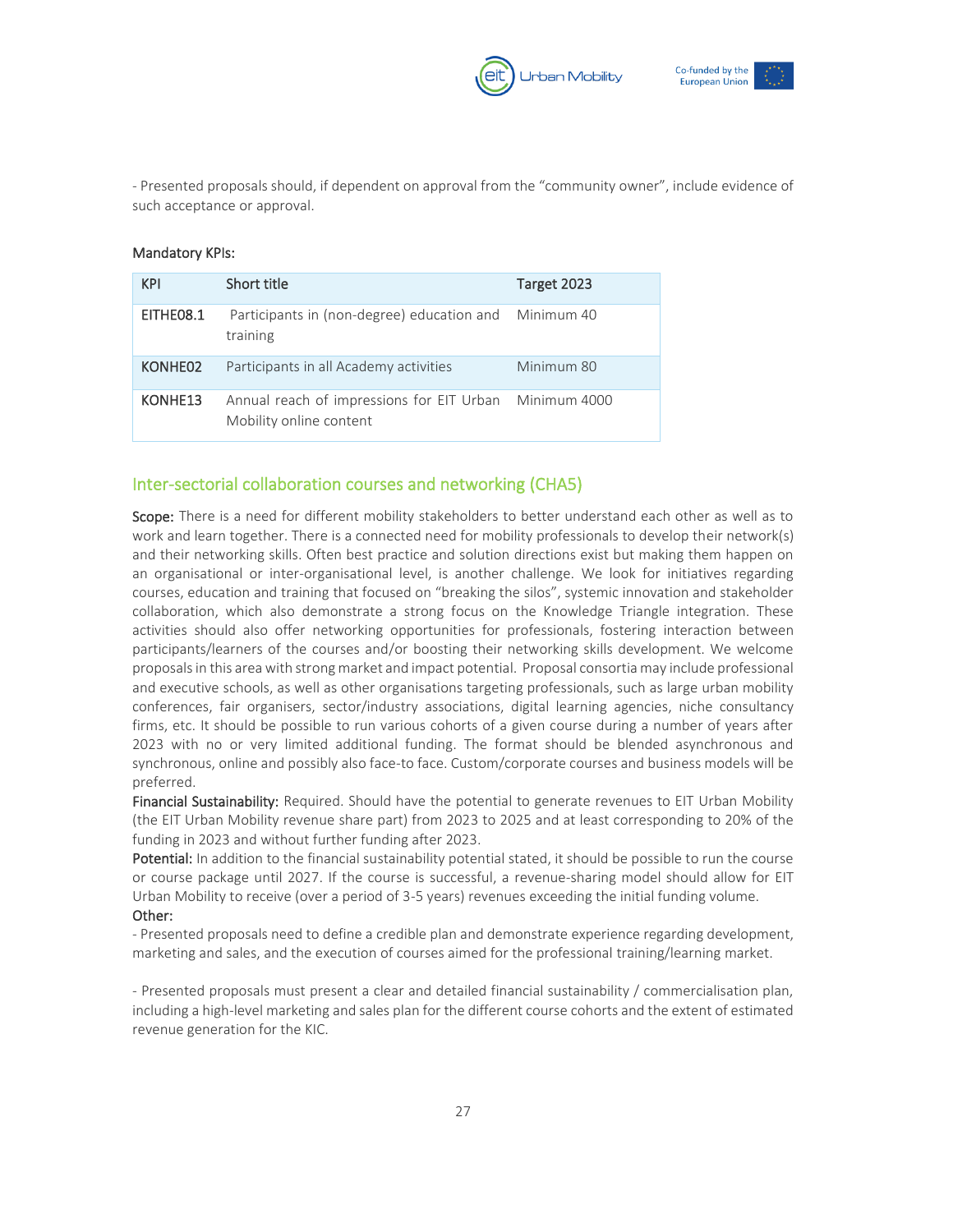



- Presented proposals must offer a competitive advantage over existing offers in the marketplace, including an overview of benchmarking against existing competitors, including, but not limited to, the cost per participant, the cost of developing a course and course cost.

#### Mandatory KPIs:

| <b>KPI</b> | Short title                                                       | Target 2023 |
|------------|-------------------------------------------------------------------|-------------|
| EITHE08.1  | Participants in (non-degree) education and Minimum 20<br>training |             |
| KONHE02    | Participants in all Academy activities                            | Minimum 80  |

#### Cross-cutting considerations to all Competence Hub activity topics:

Given the many deep changes that urban mobility is going through and the need to train many professionals to occupy jobs that do not yet exist, there is a need to address this reality in a constructive way, so to better understand the "big picture", I.e., key trends and transformations, key skills which need to be developed, what data should be used and how, etc.

The focus of all activities within each of the above topics should be on strengthening practical skills in a way that can be easily transferable to professional practice. Training programmes in urban mobility need to be specific and tailored to the specific professional realities (needs, goals, challenges, working environment, etc.) of the learners, and the sharing of knowledge and best practice in the training of professionals should happen in a contextual setting. Moreover, courses and learning experiences should be designed in a way that shows the different mobility stakeholders how to be more user centred.

As much as possible, the development of new courses and learning experiences should also leverage the courses and content already developed and delivered by the Competence Hub, also addressing the need to integrat[e www.urbanmobilitycourses.eu](http://www.urbanmobilitycourses.eu/) courses with complementary material from YouTube, LinkedIn, Twitter, and other platforms. Additionally, there is a need for finding ways for people with poor English skills to be able to benefit from the Competence Hub learning online content without duplication/replication of our e-courses.

The gender perspective needs to be further emphasised and integrated in the Competence Hub courses and have gender balance in terms of participation. Likewise, geographical coverage should be diversified (i.e. EU, non-EU, RIS).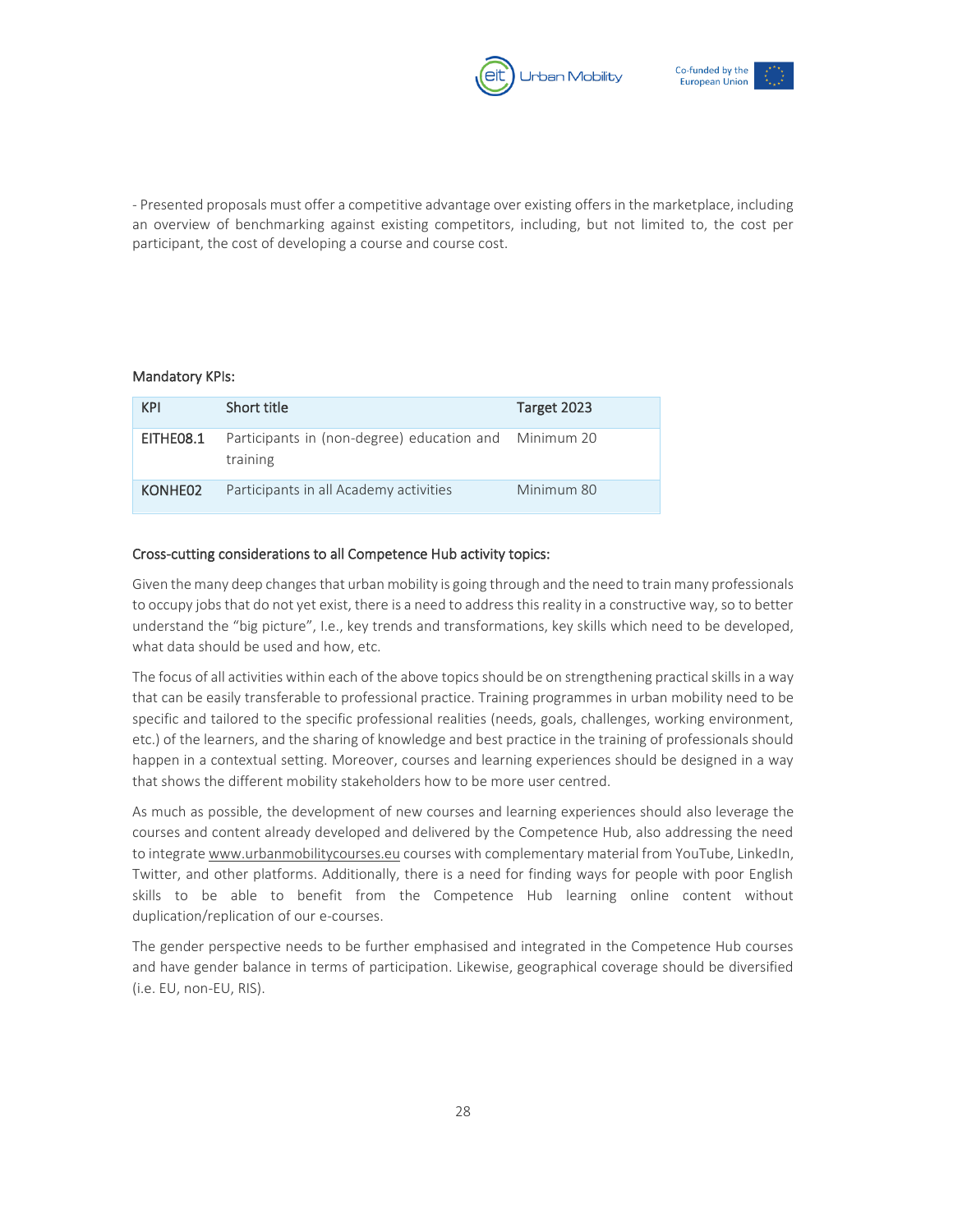



### <span id="page-29-0"></span>3.3 Proposal duration

The Academy Call for Proposals for BP2023-2025 call is open to proposals for twelve-month projects.

**■** Twelve-month projects: regular projects that will have a mid-term review on performance and spending.

If the proposal consortium wishes to continue the activity beyond 2023, this must be indicated in the proposal. In this case, a high-level plan, including a provisional budget request, should be included in the proposal. In such cases, there will be reserved funding (placeholders) in the coming business plans.

## <span id="page-29-1"></span>3.4 Financial Aspects

## <span id="page-29-2"></span>*3.4.1 Budget and funding*

The total maximum EIT funding allocated to this call is up to 1.5 million EUR. The amounts will be allocated according to the estimation below:

| Segment                      | Indicative<br>budget<br>allocated to<br>this call | Indicative<br>number of<br>granted<br>proposals in<br>this call | <b>Indicative Max.</b><br><b>EIT funding per</b><br>proposal per<br>year | Indicative total<br>estimated budget<br>allocated 2023-<br>2025 |
|------------------------------|---------------------------------------------------|-----------------------------------------------------------------|--------------------------------------------------------------------------|-----------------------------------------------------------------|
| Master School                | 450,000 EUR                                       | 2-3 proposals                                                   | 150,000<br>EUR<br>for<br>(except<br>Summer Schools,<br>200,000 EUR)      | 1,500,000 EUR                                                   |
| Doctoral Training<br>Network | 250,000 EUR                                       | 1-2 proposals                                                   | 150,000 EUR                                                              | 600,000 EUR                                                     |
| Competence Hub               | 300,000 EUR<br>to 800,000<br><b>EUR</b>           | 2-7 proposals                                                   | 150,000 EUR                                                              | 6,000,000 EUR                                                   |

Notwithstanding the indicative maximum EIT Urban Mobility funding per proposal and per year, we expect the proposed activities to be approximately 100,000 EUR on average. We can consider a higher budget in the following years, provided the unitary cost per participant decreases and/or the quality of the product increases and FS targets are met or exceeded. Budget requests for the following years should be included in the high-level plan mentioned in 3.3.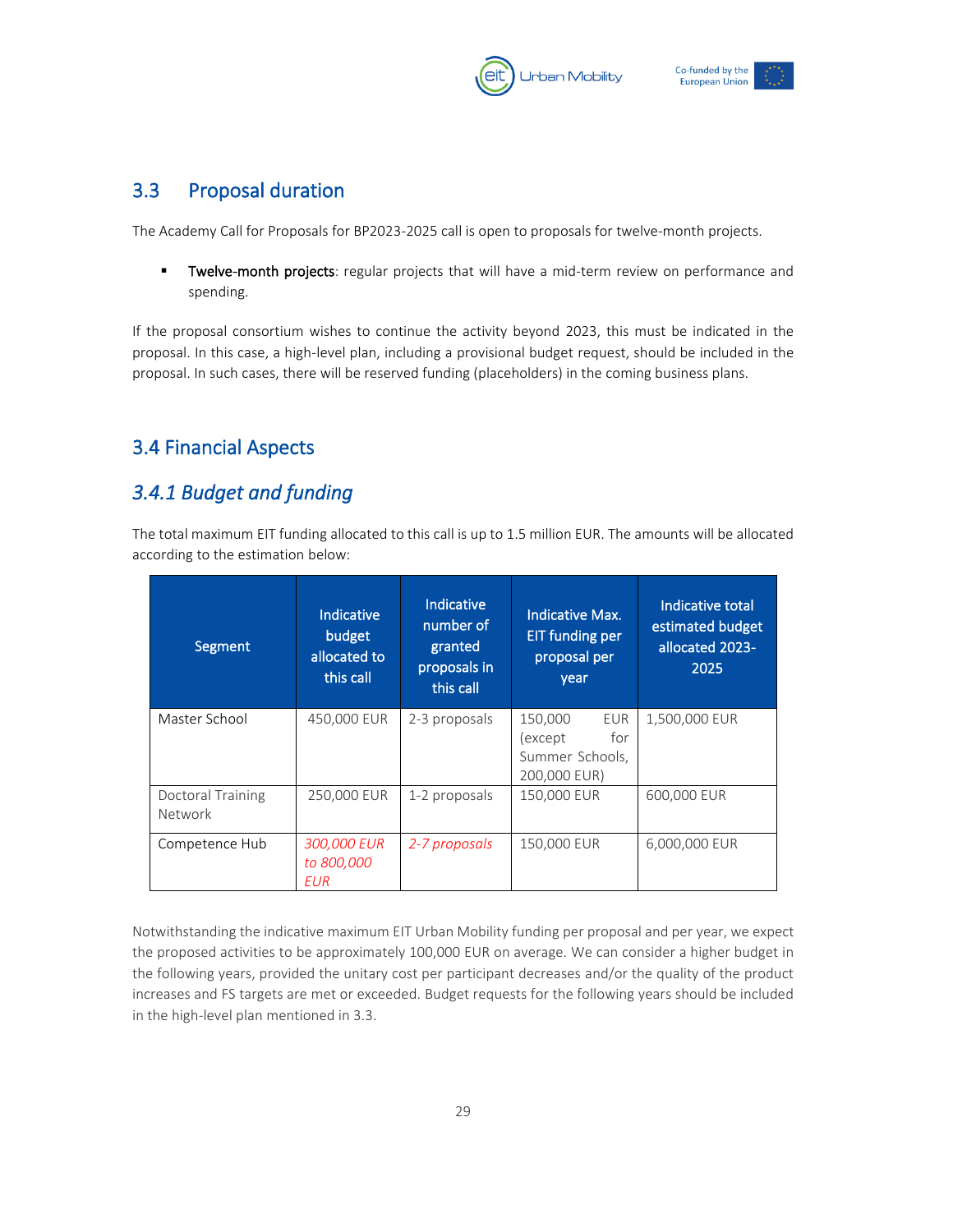



The exact number of projects to be funded will depend on the quality of the proposals received and total funding available.

## <span id="page-30-0"></span>3.4.2 *Co-funding rate*

All proposals must have a minimum co-funding rate of 15%. Co-funding above this rate will be positively assessed during the portfolio selection. The minimum co-funding rate refers to the total project budget.

The co-funding rate for Academy activities will be gradually increased in the following years. Applicants should take this into account when elaborating their high-level plans (see section 3.3), including provisional budget requests for 2024 and/or 2025. The expected minimum co-funding rate is as follows:

- *For EIT Label courses and programmes (including courses and programmes that aim to be labelled) - 2023 (15% co-funding), 2024 (20% co-funding) and 2025 (25% co-funding)*
- *For courses and programmes that do not aim to be labelled – 2023 (15% co-funding), 2024 (30% cofunding) and 2025 (30% co-funding)*

By co-funding we mean financial contribution other than EIT Urban Mobility funding allocation or partners own resources.

## <span id="page-30-1"></span>3.4.3 *Eligibility of expenditure*

For information on the eligibility of costs of the projects, please refer to the document *Eligibility of expenditure* of the Call for Business Plan 2023- 2025.

### <span id="page-30-2"></span>3.4.4 *Financial sustainability*

To enable the KIC to gradually become financially independent from EIT funding, EIT Urban Mobility has developed a Financial Sustainability (FS) plan based on a mix of different mechanisms, such as revenue share and equity stakes.

For the Academy area, the recommended FS mechanism is revenue sharing (in exceptional cases other mechanisms can be considered, if relevant). During the period of the KAVA, 100% of the revenues go to EIT Urban Mobility. When a course or event is repeated after the duration of the KAVA, the standard revenue share is between 20/80 to 80/20 (EIT Urban Mobility / commercialising partner) depending on the share of responsibilities between the parties. In addition, EIT Urban Mobility should be granted a non-exclusive right to generated content (foreground intellectual property) including the right to sub-licence, modify and commercialise the content.

Each proposal should present a commercialisation strategy, indicating its contribution towards achieving EIT Urban Mobility's financial sustainability. For this purpose, each proposal must specify the subject of the FS mechanism (course, training, methodology, etc.), outline the expected revenue forecast and specify if the expected revenue is to be generated with or without further funding.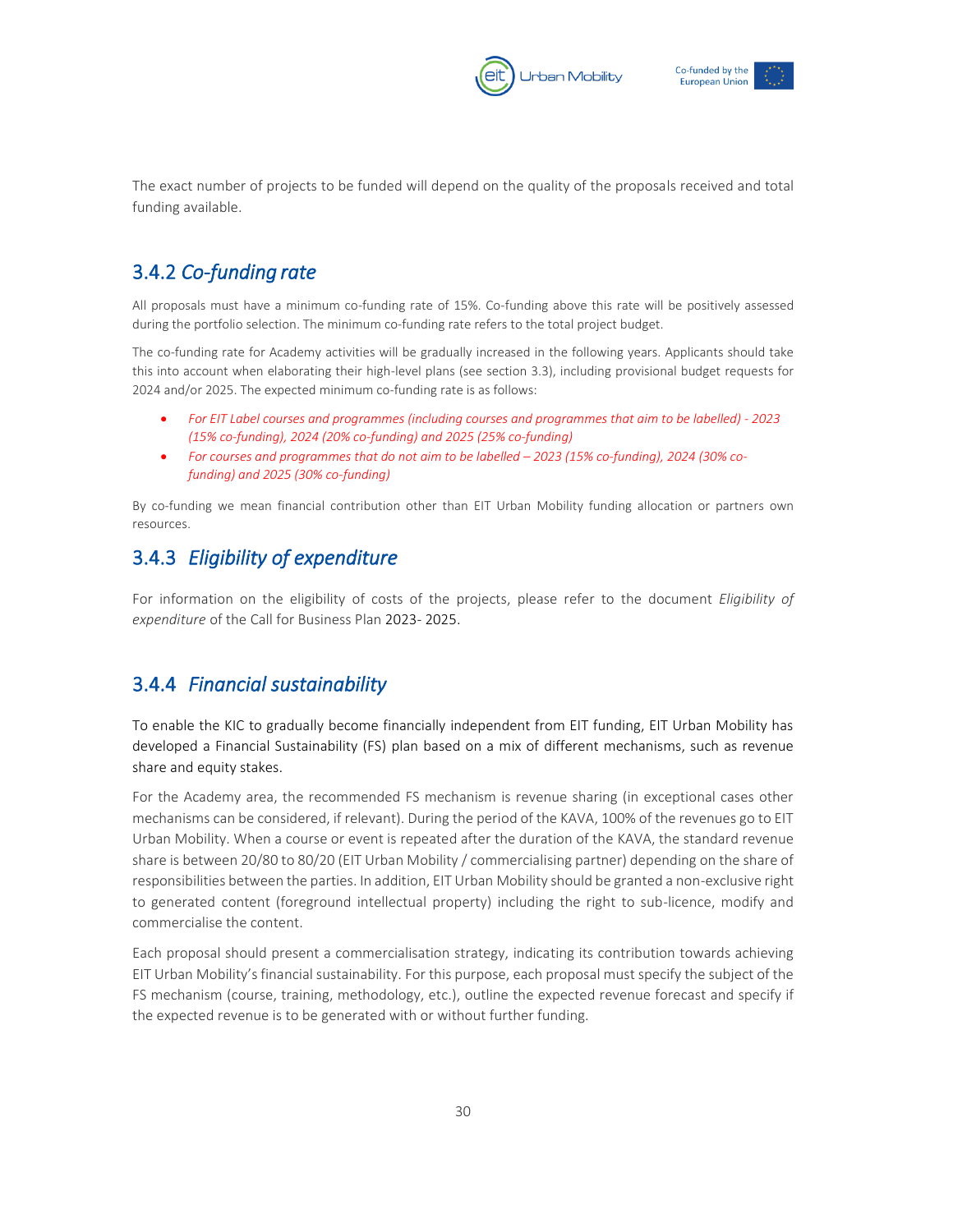



The FS mechanism of each selected proposal will be revised and further developed during the activity implementation and a Commercial Agreement will be signed with EIT Urban Mobility before the end of the project. The Commercial Agreement will be signed with only one partner in the consortium. One of the partners must take the role of the commercial partner who will commercially exploit the project's results. The partner who will commercialise the project's results during the project and after the project ends must be identified by the consortium and named to EIT Urban Mobility by the Lead Partner.

Such Commercial Agreements will be valid and monitored during five to ten years after the finalisation of the project to follow/monitor the impact that will be generated by the project's outputs, as part of the FS mechanism. The duration depends on the scope of the activity and type of content produced.

For detailed FS requirements, according to segment and scope of activities, see section 3.2.1.

### <span id="page-31-0"></span>3.5 Monitoring and Reporting

EIT Urban Mobility monitors the status (performance, budget and impact) of all supported projects through a Go/No-Go assessment ("project review"). This assessment allows EIT Urban Mobility to evaluate the risk of underperformance and/or underspending, and to provide support to projects by identifying mitigation measures. Ultimately, it allows EIT Urban Mobility to reduce the grant or stop projects that are underperforming, and redirect resources to other actions.

The frequency of Go/No-Go assessments depends on the duration of the project.

- 12 months: One Go/No-Go assessment at the mid-point of implementation (known as the "Mid-Term Review").

Ahead of the Go/No-Go assessment, projects will have to submit a progress report, providing an overview of the project's implementation, covering outputs, deliverables, KPIs, risks, costs, change requests and communication and dissemination activities.

In addition, for the Academy projects, the following will be required and expected to be agreed during the Mid-Term Review:

- Detailed financial sustainability plan, when required (see section 3.2.1)
- Commercial Agreement conditions (term sheet)

For projects potentially continuing beyond 2023, if the consortium has indicated this willingness in the proposal (see section 3.3), a meeting will take place in Q4 2023 between EIT Urban Mobility and the consortium to discuss the high-level plan for continuation, including budget, to carry out a preliminary performance assessment of the activity implementation in 2023 and set the conditions for the activity to be included in the following year Business Plan.

At the Mid-Term Review, these projects will also be required to present:

Pilot thinking exercise for the project's concept validation (i.e. research/analysis of demand for the existing content, research/analysis of competitors, pre-registration and/or pre-selling of the courses, etc.)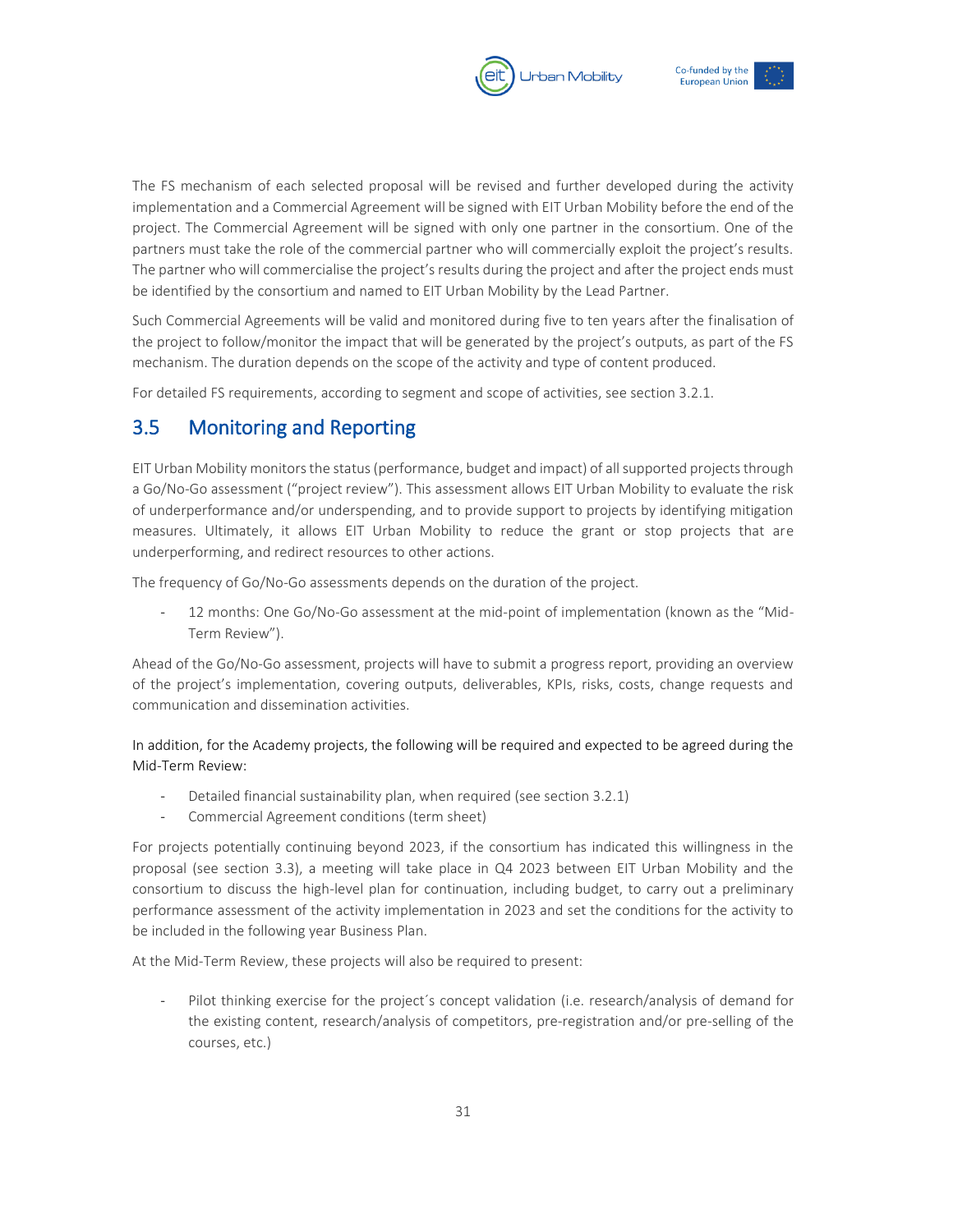



- Roadmap with clear milestones to be assessed during the Q4 meeting mentioned above

In addition to the monitoring and reporting requirements mentioned above, the consortium needs to perform the regular annual activity performance and financial reporting at the end of the implementation year.

Finally, all granted applications will need to comply with the rules and procedures defined in the Horizon Europe MGA<sup>6</sup>, with special attention to Article 16 (Intellectual Property Rights) and Article 17 (Communication, Dissemination and Visibility).

<sup>6</sup> https://ec.europa.eu/info/funding-tenders/opportunities/docs/2021-2027/common/agr-contr/generalmga\_horizon-euratom\_en.pdf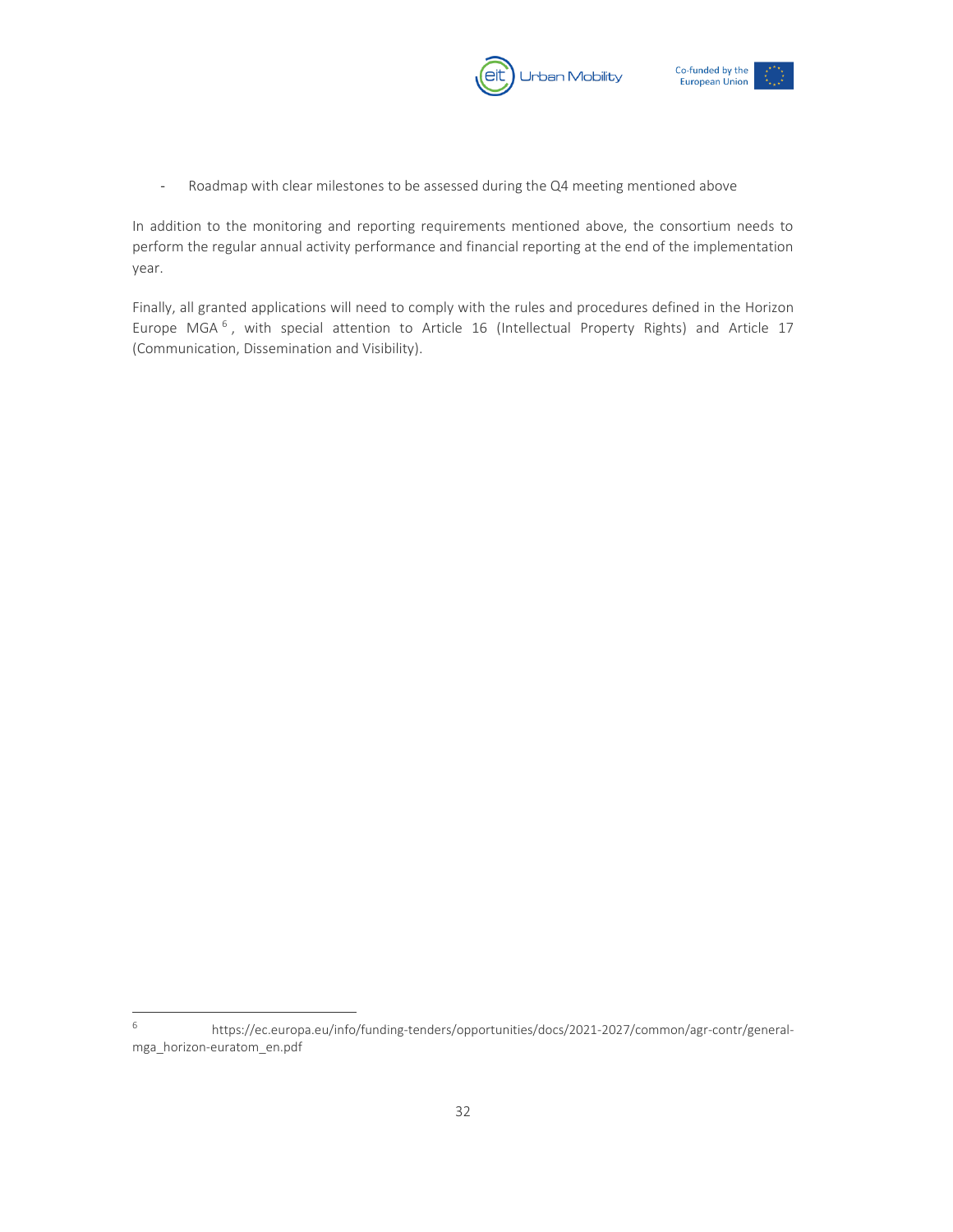



## <span id="page-33-0"></span>4. General proposal preparation and submission

### <span id="page-33-1"></span>4.1 Support on proposal preparation

To guarantee the maximum support from EIT Urban Mobility to both current and potential partners and stakeholders, three different support offers will be provided during the proposal preparation process: The *Guidelines for Applicants*, the call information events and, lastly, the EIT Urban Mobility call contact points.

## <span id="page-33-2"></span>*4.1.1 Guidelines for Applicants*

EIT Urban Mobility has developed the *Guidelines for Applicants,* which will be published on the EIT Urban Mobility website, to ensure that all interested parties have access to the relevant and necessary information to support the call preparation and submission. The *Guidelines for Applicants* provides clear information on how, when, where and what the applicants must submit to EIT Urban Mobility to participate in any area of the calls for Business Plan 2023-2025.

## <span id="page-33-3"></span>*4.1.2 Call information event*

To help applicants with the preparation and submission of their proposals, EIT Urban Mobility will carry out a series of events after the call publication to ensure open, free, and fair access to the wider mobility community. The overview is provided in the table below.

| <b>Type</b> | Topic                                                                                                | Date/time (CET)   | Platform |
|-------------|------------------------------------------------------------------------------------------------------|-------------------|----------|
| Webinar     | Launch of Call for Proposals BP2023-2035: EIT<br>Urban Mobility Academy and RIS Education<br>InfoDay | 04.05.2022, 14:00 | Zoom     |
| Webinar     | Guidance, rules, and evaluation process and<br>PLAZA training                                        | 05.05.2022, 11:00 | Zoom     |

Here you can find the calendar of events: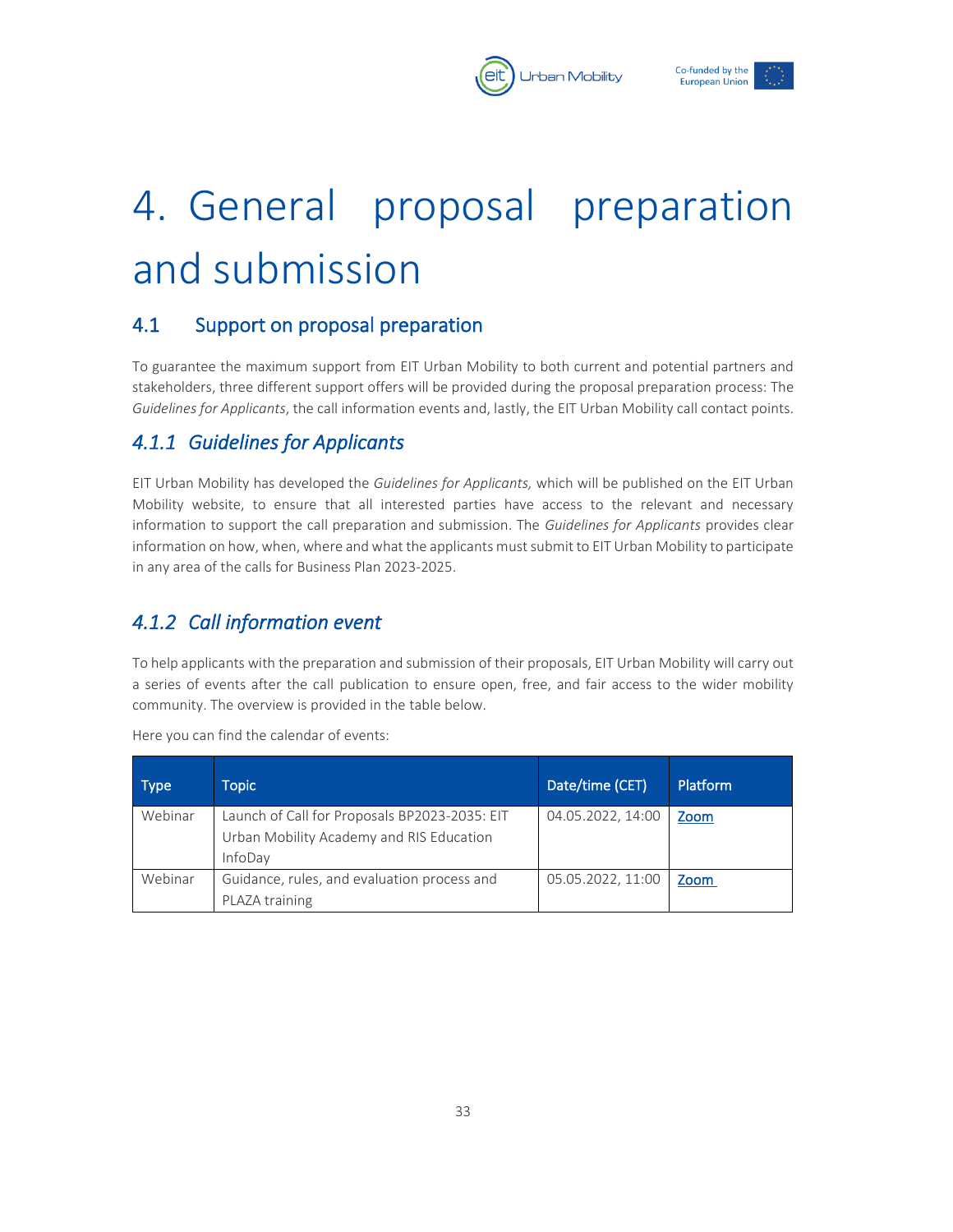



## <span id="page-34-0"></span>*4.1.3 Call Contact points*

In parallel to the call information events, all applicants may contact EIT Urban Mobility to resolve any concerns or doubts on general/technical procedures and call content.

These are the key contact details of the EIT Urban Mobility team for questions related to the Academy Call for Proposals:

| Type of contact                      | Email                           |
|--------------------------------------|---------------------------------|
| Legal, Financial, Administrative and | pmo@eiturbanmobility.eu         |
| technical procedures                 |                                 |
| Academy area                         | academycall@eiturbanmobility.eu |

## <span id="page-34-1"></span>4.2 Proposal submission

All Applicants must submit their proposals via the PLAZA e-submission platform.

The PLAZA platform will be available as of the first week of May 2022. Guidance on the usage of PLAZA can be found in the *Guidelines for Applicants*. Additionally, the EIT Urban Mobility PMO will organise a webinar to support applicants during the submission phase (see the previous section).

#### The deadline for the submission of the proposals is 28 June 2022 at 17:00 CET

An indicative timeline is outlined below<sup>7</sup>:

| <b>Activity</b>                                  | Date                          |  |
|--------------------------------------------------|-------------------------------|--|
| Call opening                                     | 28 April 2022                 |  |
| Call closing                                     | 28 June 2022 at 17:00 CET     |  |
| Eligibility and admissibility check              | End of June 2022              |  |
| <b>Evaluation of proposals</b>                   | <b>July 2022</b>              |  |
| Communication of results to applicants           | First half of September 2022  |  |
| <b>Conditions clearing</b>                       | First half of September 2022  |  |
| Compliance check of the fulfilment of conditions | Second half of September 2022 |  |
| Final selection of portfolio                     | Second half of September 2022 |  |
| Total approximate duration                       | 5 months                      |  |

 $<sup>7</sup>$  Please note that this calendar is indicative. Dates might be subject to slight changes.</sup>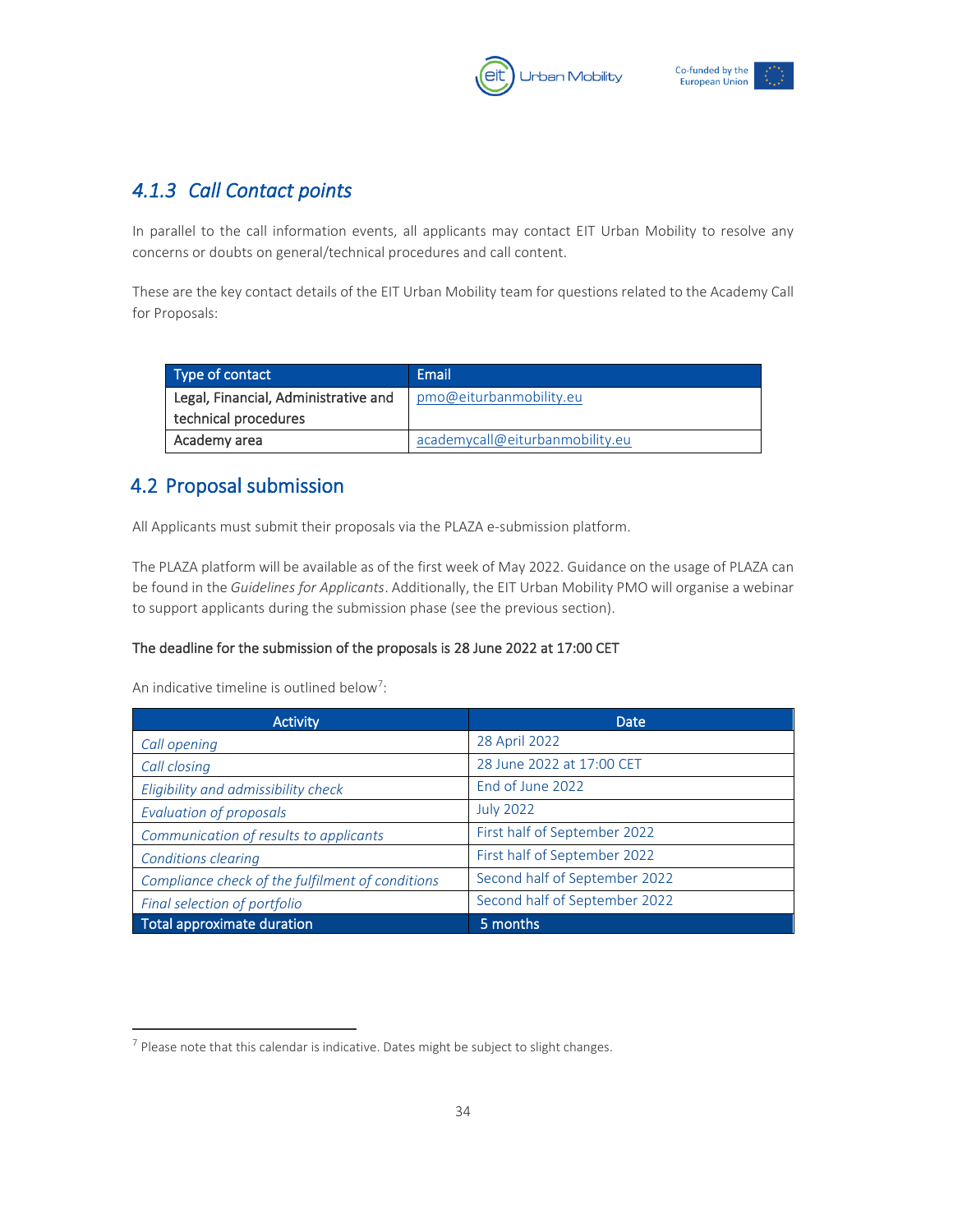



## <span id="page-35-0"></span>*4.2.1 Mandatory documents to be submitted*

The following documentation must be submitted by the applicants through the PLAZA submission tool no later than 28 June 2022 at 17:00 CET:

• Application form

NB: Any documentation missing or considered incomplete, may be a reason for application rejection.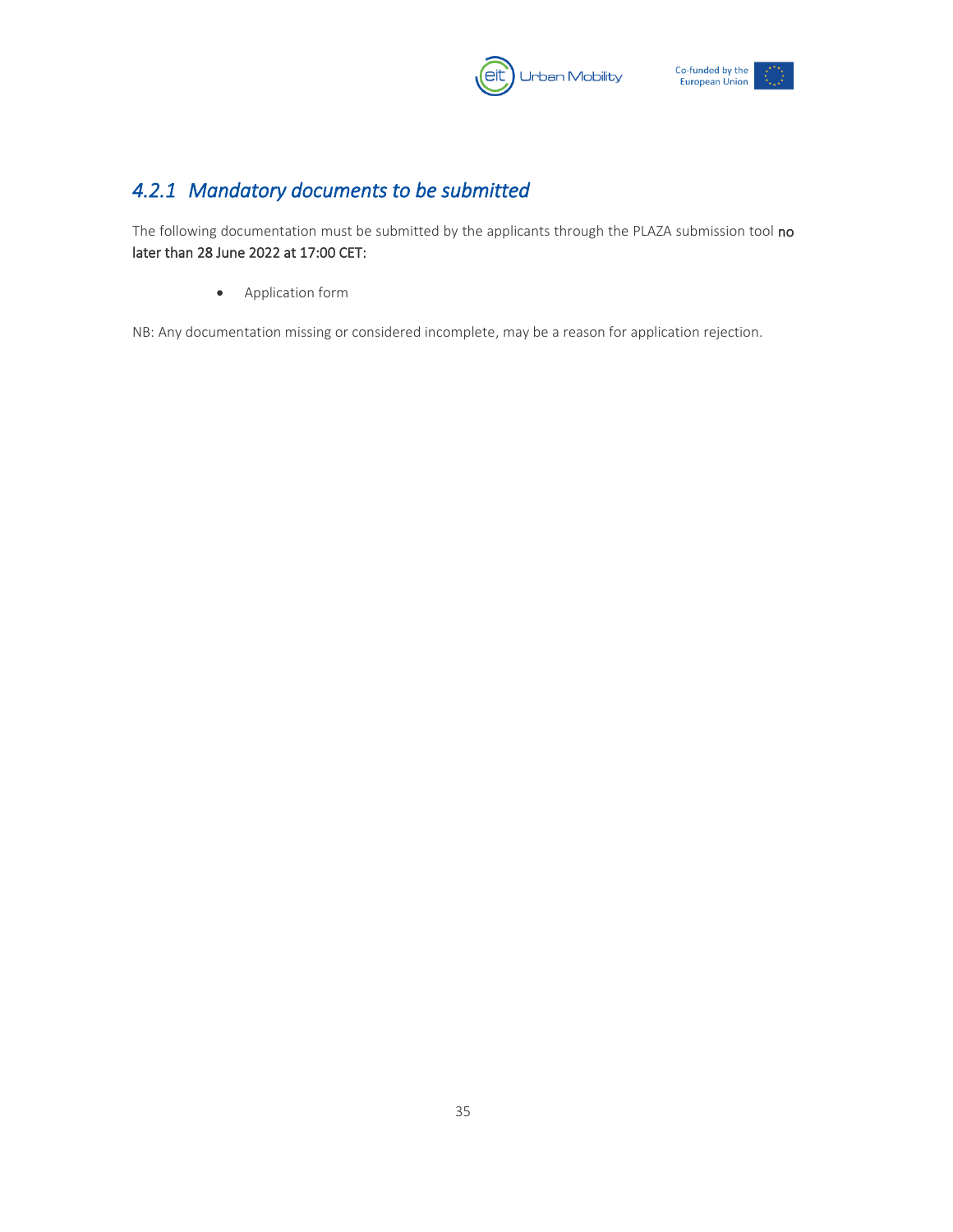



## <span id="page-36-0"></span>5. Evaluation and selection process

Once the applicants have submitted their proposals, the EIT Urban Mobility team will proceed to:

- Check eligibility and admissibility and, if successful:
- Initiate the evaluation of the content by external experts.

### <span id="page-36-1"></span>5.1 Eligibility and admissibility check

A proposal will be eligible if:

| 1. Completeness           | The submitted proposal is completed, submitted in time via the<br>PLAZA submission tool, in English with all its mandatory sections.                                                 |
|---------------------------|--------------------------------------------------------------------------------------------------------------------------------------------------------------------------------------|
| 2. Consortium composition | The consortium shall be composed of at least two applicants from<br>two different countries from EU or Third countries associated to<br>Horizon Europe <sup>8</sup> .                |
| 3. Co-funding rate        | All proposals must have a minimum co-funding of 15%. Any co-<br>funding above 15% will be considered positively in the assessment<br>of the portfolio selection (see section 3.4.2). |
| 4. KPIs addressed         | All proposals must include the minimum required KPIs of the<br>specific activity group for which the project proposal is<br>submitted (see section 3.2.1).                           |

While failing any of these criteria will make the proposal ineligible, failing the following criteria will make the single applicant ineligible<sup>9</sup>:

|                                       | The consortium applicants respect the requirements defined in the  |  |  |  |  |  |                                                     |
|---------------------------------------|--------------------------------------------------------------------|--|--|--|--|--|-----------------------------------------------------|
|                                       |                                                                    |  |  |  |  |  | selected Thematic Area (type of partner, compulsory |
| 5. Consortium applicants' eligibility | documentation) and are fully registered in both the EU Participant |  |  |  |  |  |                                                     |
|                                       | Portal and the PLAZA submission tool.                              |  |  |  |  |  |                                                     |

Proposals containing one or more ineligible elements will receive an official communication from EIT Urban Mobility setting out the outcome of the admissibility and eligibility check and explaining why the proposal failed to meet the criteria.

<sup>8</sup> https://ec.europa.eu/info/funding-tenders/opportunities/docs/2021-2027/common/guidance/list-3rd-countryparticipation horizon-euratom en.pdf

 $9$  The results of this criterion might affect the decision on the composition of consortium, or even the eligibility of the whole proposal, depending on the relevance of the role of the applicant being removed (e.g. a Work Package (WP) leader whose activity is central to the achievement of a key objective or KPI). The inadmissibility of the applicant can result in the inadmissibility of the whole proposal.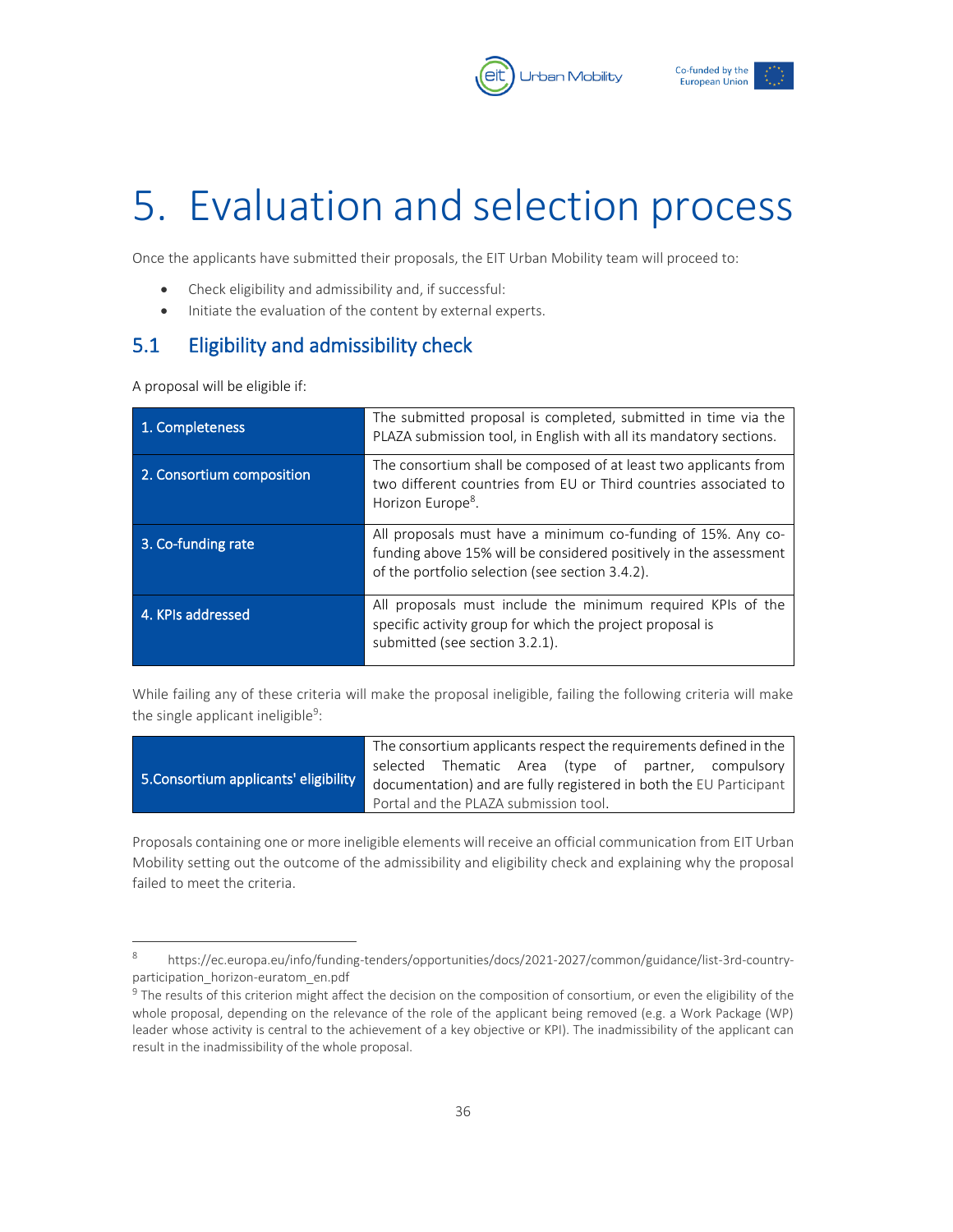



In case of missing or incorrect information linked to co-funding, KPI and partner registration, applicants will be awarded 5 calendar days from the official communication for the completion of the application. If the applicants respond positively to this requirement and within the time limit, the proposals will be sent to the next step of the evaluation (see section 5.2 below). If the applicants fail to respond or respond after the deadline, the proposals will remain ineligible and will not be further processed. The Lead Applicant will be informed accordingly.

The Lead Applicant of any proposal deemed inadmissible/ineligible who disputes the ineligibility decision, may appeal. This appeal must be made within 5 calendar days of the official EIT Urban Mobility notification of ineligibility (see document *Appeal procedure* linked to the call).

## <span id="page-37-0"></span>5.2 Evaluation of proposals

The purpose of the evaluation is to assess the Strategic fit, Excellence, Impact, Implementation, and overall quality of each proposal that successfully passes the eligibility and admissibility check.

This Individual Evaluation Process will be carried out by three independent external expert evaluators.

| Score          |                  | <b>Description</b>                                                                                                                                        |
|----------------|------------------|-----------------------------------------------------------------------------------------------------------------------------------------------------------|
| 0              | <b>None</b>      | The information requested is missing or incomplete                                                                                                        |
| 1              | Very poor        | The information provided is considered irrelevant or inadequate compared<br>to the specific call provisions                                               |
| 2              | Poor             | The information provided lacks relevant quality and contains significant<br>weaknesses, compared to the specific call provisions                          |
| 3              | Fair             | The overall information provided is adequate, however, some aspects are<br>unclearly or insufficiently detailed, compared to the specific call provisions |
| $\overline{4}$ | Good             | The information provided is adequate with sufficiently outlined details,<br>compared to the specific call provisions                                      |
| 5              | <b>Fxcellent</b> | The information provided is outstanding in its details, clarity and coherence,<br>compared to the specific call provisions                                |

Each evaluation criteria and sub-criteria will be assessed according to the following scores: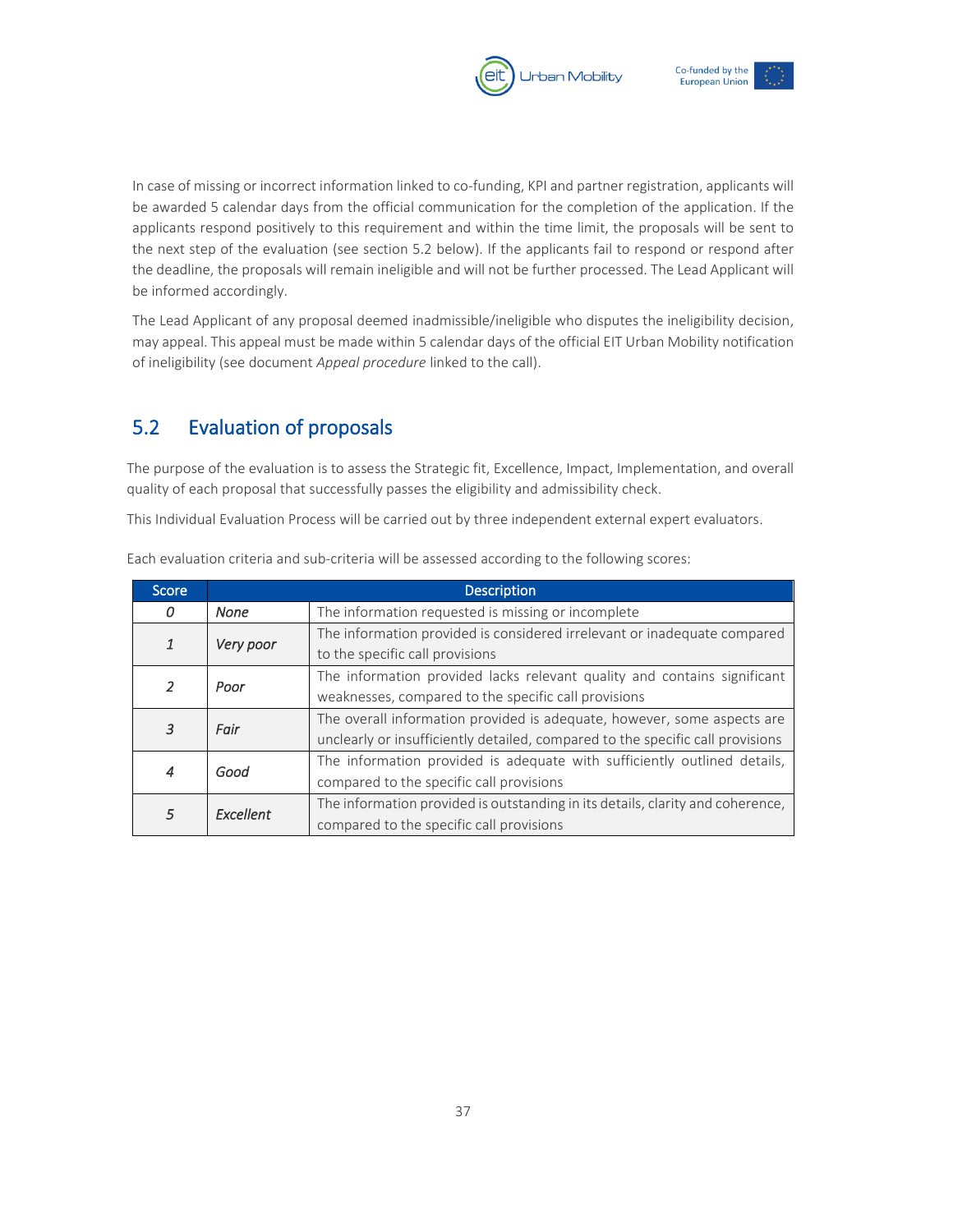



## <span id="page-38-0"></span>*5.2.1 Evaluation*

The proposal's strategic fit, excellence, impact, implementation and overall quality of the proposal will be assessed and scored against the specific criteria listed below:

| <b>Strategic Fit</b>                                                                                                                                                                      | Max.<br>scoring |
|-------------------------------------------------------------------------------------------------------------------------------------------------------------------------------------------|-----------------|
| Contribution to the EIT Urban Mobility strategic objectives, including the Academy<br>$\bullet$<br>specific objectives (as per the EIT Urban Mobility Strategic Agenda), and EU Dimension |                 |
| The proposal is aligned with the specific call requirements under which the proposal<br>was submitted (section 3.2.1)                                                                     |                 |
| The proposal shows potential of impact in line with or exceeding the minimum level<br>requirement as stated for the respective call type of activity                                      |                 |

| <b>Excellence and novelty</b>                                                                                                                                                                                 | Max.<br>scoring |
|---------------------------------------------------------------------------------------------------------------------------------------------------------------------------------------------------------------|-----------------|
| Coherence and logic                                                                                                                                                                                           | 10              |
| The elements of the proposal are coherent and logically linked.                                                                                                                                               | 5               |
| The project contributes to Knowledge Triangle integration by involving at least two of<br>the following: academia, research, industry and cities                                                              | 5               |
| Novelty and need                                                                                                                                                                                              | 15              |
| The proposal addresses a verified unmet need and/or unresolved issue.                                                                                                                                         | 5               |
| The proposal addresses specific Regional Innovation Scheme (RIS) target group needs.                                                                                                                          | 5               |
| The project is on par with state-of-the-art professional education and training formats<br>and/or content.                                                                                                    | 5               |
|                                                                                                                                                                                                               | Max.            |
| Impact: social, economic, financial, and general sustainability                                                                                                                                               | scoring         |
| Ambition of the proposal and contribution to expected impact                                                                                                                                                  | 10              |
| The proposal's expected impacts are measurable and clearly defined.                                                                                                                                           | 5               |
| The project or the outcome of the project is expected to have a significant revenue<br>generation impact or return in relation to the EIT funding required.                                                   | 5               |
| Extent to which the proposal strengthens competitiveness and growth                                                                                                                                           | 10              |
| The proposal is addressed to specific target group/s and/or market sector/s and includes<br>a gender perspective and the proposal demonstrates a competitive advantage over<br>existing offers in the market. | 5               |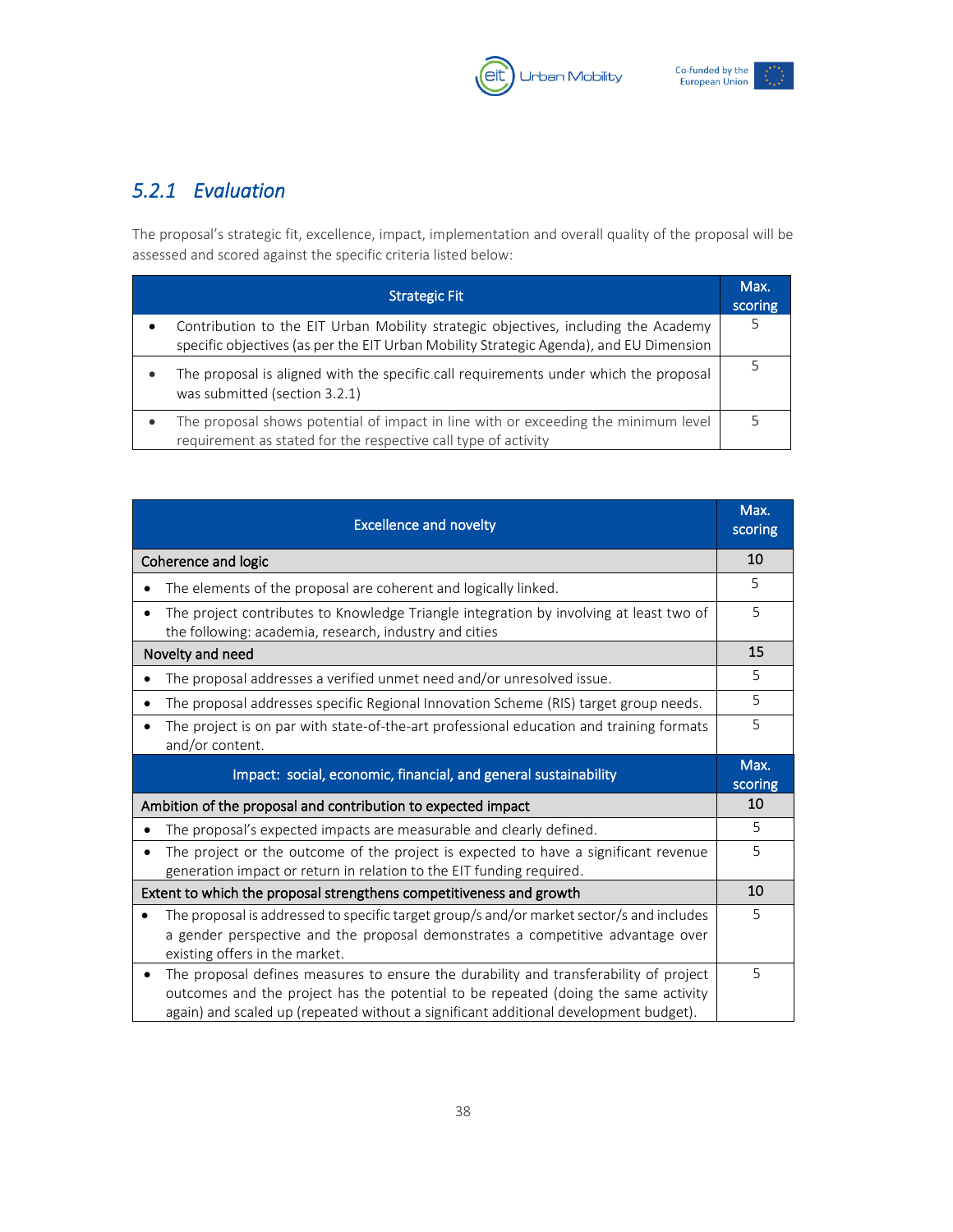



| Effectiveness of the proposed measures to exploit and disseminate the proposal results<br>(including IPR management), to communicate the proposal and to manage data, where<br>relevant                                              |  |
|--------------------------------------------------------------------------------------------------------------------------------------------------------------------------------------------------------------------------------------|--|
| • The proposal presents a structured dissemination and communication plan which<br>guarantees the communication of the project activities to different target audiences<br>(MGA Art.17).                                             |  |
| • The proposal describes a clear commercialisation and/or exploitation strategy (keeping<br>into consideration measures for IPR management according to MGA Art.16 if<br>necessary), and when applicable a marketing and sales plan. |  |

| Implementation: quality and efficiency                                                                                                                                    | Max.<br>scoring |
|---------------------------------------------------------------------------------------------------------------------------------------------------------------------------|-----------------|
| Coherence and effectiveness of the workplan, including appropriateness of the allocation of<br>budget, tasks, and resources                                               |                 |
| The workplan is aligned to the achievement of proposal objectives, KPIs and expected<br>results.                                                                          | 5               |
| The proposal properly identifies deliverables and milestones, including their timing and<br>$\bullet$<br>relevance for the overall project.                               | 5               |
| The proposal budget is clearly outlined, justified and represents value for money.                                                                                        | 5               |
| Appropriateness of the management structures and procedures, including quality                                                                                            |                 |
| management and risk management                                                                                                                                            |                 |
| The proposal identifies management structures to guarantee an effective management<br>٠<br>of the proposal resources and applicants.                                      | 5               |
| The proposal presents a clear contingency plan.                                                                                                                           | 5               |
| Relevance of the consortium                                                                                                                                               | 5               |
| The applicants represent the right competences in accordance with the scope of the<br>$\bullet$<br>proposal and have differentiated and clear roles and responsibilities. | 5               |

The proposal evaluation will consider the external evaluation four criteria scores. The total scoring of 100 points is distributed as follows:

|                               | Max score  |
|-------------------------------|------------|
| <b>Strategic Fit</b>          | 15 points  |
| <b>Excellence and novelty</b> | 25 points  |
| Impact                        | 30 points  |
| Implementation                | 30 points  |
| Total                         | 100 points |

Three External Expert Evaluators (EEEs) will be invited to evaluate the proposals and produce an Individual Evaluation Report (IER). The 3 EEEs will meet in a consensus meeting with a rapporteur to discuss and calibrate their IERs. The rapporteur will address any notable divergences between them and will develop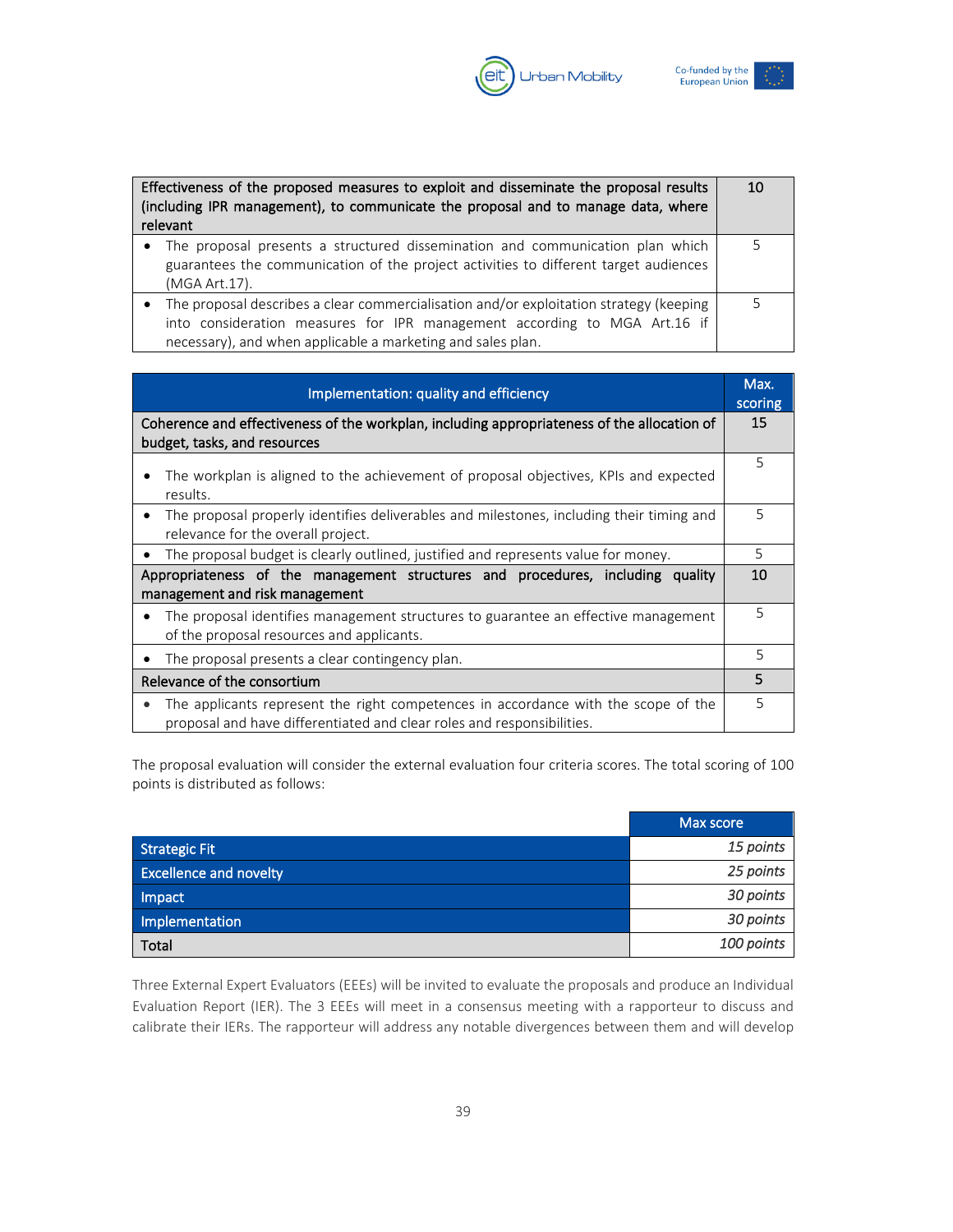



the final Summary Evaluation Reports (SERs). The result of each SER will be added to the Evaluation Results List and the Call Report for the Selection Committee.

## <span id="page-40-0"></span>*5.2.2 Portfolio selection*

The EIT Urban Mobility Selection Committee will select the portfolio of pre-selected proposals. The EIT Urban Mobility Selection Committee is composed of the CEO, the COO and three Thematic Leads nominated by the CEO.

This final portfolio pre-selection will be based on the Call Report, the SER and the Evaluation results list. Only proposals ranked equal or over 60 points (threshold) will be passed to the Selection Committee.

Within the Selection Committee, the following portfolio factors are considered:

- Business Intelligence: issues or concerns highlighted by External Expert Evaluators.
- Track record: previous performance of the beneficiary entities (project milestones, demonstrations and outputs).
- KPIs covered: EIT Core and Specific KPIs addressed and balance of KPIs in view of the EIT Urban Mobility Strategic Agenda.

If proposals have the same scoring, additional consideration will be given to an additional factor: co-funding rates higher than 15% will be ranked higher.

The Selection Committee will have the possibility to review the proposals pre-selected and make recommendations and issue a conditional offer. As part of this pre-selection, the EIT Urban Mobility PMO together with the Thematic Area Leads will have the possibility to check those pre-selected proposals and might issue technical conditions that will be included in the conditional offer.

## <span id="page-40-1"></span>5.3 Communication of results to applicants

The Lead Applicant will receive an email notification with the evaluation results including (if applicable) a set of recommendations/conditions. During this conditions clearing period, each consortia applicant will be requested to sign and submit a Legal Package as part of the conditions. The communication will set up a defined and non-negotiable deadline. The Lead Applicant of a pre-selected project proposal under conditions, will need to respond and update the proposal according to these recommendations/conditions within the given deadline, usually 15 calendar days.

If the Lead Applicant fails to comply with the provided recommendations/conditions or does not respond by the deadline, the Selection Committee reserves the right to withdraw the conditional notification. In such a case, the next project proposal on the portfolio list will be contacted following the ranking list.